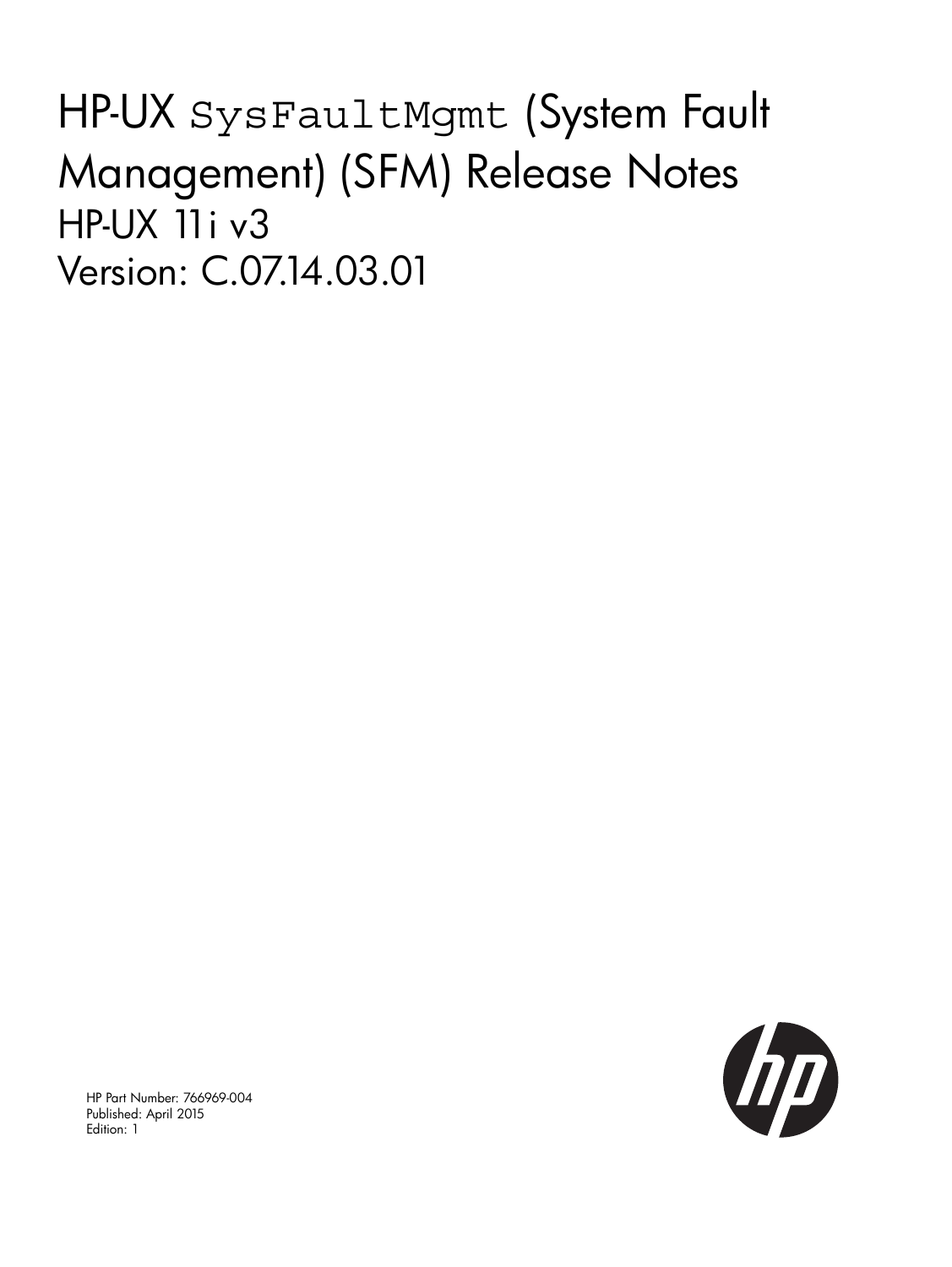#### Legal Notices

Copyright 2003, 2015 Hewlett-Packard Development Company, L.P.

Confidential computer software. Valid license from HP required for possession, use or copying. Consistent with FAR 12.211 and 12.212, Commercial Computer Software, Computer Software Documentation, and Technical Data for Commercial Items are licensed to the U.S. Government under vendor's standard commercial license.

The information contained herein is subject to change without notice. The only warranties for HP products and services are set forth in the express warranty statements accompanying such products and services. Nothing here should be construed as constituting an additional warranty. HP shall not be liable for technical or editorial errors or omissions contained herein.

Links to third-party websites take you outside the HP website. HP has no control over and is not responsible for information outside HP.com.

#### **Acknowledgements**

UNIX® is a registered trademark of The Open Group.

PostScript™ is a trademark of Adobe Systems Incorporated.

Intel™ and Itanium™ are trademarks of Intel Corporation in the U.S. and other countries.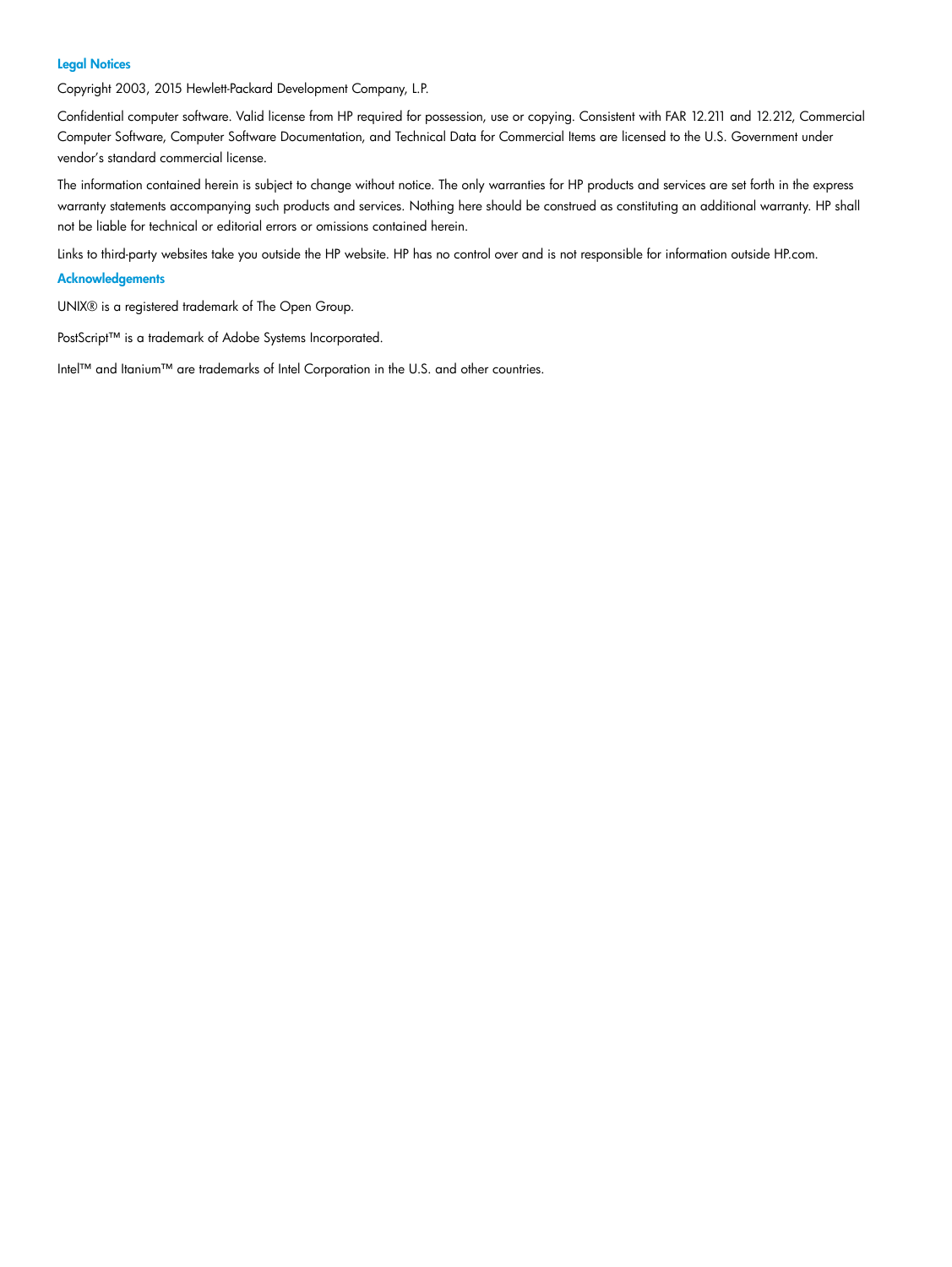# **Contents**

|                                                                                           | 5 |
|-------------------------------------------------------------------------------------------|---|
| About this document.                                                                      |   |
|                                                                                           |   |
|                                                                                           |   |
| 1 SysFaultMgmt (System Fault Management) (SFM) release notes for April 2015               |   |
|                                                                                           |   |
|                                                                                           |   |
|                                                                                           |   |
|                                                                                           |   |
|                                                                                           |   |
| Supported Event Monitoring Service (EMS) hardware monitors for SysFaultMgmt (System Fault |   |
| What is new in this version for SysFaultMgmt (System Fault Management) (SFM)11            |   |
|                                                                                           |   |
|                                                                                           |   |
|                                                                                           |   |
|                                                                                           |   |
|                                                                                           |   |
|                                                                                           |   |
|                                                                                           |   |
|                                                                                           |   |
|                                                                                           |   |
|                                                                                           |   |
|                                                                                           |   |
|                                                                                           |   |
|                                                                                           |   |
|                                                                                           |   |
|                                                                                           |   |
|                                                                                           |   |
|                                                                                           |   |
|                                                                                           |   |
|                                                                                           |   |
|                                                                                           |   |
|                                                                                           |   |
|                                                                                           |   |
|                                                                                           |   |
|                                                                                           |   |
|                                                                                           |   |
|                                                                                           |   |
|                                                                                           |   |
|                                                                                           |   |
|                                                                                           |   |
|                                                                                           |   |
|                                                                                           |   |
|                                                                                           |   |
|                                                                                           |   |
|                                                                                           |   |
|                                                                                           |   |
|                                                                                           |   |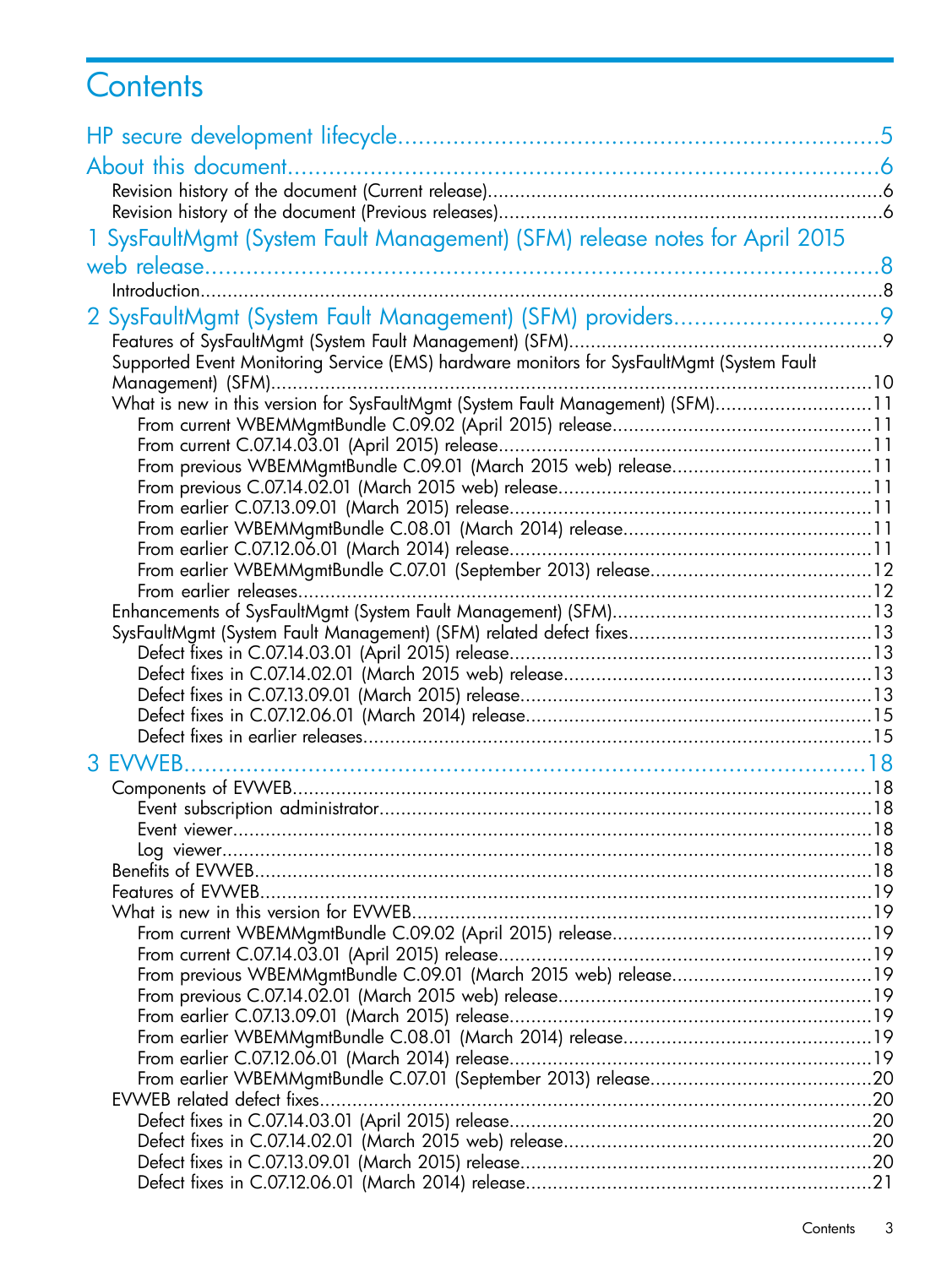| 7 Known problems, issues, limitations, and workaround | .29 |
|-------------------------------------------------------|-----|
|                                                       |     |
|                                                       |     |
|                                                       |     |
|                                                       |     |
|                                                       |     |
|                                                       |     |
|                                                       |     |
|                                                       |     |
|                                                       |     |
|                                                       |     |
|                                                       |     |
|                                                       |     |
|                                                       |     |
|                                                       |     |
|                                                       |     |
|                                                       |     |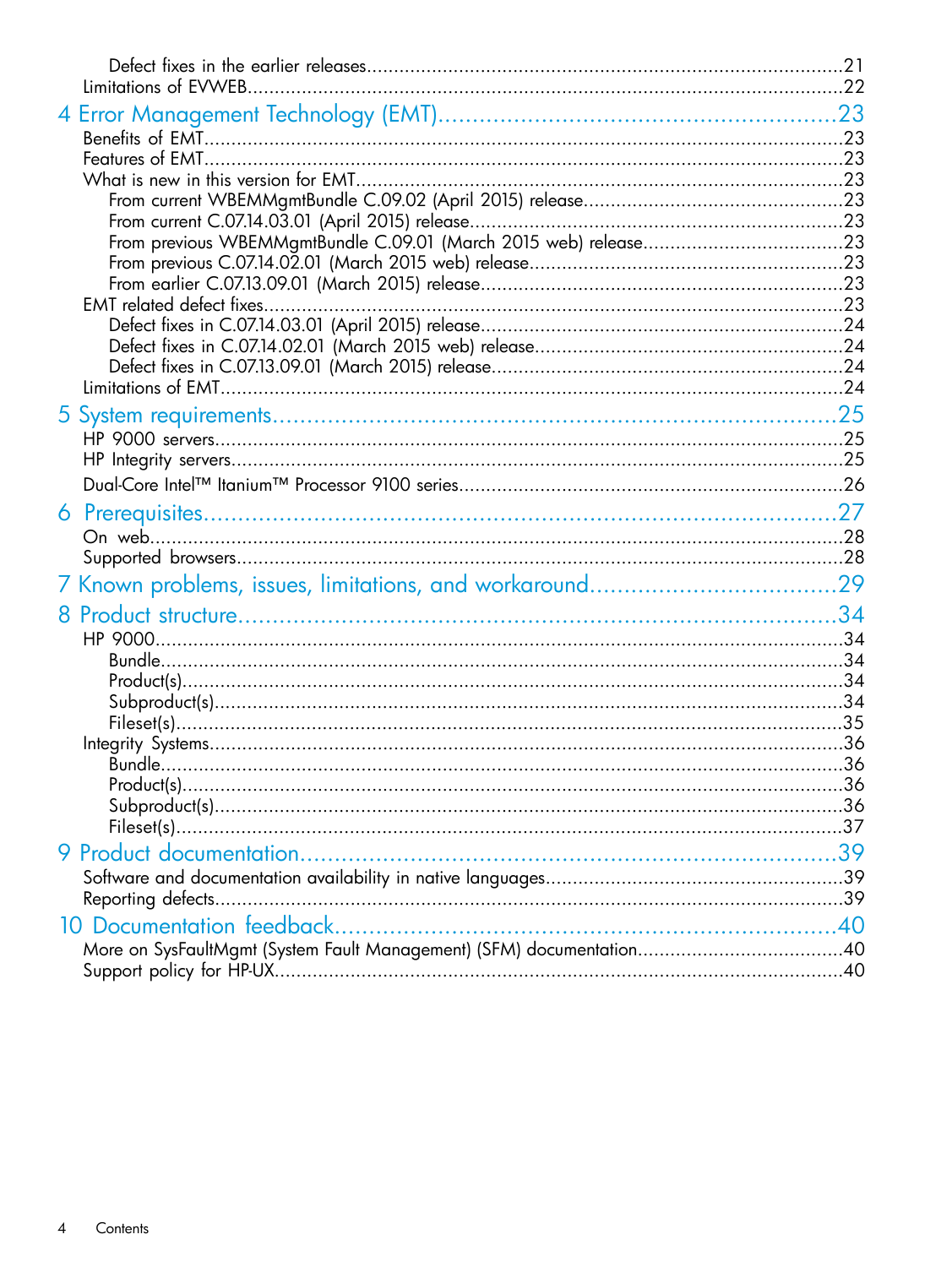# <span id="page-4-0"></span>HP secure development lifecycle

Starting with HP-UX 11i v3 March 2013 update release, HP secure development lifecycle provides the ability to authenticate HP-UX software. Software delivered through this release has been digitally signed using HP's private key. You can now verify the authenticity of the software, before installing the products, delivered through this release.

To verify the software signatures in signed depot, the following products must be installed on your system:

- B.11.31.1303 or later of SD (Software Distributor)
- A.01.02.00 or later of HP-UX Whitelisting (WhiteListInf)

To verify the signatures, run:  $\sqrt{usr/sbin/sw}$  -v -s <depot path>

For more information, see Software Distributor documentation at <http://www.hp.com/go/sd-docs>.

NOTE: Ignite-UX software delivered with HP-UX 11i v3 March 2014 release or later supports verification of the software signatures in signed depot or media, during cold installation. For more information, see Ignite-UX documentation at <http://www.hp.com/go/ignite-ux-docs>.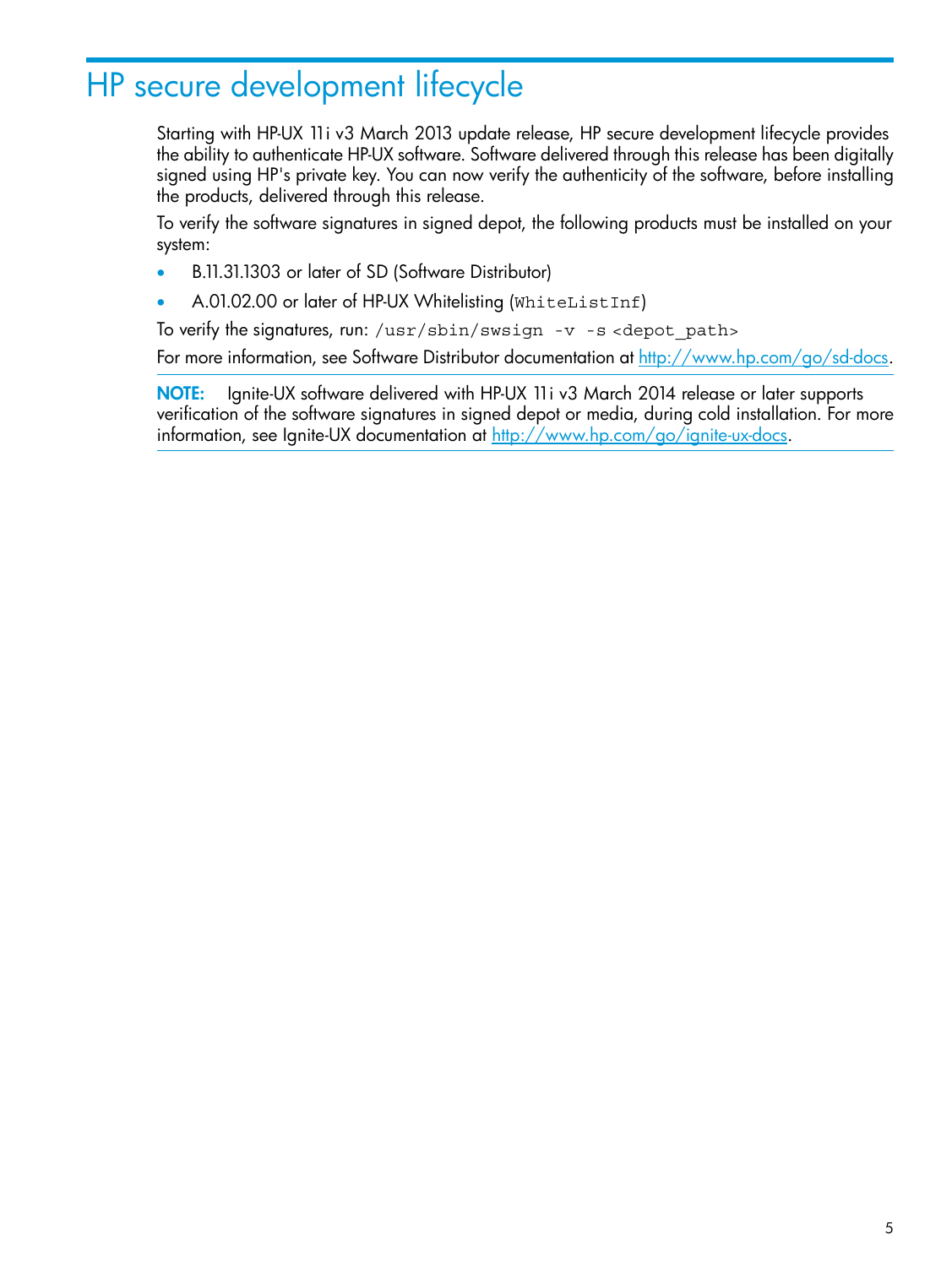# <span id="page-5-0"></span>About this document

<span id="page-5-1"></span>This document provides details of the currently supported features, enhancement, installation, patches, bugs fixed across releases (if any), known problems, issues, their workarounds, policy details, and documentation details for SysFaultMgmt (System Fault Management) (SFM).

## Revision history of the document (Current release)

<span id="page-5-3"></span>Table 1 [\(page](#page-5-3) 6) lists all the details about this document and its release history.

Table 1 Revision history of the document: SysFaultMgmt (System Fault Management) (SFM) Release Notes (Current release)

| Document manufacturing Edition number<br>part number |                  | <b>Publication date</b>                                          | Supported<br>operating systems |
|------------------------------------------------------|------------------|------------------------------------------------------------------|--------------------------------|
| 766969-004                                           | (Latest edition) | April 2015<br>(Web release)<br>(Current version of the document) | $HP-UX$ 11 $i$ v3              |

## <span id="page-5-2"></span>Revision history of the document (Previous releases)

<span id="page-5-4"></span>Table 2 [\(page](#page-5-4) 6) lists all the details about this document and its release history.

Table 2 Revision history of the document: SysFaultMgmt (System Fault Management) (SFM) Release Notes (Previous releases)

| <b>Document manufacturing</b><br>part number | <b>Edition number</b>              | <b>Publication date</b>                                                   | Supported<br>operating systems |
|----------------------------------------------|------------------------------------|---------------------------------------------------------------------------|--------------------------------|
| 766969-003a                                  | $\overline{2}$                     | March/April 2015<br>(Web release)<br>(Replaced document)                  | HP-UX 11 iv3                   |
| 766969-003                                   | (Original edition)                 | <b>March 2015</b><br>(Web release)<br>(Document retired)                  | $HP-UX$ 11 $iv3$               |
| 766969-002a                                  | $\overline{2}$<br>(Latest edition) | April 2015<br>(Replaced document)<br>(Current version of the document)    | HP-UX 11 i v3                  |
| 766969-002                                   | (Original edition)                 | <b>March 2015</b><br>(Document retired)                                   | HP-UX 11 iv3                   |
| 766969-001b                                  | 3<br>(Latest edition)              | November 2014<br>(Replaced document)<br>(Current version of the document) | HP-UX 11 iv3                   |
| 766969-001 a                                 | $\overline{2}$                     | May 2014<br>(Document retired)                                            | $HP-UX$ 11 $iv3$               |
| 766969-001                                   | (Original edition)                 | <b>March 2014</b><br>(Document retired)                                   | HP-UX 11 i v3                  |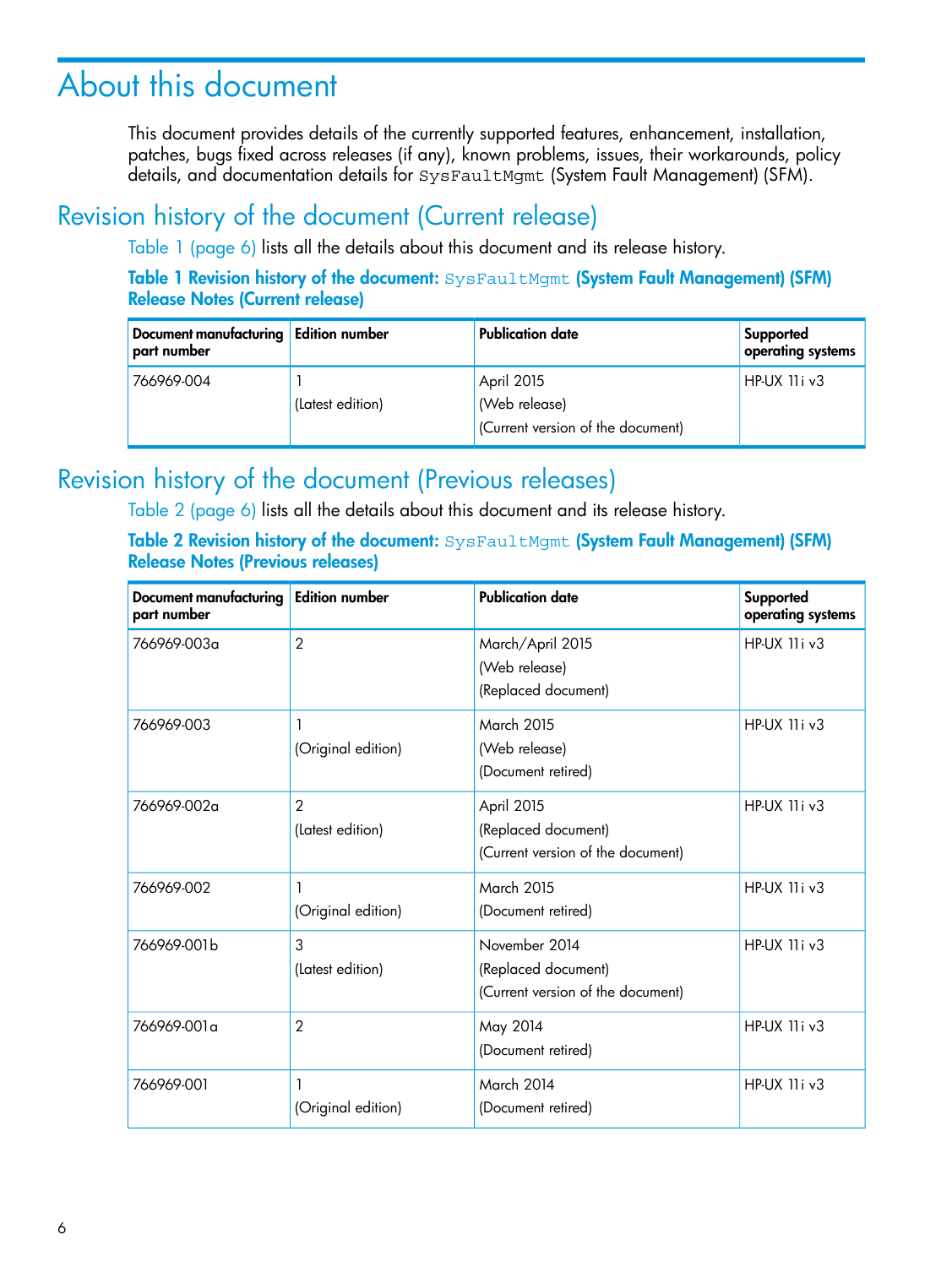#### **Table 2 Revision history of the document:**  $\texttt{SystemCount}$  (System Fault Management) (SFM) Release Notes (Previous releases) *(continued)*

| Document manufacturing Edition number<br>part number |                    | <b>Publication date</b>                                                   | Supported<br>operating systems |
|------------------------------------------------------|--------------------|---------------------------------------------------------------------------|--------------------------------|
| 5900-3286a                                           | (Latest edition)   | November 2014<br>(Replaced document)<br>(Current version of the document) | $HP-UX$ 11 $i$ $v3$            |
| 5900-3286                                            | (Original edition) | September 2013<br>(Document retired)                                      | $HP-UX$ 11 $iv3$               |

**NOTE:** The earlier versions of <code>SysFaultMgmt</code> (System Fault Management) (SFM) Release Notes, prior to September 2013 release are devoid of any part numbers or are not compiled. Hence, they are not listed in the table.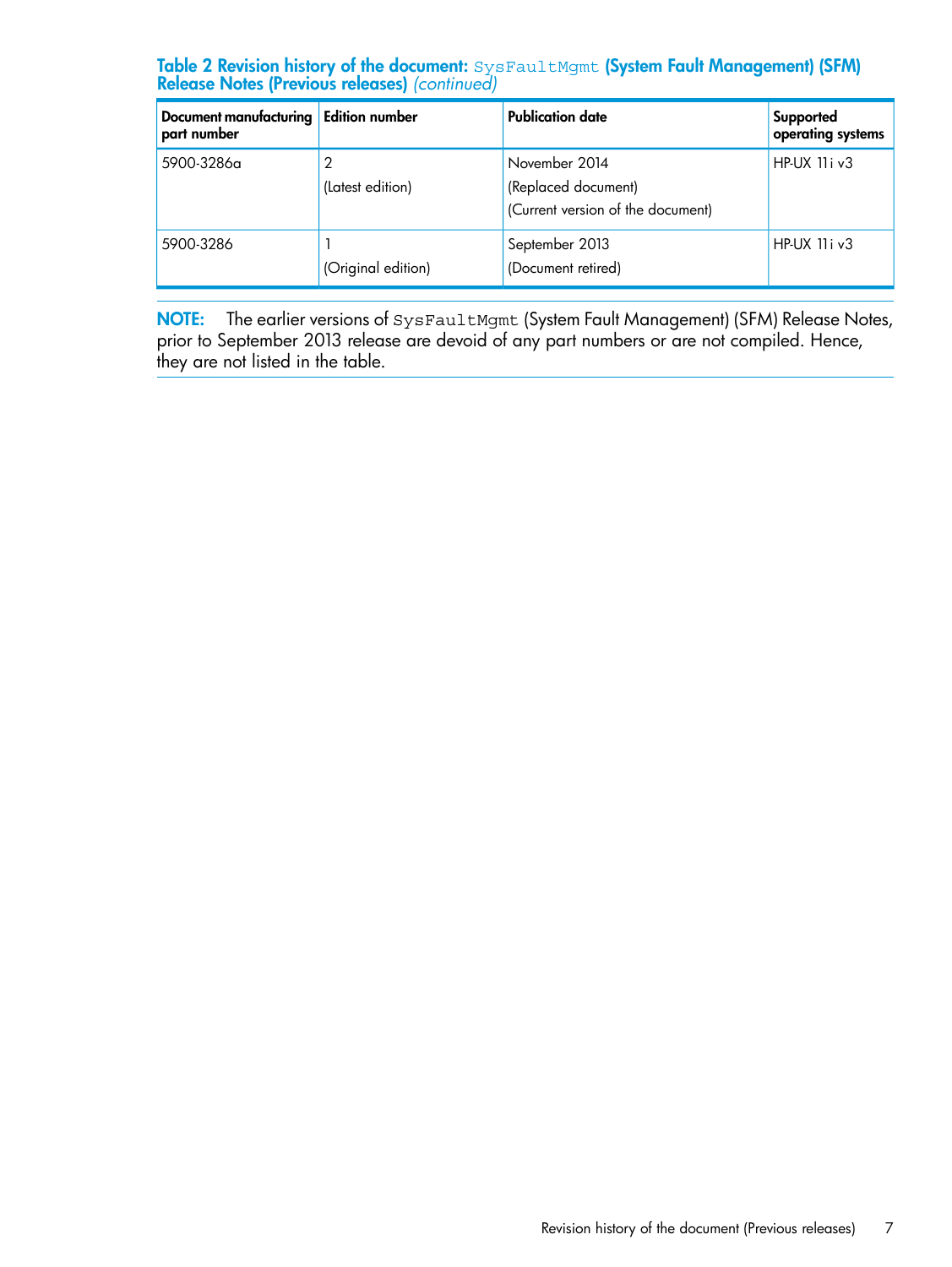# <span id="page-7-0"></span>1 SysFaultMgmt (System Fault Management) (SFM) release notes for April 2015 web release

This document discusses the most recent product information on HP-UX SysFaultMgmt, also referred as **System Fault Management** or **SFM**, which is supported on HP-UX 11*i* v3 operating systems.

<span id="page-7-2"></span>Table 3 [\(page](#page-7-2) 8) lists the product version for which the document is applicable.

Table 3 Documentation Support for SysFaultMgmt (System Fault Management) (SFM)

<span id="page-7-1"></span>

| <b>Operating system</b> | <b>Version</b> |
|-------------------------|----------------|
| $HP-UX$ 11 i $v3$       | C.07.14.03.01  |

## **Introduction**

SysFaultMgmt (System Fault Management) (SFM) is a suite of tools that monitor the health of HP servers and retrieve information about hardware, such as memory, CPU, power supplies, and cooling devices. SysFaultMgmt (System Fault Management) (SFM) operates in the WBEM (Web-based Enterprise Management) environment. It can be installed on HP-UX 11i systems. SysFaultMgmt (System Fault Management) (SFM) includes the following tools:

- SysFaultMgmt (System Fault Management) (SFM) providers
- EVWEB
- EMT (Error Management Technology)

NOTE: HP-UX need not be rebooted upon upgrade/install of this version.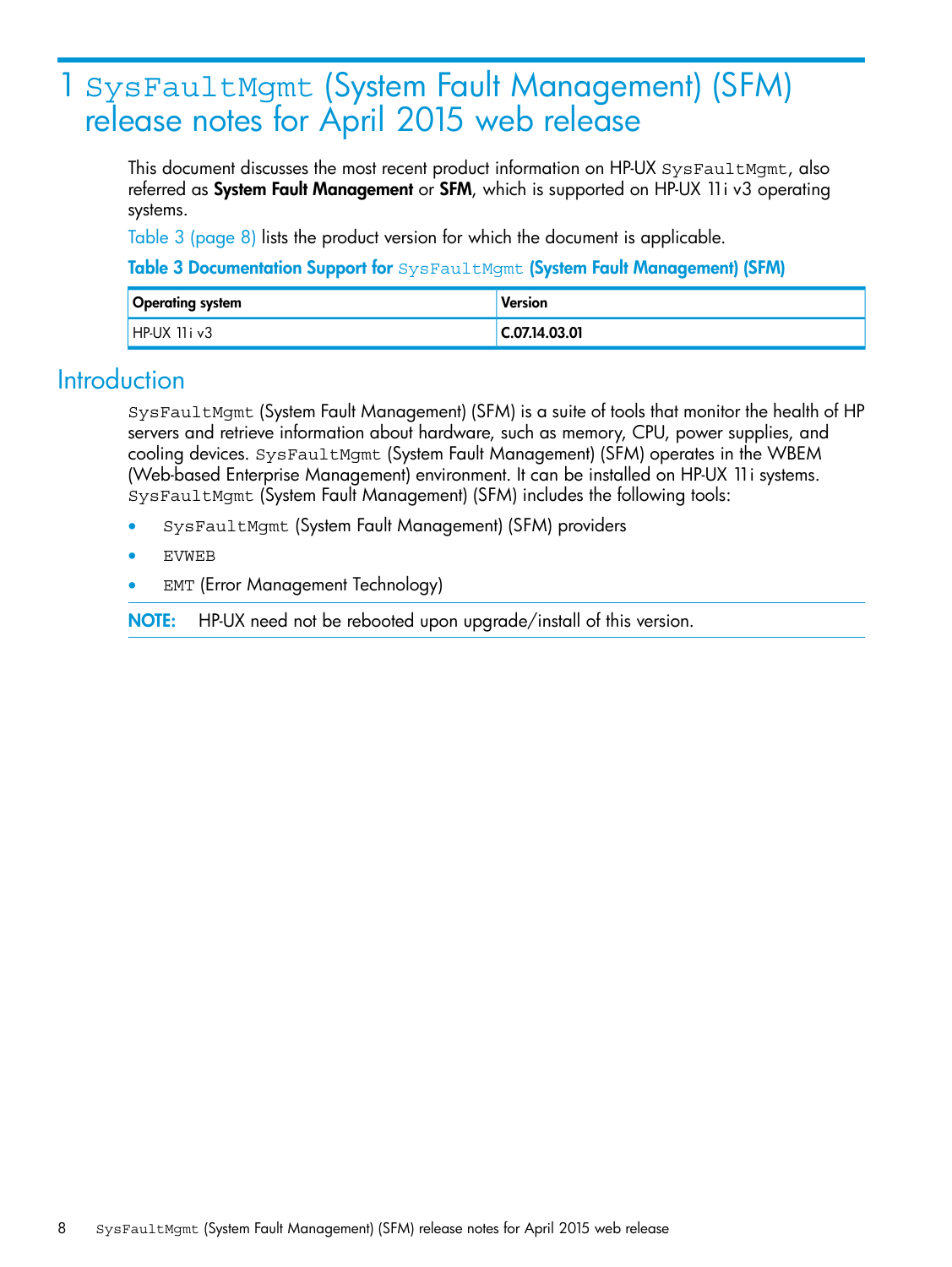# <span id="page-8-0"></span>2 SysFaultMgmt (System Fault Management) (SFM) providers

<span id="page-8-1"></span>SysFaultMgmt (System Fault Management) (SFM) providers are tools that gather information related to various hardware devices and report to the Common Interface Model Object Manager (CIMOM).

## Features of SysFaultMgmt (System Fault Management) (SFM)

<span id="page-8-2"></span>Table 4 [\(page](#page-8-2) 9) lists SysFaultMgmt (System Fault Management) (SFM) providers, and their respective functions.

| <b>Providers</b>                                                    | <b>Functions</b>                                                                                                                                                                                                                                                                                                                                                        |
|---------------------------------------------------------------------|-------------------------------------------------------------------------------------------------------------------------------------------------------------------------------------------------------------------------------------------------------------------------------------------------------------------------------------------------------------------------|
| <b>Blade Provider and Blade Status Provider</b>                     | Available on Blade servers, providing Blade inventory details and health<br>status of blades current partition.                                                                                                                                                                                                                                                         |
| <b>CPU</b> Instance Provider                                        | Retrieves information about processor inventory and consolidated health<br>of the processor subsystem.                                                                                                                                                                                                                                                                  |
| Memory Instance Provider                                            | Gathers information about memory inventory and consolidated health of<br>the memory subsystem.                                                                                                                                                                                                                                                                          |
| <b>EMS Wrapper Provider</b>                                         | Converts events generated by the EMS hardware monitors into indications<br>and reports those indications to the CIMOM.                                                                                                                                                                                                                                                  |
|                                                                     | This provider and WBEM to EMS Consumer is not supported on<br>NOTE:<br>HP Integrity BL860c i2, BL870c i2 and BL890c i2 Server<br>Blades, rx2800 i2, rx2900 i4, HP Integrity Superdome 2 Server<br>and Intel Itanium 9500 Processor Series.                                                                                                                              |
| FMD (Filter Metadata) Provider                                      | Provides the facility to predefine the important filter in a repository. FMD<br>also ensures that all important or chosen indications are logged to the<br>local event archive. FMD creates HP-advised subscriptions when<br>SysFaultMgmt (System Fault Management) (SFM) is installed.                                                                                 |
| <b>Environmental Instance Providers</b>                             | Retrieve information about cooling devices (fans) and power supply (bulk<br>power supply and AC input lines) on HP servers. They also retrieve<br>consolidated health of cooling, power, system temperature, and system<br>voltage subsystems on HP servers.                                                                                                            |
| <b>EVM CIM (Event Manager Common</b><br>Information Model) Provider | Converts EVM events into indications and reports those indications to the<br>CIMOM.                                                                                                                                                                                                                                                                                     |
| <b>SFM Indication Provider</b>                                      | Generates WBEM indications equivalent to the events that the monitors it<br>replaces generate.                                                                                                                                                                                                                                                                          |
| Firmware Revision Instance Provider                                 | Retrieves information about the firmware revision of system hardware<br>components, such as system firmware version and Management Processor<br>(MP) firmware version.                                                                                                                                                                                                  |
| MP Instance Provider                                                | Retrieves information about the management processor of the system.                                                                                                                                                                                                                                                                                                     |
| Enclosure Instance Provider                                         | Retrieves information about the Onboard Administrator (OA), such as OA<br>description, OA IP address, OA MAC address, and the URL to launch the<br>OA.                                                                                                                                                                                                                  |
| Record Log Provider                                                 | Enables event analysis tools such as Web-Based Enterprise Services<br>(WEBES) to access details of indications generated by the<br>SFMIndicationProvider that are available in the SysFaultMgmt<br>(System Fault Management) (SFM) database, for event analysis. The Record<br>Log provider also enables event analysis tools to access MCA logs for<br>event analysis. |

#### Table 4 SysFaultMgmt (System Fault Management) (SFM) providers and functions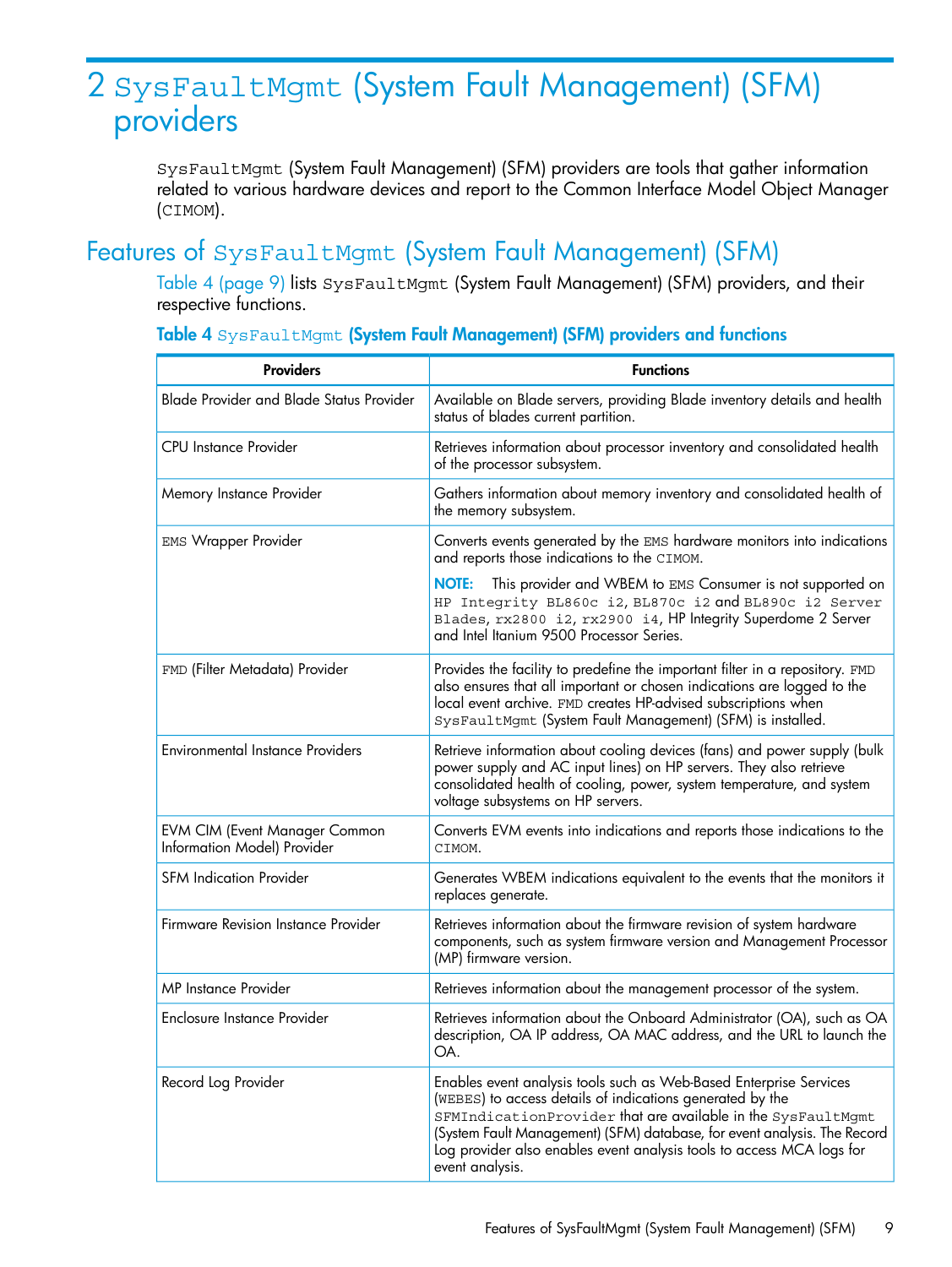#### Table 4 SysFaultMgmt (System Fault Management) (SFM) providers and functions *(continued)*

| <b>Providers</b>                                  | <b>Functions</b>                                                                                           |
|---------------------------------------------------|------------------------------------------------------------------------------------------------------------|
| Temperature Sensor Instance Provider              | Describes properties such as sensor number, current temperature reading,<br>and temperature sensor status. |
| Computer System Chassis Provider                  | Describes properties such as the serial number, product ID, and virtual<br>Universally Unique ID (UUID).   |
| <b>MCA</b> Indication Provider                    | Generates WBEM indications when MCA logs are present.                                                      |
| Field Replaceable Unit (FRU) Instance<br>Provider | Retrieves properties such as the serial number, part number, version,<br>manufacturer and FRU name.        |

<span id="page-9-1"></span>Table 5 [\(page](#page-9-1) 10) lists SysFaultMgmt (System Fault Management) (SFM) providers supported on HP Superdome 2, and their respective functions.

#### Table 5 SysFaultMgmt (System Fault Management) (SFM) providers supported on HP Superdome 2

| <b>Providers</b>                                           | <b>Functions</b>                                                                                                                                                                                                                                             |
|------------------------------------------------------------|--------------------------------------------------------------------------------------------------------------------------------------------------------------------------------------------------------------------------------------------------------------|
| <b>Blade Provider and Blade Status Provider</b>            | Available on Blade servers, providing Blade Inventory details and health<br>status of blades current partition.                                                                                                                                              |
| CPU Instance Provider                                      | Retrieves information about processor inventory and consolidated health<br>of the processor subsystem.                                                                                                                                                       |
| Memory Status Provider                                     | Consolidates the health of the memory subsystem.                                                                                                                                                                                                             |
| <b>SFM Indication Provider</b>                             | Generates WBEM indications equivalent to the events that the monitors it<br>replaces generate. The events related to CMC IndicationProviderIA<br>are supported on HP Superdome 2.                                                                            |
| MP Provider and MP Status Provider                         | Retrieves information about the management processor of the system.                                                                                                                                                                                          |
| <b>Enclosure Provider and Enclosure Status</b><br>Provider | Retrieves information about the Onboard Administrator (OA), such as OA<br>description, OA IP address, OA MAC address, and the URL to launch the<br>OA.                                                                                                       |
| Record Log Provider                                        | Enables event analysis tools such as Web-Based Enterprise Services<br>(WEBES) to access details of indications generated by<br>SFMIndicationProvider that are available in the SysFaultMgmt<br>(System Fault Management) (SFM) database, for event analysis. |
| Computer System Chassis Provider                           | Describes properties such as the serial number, product ID, and virtual<br>Universally Unique ID (UUID).                                                                                                                                                     |

## <span id="page-9-0"></span>Supported Event Monitoring Service (EMS) hardware monitors for SysFaultMgmt (System Fault Management) (SFM)

SysFaultMgmt (System Fault Management) (SFM) is the default monitoring mode. However, you can switch to the OnlineDiag monitoring mode. For information on how to switch to the OnlineDiag mode, see SysFaultMgmt (System Fault Management) (SFM) Administrator's Guide at [http://](http://www.hp.com/go/hpux-diagnostics-docs) [www.hp.com/go/hpux-diagnostics-docs.](http://www.hp.com/go/hpux-diagnostics-docs)

The diagnostic mode will be set to SysFaultMgmt (System Fault Management) (SFM) mode by default on updating SysFaultMgmt (System Fault Management) (SFM). This overrides any previous mode setting done manually on the system and needs to be restored. Verify the current diagnostic mode before and after the update/installation of the WBEMMgmtBundle.

**NOTE:** OnlineDiag monitoring mode is not supported on HP Integrity BL860c i2, BL870c i2 & BL890c i2 Server Blades, rx2800 i2, HP Integrity Superdome 2, HP Integrity BL860c i4, BL870c i4, BL890c i4, rx2800 i4, and rx2900 i4. Therefore, switching between modes will not be available on these HP Integrity Servers.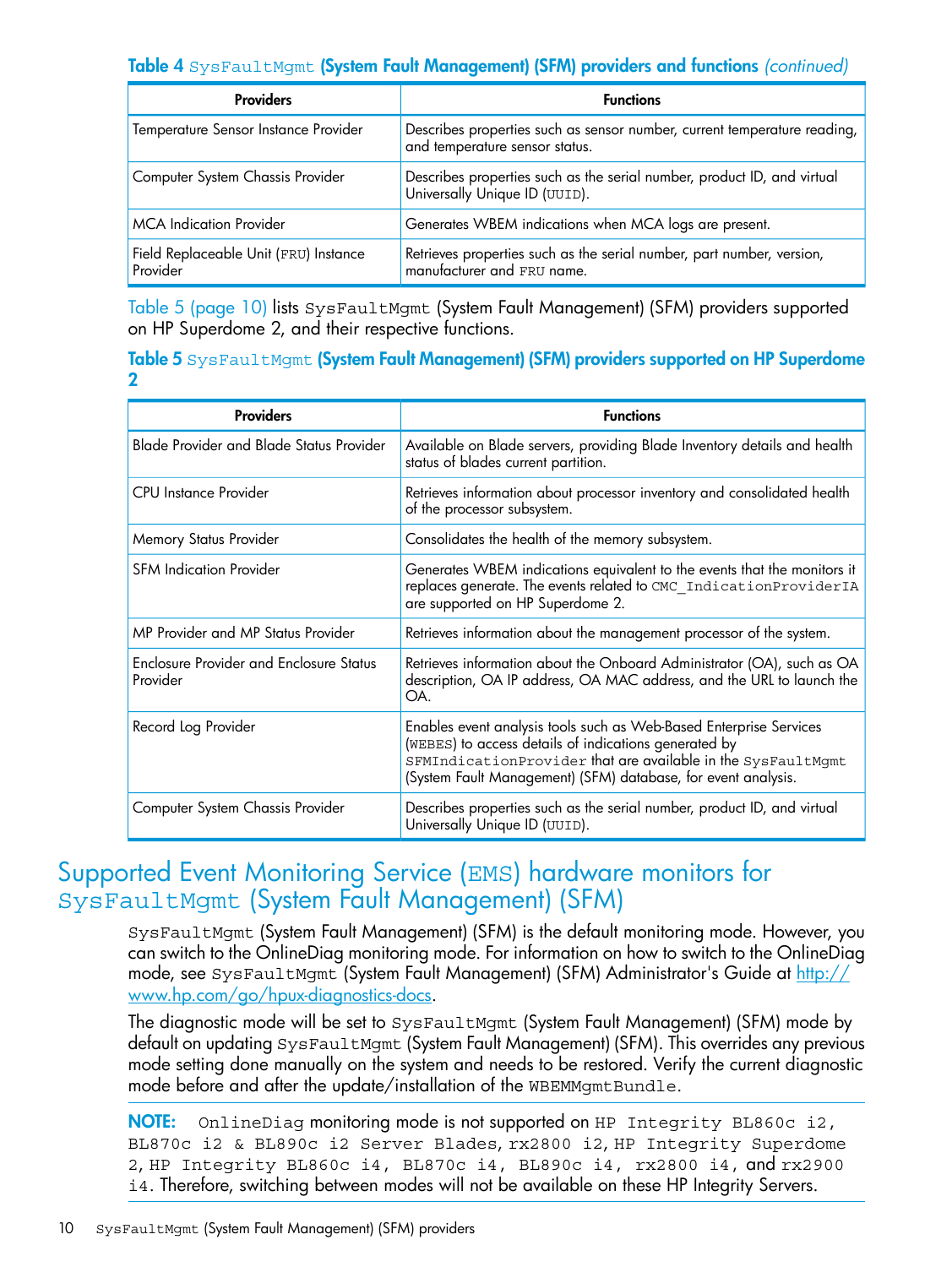The Event Monitoring Service (EMS) wrapper provider receives events generated by the EMS hardware monitors. The following EMS hardware monitors are supported on HP 9000 servers running the HP-UX 11i v3 operating system:

- LPMC (now CPU) (1pmc\_em)
- Memory (dm\_memory)
- Core HW (dm\_core\_hw)
- Chassis Code (dm chassis)
- IPMI Forward Progress Log Monitor (fpl\_em)

The following EMS hardware monitors are supported on HP Integrity servers running the HP-UX 11i v3 operating system:

- Corrected platform error monitor (cpe\_em)
- IPMI forward progress log monitor (fpl em)
- CMC monitor (cmc\_em)
- Itanium core hardware monitor (ia64\_corehw)
- Itanium memory monitor (memory ia64)

<span id="page-10-0"></span>NOTE: All of EMS hardware monitors are not supported by EMS wrapper provider included in SysFaultMgmt (System Fault Management) (SFM) product. For information on other providers like I/O and Storage, see HP WBEM providers at [http://www.hp.com/go/hpux-wbem-docs.](http://www.hp.com/go/hpux-wbem-docs)

## <span id="page-10-1"></span>What is new in this version for SysFaultMgmt (System Fault Management) (SFM)

## From current WBEMMgmtBundle C.09.02 (April 2015) release

<span id="page-10-2"></span>There is no new feature in this release.

### From current C.07.14.03.01 (April 2015) release

<span id="page-10-3"></span>For more information about defect fixed in this release, see "Defect fixes in [C.07.14.03.01](#page-12-2) (April 2015) [release"](#page-12-2) (page 13).

## From previous WBEMMgmtBundle C.09.01 (March 2015 web) release

<span id="page-10-5"></span><span id="page-10-4"></span>PostgreSQL version is upgraded to 9.3 in SysFaultMgmt (System Fault Management) (SFM) and ProviderSvcsBase (PSB) products, from March 2015 web release.

## From previous C.07.14.02.01 (March 2015 web) release

<span id="page-10-6"></span>There is no defect fix in this release.

### From earlier C.07.13.09.01 (March 2015) release

<span id="page-10-7"></span>For more information about defect fixed in this release, see "Defect fixes in [C.07.13.09.01](#page-12-4) (March 2015) [release"](#page-12-4) (page 13).

### From earlier WBEMMgmtBundle C.08.01 (March 2014) release

There is no new feature in this release.

## From earlier C.07.12.06.01 (March 2014) release

For more information about defect fixed in this release, see "Defect fixes in [C.07.12.06.01](#page-14-0) (March 2014) [release"](#page-14-0) (page 15).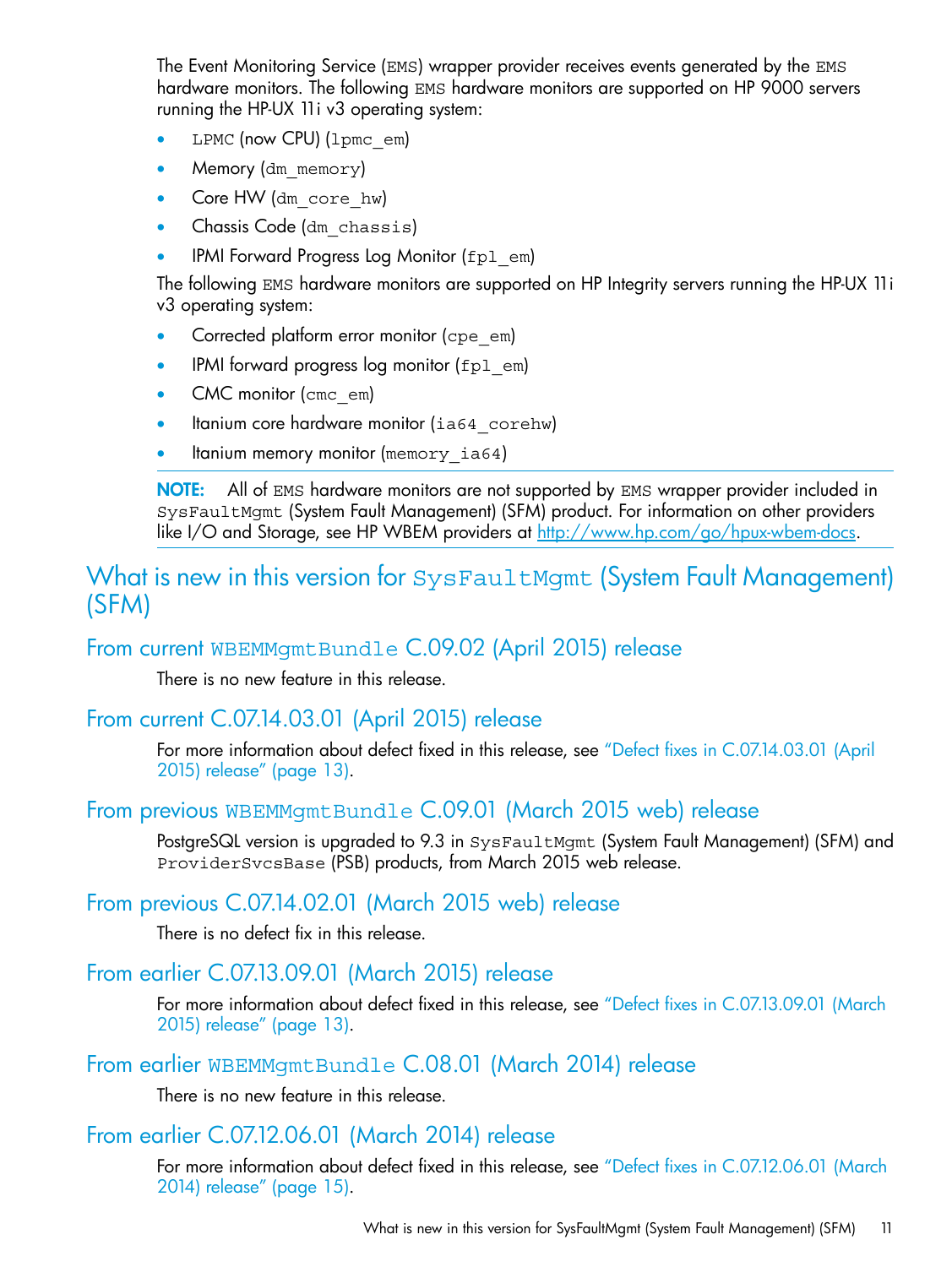## From earlier WBEMMgmtBundle C.07.01 (September 2013) release

<span id="page-11-0"></span>Starting with the earlier WBEMMgmtBundle C.07.01 (September 2013) release onwards, following features are supported.

- sfmDBUtil is enhanced to support displaying the disk space occupied by databases. For more information on the newly introduced 'size' option, see *sfmDBUtil manpage*.
- Improved memory system reliability on BL860c i4, BL870c i4, BL890c i4, rx2800 i4 and rx2900 i4.

Other prerequisites: System firmware version 44.01 or later (see *server download page* under [http://www.hp.com/go/hpsc\)](http://www.hp.com/go/hpsc).

NOTE: It is recommended to install or upgrade to WBEMMgmtBundle C.07.01 or current version C.07.12.05.02 or later, prior to upgrading the system firmware. If system firmware version 44.01 or later is already installed on the system, it is required to reboot the system after upgrading to WBEMMgmtBundle C.07.01 or current version C.07.12.05.02 or later, for optimized memory reliability to take effect.

Enhanced support for fetching error metadata from CER.

NOTE: As part of this performance optimization, EMDProvider will not be a part of SFMProviderModule from this release. EMDProvider was used internally by other providers for fetching error metadata.

<span id="page-11-1"></span>Support for Integrity rackmount server rx2900 i4.

#### From earlier releases

Following are the features tabulated from earlier releases.

- PostgreSQL version is upgraded to 8.4 in SysFaultMgmt (System Fault Management) (SFM) and ProviderSvcsBase (PSB) products, since September 2012 release.
- Common location of configuration and log files for simpler management on IA servers :

SFM is enhanced to enable simpler management of configuration and log files from a common location. Soft links are now available from the common location /var/opt/psb/diags/ conf/sfm and /var/opt/psb/diags/log/sfm to SFM configuration and log files respectively.

- The slview now has a new manpage, and the IPMI Event Viewer has a new GUI help page.
- A consistent property order is adapted for syslog events generated by SFM indication providers, which is Providername, Perceived Severity, and Event Number.
- Support for processing of preboot FPL events to generate WBEM indication is provided. A parameter, which can be configured, *FPLPreBoot*, is provided to receive preboot events from FPL Indication provider.
- The sfmDBUtil is enhanced to support cleaning up specific DB. For information on the 'clean' option, see sfmDBUtil manpage.
- A new configuration parameter MaxNumPagesAllowed replaces PageSize in DBConfig.xml file. This parameter allows you to specify the maximum number of pages that can be occupied by the current database.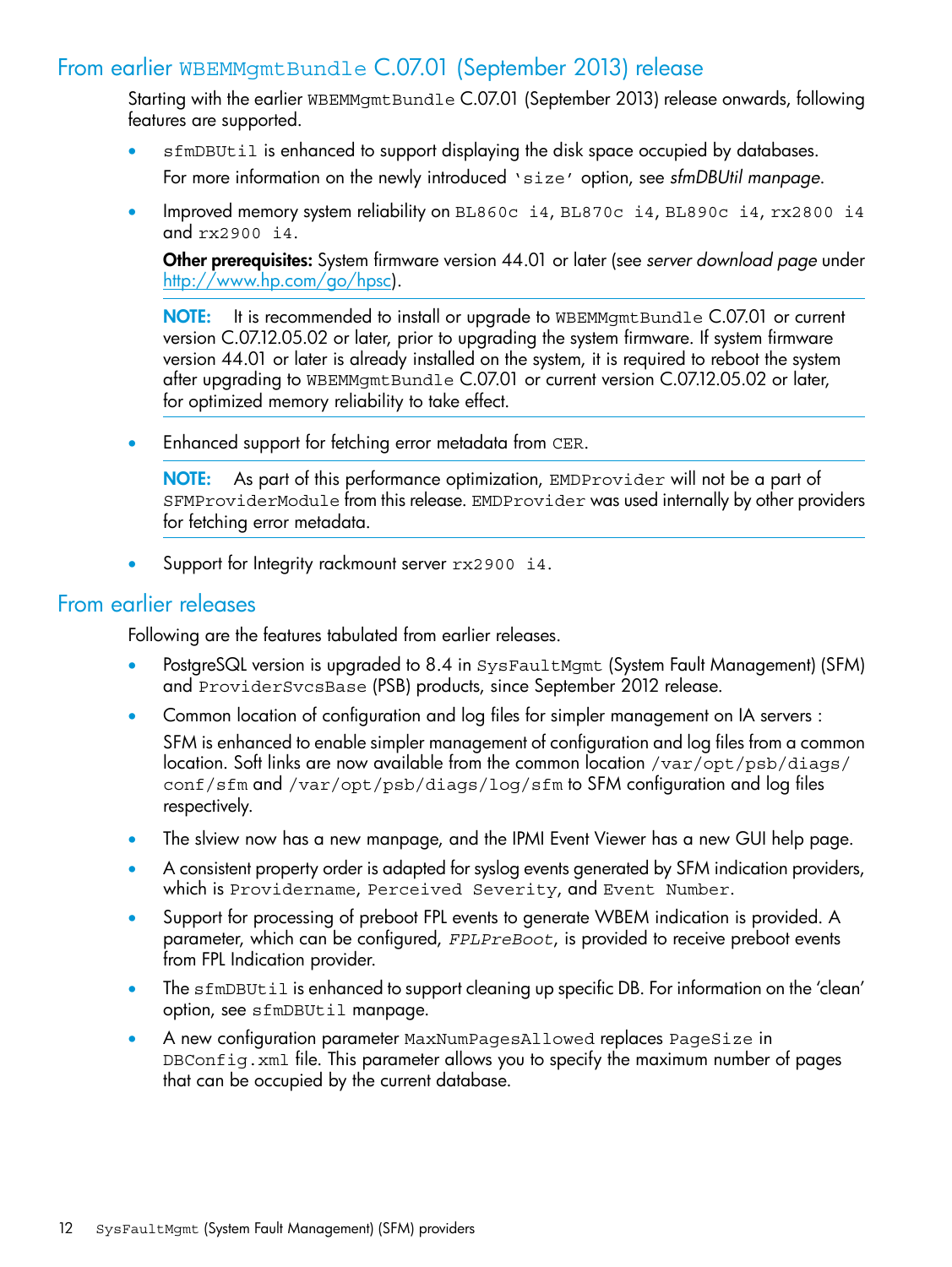# Enhancements of SysFaultMgmt (System Fault Management) (SFM)

<span id="page-12-0"></span>Following enhancements are supported in the previous C.07.12.06.01 (March 2014) release.

- Enhancements to "ERROR" and "CRITICAL" logs reported in sfm.log, making it more customer focused and user friendly for better understanding and debugging the issues. Support for enhancement of "ERROR" and "CRITICAL" logs providing details, such as context of the issue, customer impact, and resolution, if applicable.
- <span id="page-12-1"></span>• Enhancements in cprop output for memory property page. Improved SMH (System Management Homepage) memory error property page and updates to documentation in Manpage and SysFaultMgmt (System Fault Management) (SFM) Administration Guide.

## SysFaultMgmt (System Fault Management) (SFM) related defect fixes

<span id="page-12-2"></span>This section describes about the various defects fixed for SysFaultMgmt (System Fault Management) (SFM) in HP-UX 11i v3 operating systems.

## Defect fixes in C.07.14.03.01 (April 2015) release

<span id="page-12-5"></span>Table 6 [\(page](#page-12-5) 13) lists all the necessary details for the defect fixed in this release.

| Defect ID      | <b>Description</b>                                                                                                                                                                         |
|----------------|--------------------------------------------------------------------------------------------------------------------------------------------------------------------------------------------|
| QXCR1001410651 | Title: WBEMMgmtBundle C.09.01 depot swcopy on IA and installation on PA systems<br>failing                                                                                                 |
|                | <b>Severity: Serious</b>                                                                                                                                                                   |
|                | Problem and details: The Mega Bundle depot version WBEMMgmtBundle C.09.01 is<br>failing to execute and showing errors, when it is performing swcopy on IA and installing<br>on PA systems. |
|                | Resolution: This problem is identified and rectified.                                                                                                                                      |
|                | This issue is fixed in this release.                                                                                                                                                       |

#### Table 6 C.07.14.03.01

## <span id="page-12-3"></span>Defect fixes in C.07.14.02.01 (March 2015 web) release

<span id="page-12-6"></span><span id="page-12-4"></span>There is no defect fix in this release.

## Defect fixes in C.07.13.09.01 (March 2015) release

Table 7 [\(page](#page-12-6) 13) lists all the necessary details for all the defects fixed in this release.

#### Table 7 C.07.13.09.01

| Defect ID      | <b>Description</b>                                                                                                                                                                                                                                                                               |  |
|----------------|--------------------------------------------------------------------------------------------------------------------------------------------------------------------------------------------------------------------------------------------------------------------------------------------------|--|
| QXCR1001332720 | Title: Enable reporting of Pre-BOOT FPL events by default                                                                                                                                                                                                                                        |  |
|                | <b>Severity: Serious</b>                                                                                                                                                                                                                                                                         |  |
|                | Problem and details: The reporting was disabled for critical preboot events in the default<br>configurations. The expectation from users is that SFM reports all the critical platform<br>errors. Hence the default configuration setup must be modified to "report" critical preboot<br>events. |  |
|                | <b>Resolution:</b> This issue is fixed in this release.                                                                                                                                                                                                                                          |  |
| QXCR1001354515 | <b>Title:</b> Event #100161 reported after OLAR operation without any real failure                                                                                                                                                                                                               |  |
|                | <b>Severity: Serious</b>                                                                                                                                                                                                                                                                         |  |
|                | <b>Problem and details:</b> EVM event type values were set only for SFM supported PCIe EVM<br>event types and not for other EVM types. But, in few instances these non supported events<br>assumed the values of the supported events and were wrongly processed by SFM.                         |  |
|                | <b>Resolution:</b> This issue is fixed in this release.                                                                                                                                                                                                                                          |  |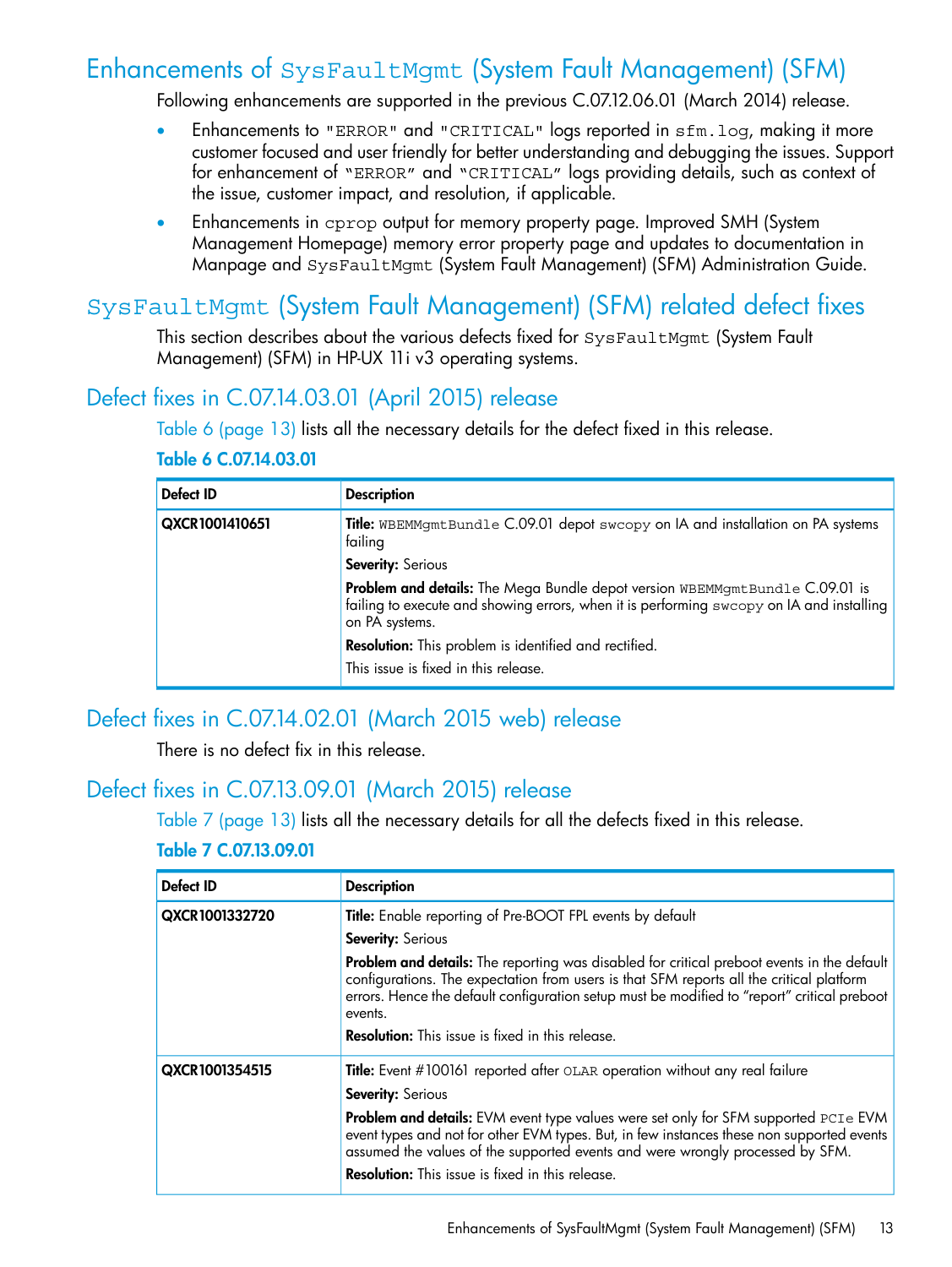#### Table 7 C.07.13.09.01 *(continued)*

| <b>Defect ID</b> | <b>Description</b>                                                                                                                                                                                                                                                                                                                                            |
|------------------|---------------------------------------------------------------------------------------------------------------------------------------------------------------------------------------------------------------------------------------------------------------------------------------------------------------------------------------------------------------|
| QXCR1001357574   | Title: EMT (Error Management Technology) section is missing from HP SMH (System<br>Management Homepage) tools page                                                                                                                                                                                                                                            |
|                  | Severity: Serious                                                                                                                                                                                                                                                                                                                                             |
|                  | Problem and details: HP SMH (System Management Homepage) is unable to load the<br>parse webapp configuration file /opt/hpsmh/webapp/emtui.xml due to a comment<br>present on the first line of this file.                                                                                                                                                     |
|                  | Resolution: This issue is fixed in this release.                                                                                                                                                                                                                                                                                                              |
| QXCR1001342846   | Title: Cleanup subscriptions during product configuration is not active<br>Severity: Serious                                                                                                                                                                                                                                                                  |
|                  | Problem and details: Whenever a user tries to delete the default syslog subscription, it<br>fails. The issue occurs due to an exception thrown by the subscription subsystem when<br>it does not find the "to be deleted" subscription entry in the cimstore but not in the<br>evweb db.                                                                      |
|                  | <b>Resolution:</b> This issue is fixed in this release.                                                                                                                                                                                                                                                                                                       |
| QXCR1001308544   | Title: SFM missing HP General Filter@1 V1 when there is no FQDN                                                                                                                                                                                                                                                                                               |
|                  | Severity: Medium                                                                                                                                                                                                                                                                                                                                              |
|                  | Problem and details: HP General Filter@1 V1 subscription is missed when the<br>database does not have the fully qualified domain name. When hostname of a system<br>is not in sync with the hostname in the database, then SFM deletes the HP defined<br>subscription HP General Filter@1 V1. The problem occurs irrespective of SFM and<br>database version. |
|                  | <b>Resolution:</b> This issue is fixed in this release.                                                                                                                                                                                                                                                                                                       |
| QXCR1001319503   | Title: Enhance SFM email delivery to send SMTP commands in one line                                                                                                                                                                                                                                                                                           |
|                  | <b>Severity: Serious</b>                                                                                                                                                                                                                                                                                                                                      |
|                  | Problem and details: SFM currently sends each SMTP commands as one character at a<br>time. While sending email to a remote SMTP server, each command is received character<br>by character instead of a single packet. This eventually results in the termination of the<br>SMTP connection.                                                                  |
|                  | <b>Resolution:</b> This issue is fixed in this release.                                                                                                                                                                                                                                                                                                       |
| QXCR1001317199   | Title: rx2800 i4 FAN status changes are delayed in cprop/HP SMH (System<br>Management Homepage)                                                                                                                                                                                                                                                               |
|                  | Severity: Medium                                                                                                                                                                                                                                                                                                                                              |
|                  | Problem and details: The cache is not refreshed for all the events. Therefore, FAN status<br>update is delayed or not updated. The FAN may also get impaired due to some problem.                                                                                                                                                                             |
|                  | <b>Resolution:</b> This issue is fixed in this release.                                                                                                                                                                                                                                                                                                       |
| QXCR1001344166   | Title: HP SMH (System Management Homepage) shows the power subsystem status as<br>"unknown"                                                                                                                                                                                                                                                                   |
|                  | Severity: Medium                                                                                                                                                                                                                                                                                                                                              |
|                  | <b>Problem and details:</b> HP SMH (System Management Homepage) does not show the<br>appropriate status of a power subsystem when a power input to one of the power supply<br>is removed. HP SMH (System Management Homepage) shows the power subsystem<br>status as "unknown", instead of a degraded or warning state.                                       |
|                  | Resolution: This issue is fixed in this release.                                                                                                                                                                                                                                                                                                              |
| QXCR1001338750   | Title: SFM shows status of a "MISSING" FAN as OK                                                                                                                                                                                                                                                                                                              |
|                  | Severity: Serious                                                                                                                                                                                                                                                                                                                                             |
|                  | <b>Problem and details:</b> When a hot-swappable FAN is removed, cprop/HP SMH (System<br>Management Homepage) does not show the correct status of the FAN. Even though the<br>iLO shows the correct status as failure, SFM continues to show the FAN status as OK.                                                                                            |
|                  | <b>Resolution:</b> This issue is fixed in this release.                                                                                                                                                                                                                                                                                                       |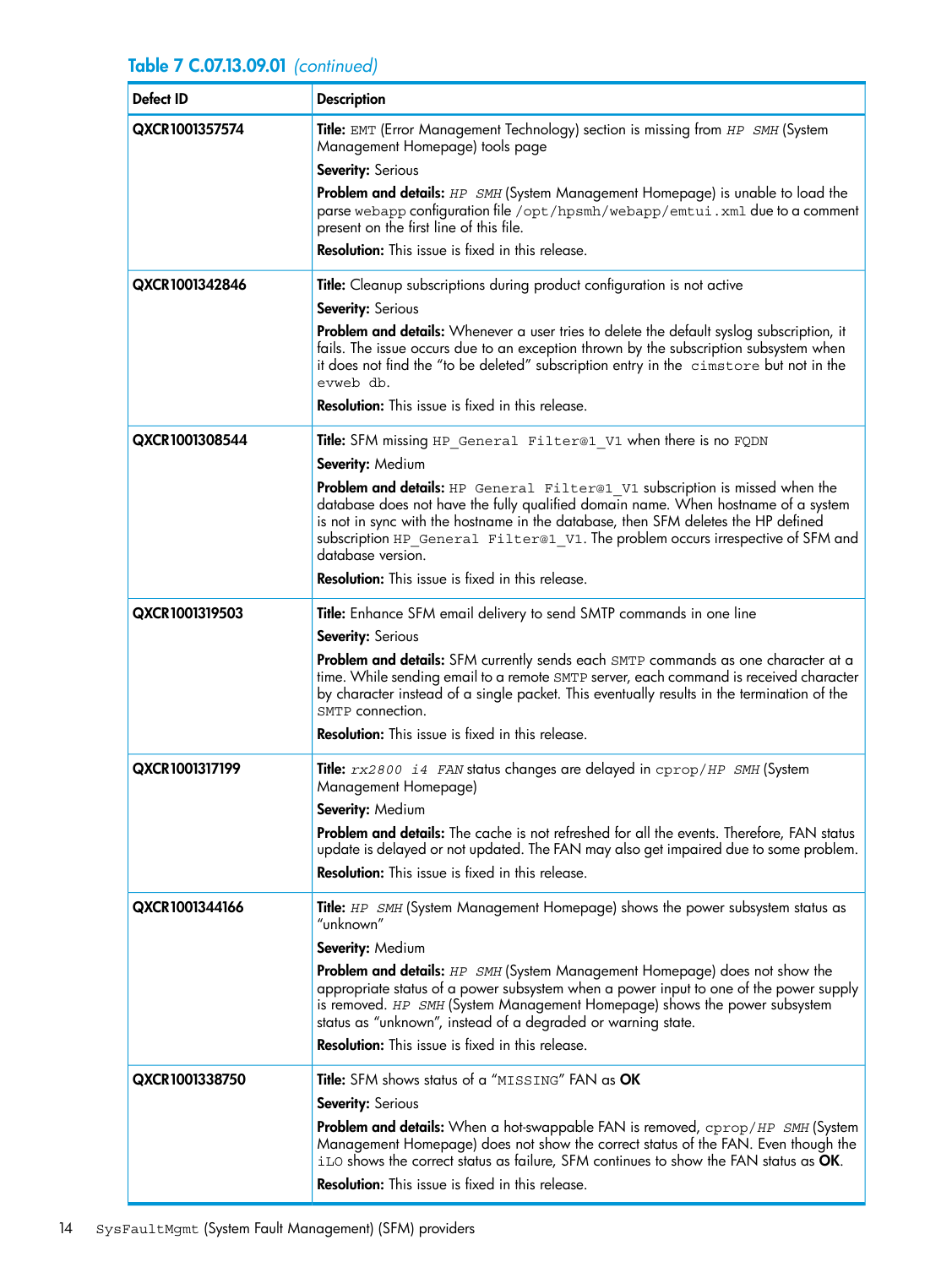## Defect fixes in C.07.12.06.01 (March 2014) release

<span id="page-14-2"></span><span id="page-14-0"></span>Table 8 [\(page](#page-14-2) 15) lists all the necessary details for all the defects fixed in this release. Table 8 C.07.12.06.01

| Defect ID      | <b>Description</b>                                                                                                                                                                                                                 |  |
|----------------|------------------------------------------------------------------------------------------------------------------------------------------------------------------------------------------------------------------------------------|--|
| QXCR1001292823 | Title: Memory growth in cimprovagt SFMProviderModule when CPU's flexed                                                                                                                                                             |  |
|                | Severity: Medium                                                                                                                                                                                                                   |  |
|                | Problem and details: During vPar resource reassignment, SysFaultMgmt (System Fault<br>Management) (SFM) inappropriately handled the release and liberation of allocated<br>resources.                                              |  |
|                | <b>Resolution:</b> This issue is fixed in this release.                                                                                                                                                                            |  |
| QXCR1001300058 | Title: SD2:cprop: Incorrect reporting of socket deconfiguration state in vPars                                                                                                                                                     |  |
|                | Severity: Medium                                                                                                                                                                                                                   |  |
|                | Problem and details: Incorrect de-configuration state in HP ProcessorChip enumeration<br>in SD <sub>2</sub> servers.                                                                                                               |  |
|                | <b>Resolution:</b> This issue is fixed in this release.                                                                                                                                                                            |  |
| QXCR1001309081 | Title: PCIe Indications on SD2 need to match the current state of PCI slot                                                                                                                                                         |  |
|                | Severity: Medium                                                                                                                                                                                                                   |  |
|                | Problem and details: Successful OLAR operations generated PCI error recovery successful<br>event 100160.                                                                                                                           |  |
|                | <b>Resolution:</b> This issue is fixed in this release.                                                                                                                                                                            |  |
| QXCR1001266977 | Title: Operational status getting wrongly updated after injection of S-M-7 and S-M-8                                                                                                                                               |  |
|                | Severity: Serious                                                                                                                                                                                                                  |  |
|                | <b>Problem and details:</b> Operational Status of HP Blade instances not updated after<br>indictment of blade in BL8x0c i2 and BL8x0c i4 servers.                                                                                  |  |
|                | <b>Resolution:</b> This issue is fixed in this release.                                                                                                                                                                            |  |
| QXCR1001290401 | Title: Event not emitted when injecting S-CX-2 using link from cpu-boxboro and<br>vice-versa                                                                                                                                       |  |
|                | Severity: Serious                                                                                                                                                                                                                  |  |
|                | Problem and details: WBEM event 100812 was not generated in certain scenarios.                                                                                                                                                     |  |
|                | <b>Resolution:</b> This issue is fixed in this release.                                                                                                                                                                            |  |
| QXCR1001321306 | Title: HP KnownFilter enumeration fails when users create HP/ADMIN defined<br>subscription                                                                                                                                         |  |
|                | <b>Severity: Critical</b>                                                                                                                                                                                                          |  |
|                | Problem and details: HP KnownFilter enumeration fails when users create HP/ADMIN<br>defined subscription in addition to HP General Filter@1 V1 subscription.                                                                       |  |
|                | <b>Resolution:</b> This issue is fixed in this release.                                                                                                                                                                            |  |
| QXCR1001292226 | Title: Issue with the firmware call/mapping in SFM after manual deconfiguration of DIMM                                                                                                                                            |  |
|                | <b>Severity: Serious</b>                                                                                                                                                                                                           |  |
|                | Problem and details: On BL8x0c i2 and BL8x0c i4 when a DIMM is manually                                                                                                                                                            |  |
|                | de-configured, the status of DIMM was shown as DEGRADED instead of STOPPED. The<br>status of blade as displayed by Integrated Lights-Out 3 Page and Onboard Administrator<br>mismatched the status as displayed by Blade provider. |  |
|                | <b>Resolution:</b> This issue is fixed in this release.                                                                                                                                                                            |  |

## <span id="page-14-1"></span>Defect fixes in earlier releases

Table 9 [\(page](#page-15-0) 16) lists all the necessary details for all the defects fixed in this release.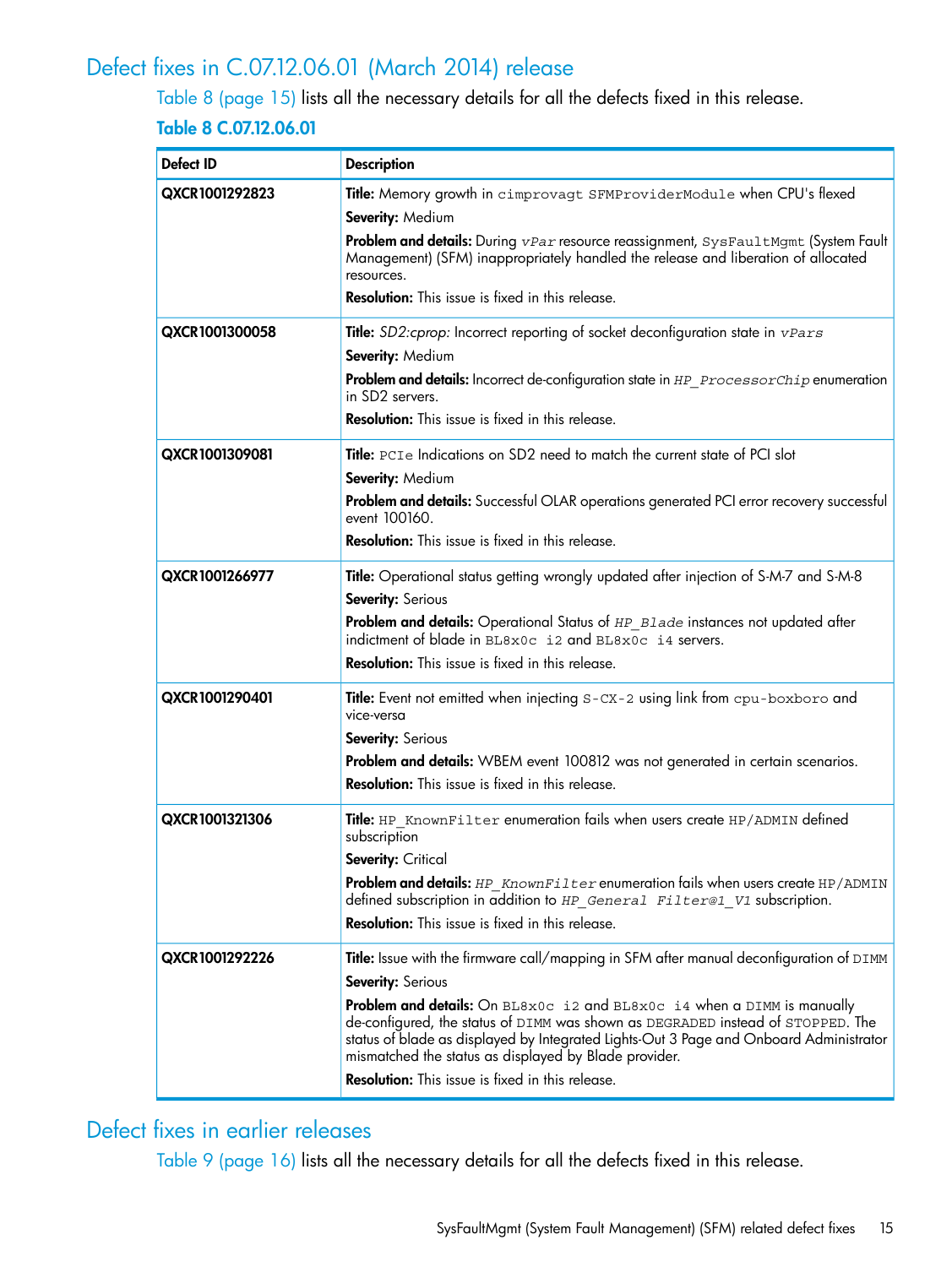#### <span id="page-15-0"></span>Table 9 Earlier releases

| <b>Defect ID</b> | <b>Description</b>                                                                                                                                                                                                                                                                                                                                                                                                                                                                                                                                                                                                           |
|------------------|------------------------------------------------------------------------------------------------------------------------------------------------------------------------------------------------------------------------------------------------------------------------------------------------------------------------------------------------------------------------------------------------------------------------------------------------------------------------------------------------------------------------------------------------------------------------------------------------------------------------------|
| QXCR1001265239   | Title: SEL02 IndicationProvider notified wrong power supply module<br>Severity: Serious<br>Problem and details: If more than one power supply present on the server, then evweb<br>eventviewer -Lfx command always listed the first Power Supply, in the event details<br>section.<br>Resolution: This issue is fixed in this release.                                                                                                                                                                                                                                                                                       |
| QXCR1001304559   | Title: diagtxd_pid.bin is created with incorrect permissions<br>Severity: Serious<br>Problem and details: The diagtxd pid.bin file created by the diagtxt daemon has<br>incorrect permissions.<br><b>Resolution:</b> This issue is fixed in this release.                                                                                                                                                                                                                                                                                                                                                                    |
| QXCR1001292224   | Title: Inconsistent blade status at OS when in comparison to iLO and OA<br>Severity: Serious<br><b>Problem and details:</b> On $BLSX0c$ i2 and $BLSX0c$ i4 servers, the status of the blade(s)<br>as displayed by the Blade providers mismatched the status of the blade as displayed by<br>the Integrated Lights-Out 3 Page and Onboard Administrator.<br><b>Resolution:</b> This issue is fixed in this release.                                                                                                                                                                                                           |
| QXCR1001178587   | Title: ic373b:1203:LID in event details of S-CX symptoms is always 0x00000000ffffffff.<br>The LID field in event details of HP internal test scenarios always displays as<br>0x0000000ffffffff<br>Severity: Medium<br>Problem and details: The LID field in the event description of some HP internal test<br>scenarios is always 0x00000000ffffffff irrespective of physical location used for injecting<br>the symptoms.<br>This issue is fixed. The LID field in the event description of some HP internal test scenarios<br>is displayed as "Not Applicable".<br><b>Resolution:</b> This issue is fixed in this release. |
| QXCR1001236889   | Title: System Temperature collection not in sync with Instance status<br><b>Severity: Serious</b><br>Problem and details: Group operational status of temperature sensors is not in sync with<br>individual operational status of sensors.<br>This issue is fixed. The group operational status is updated whenever the individual sensor<br>status is updated.<br>Resolution: This issue is fixed in this release.                                                                                                                                                                                                          |
| QXCR1001143295   | Title: SMH/CIMUtil/cprop does not display all the power supplies after a system<br>reboot<br>Severity: Medium<br><b>Problem and details:</b> The cprop is not displaying all Power Supply modules immediately<br>after a system reboot.<br>This problem in inventory information is fixed.<br><b>Resolution:</b> This issue is fixed in this release.                                                                                                                                                                                                                                                                        |
| QXCR1001217840   | Title: DBConfig.xml hard code and document maximum/minimum values<br>Severity: Medium<br>Problem and details: The maximum/minimum values of parameters in DBConfig.xml<br>are not hardcoded.<br>Resolution: This issue is fixed in this release.                                                                                                                                                                                                                                                                                                                                                                             |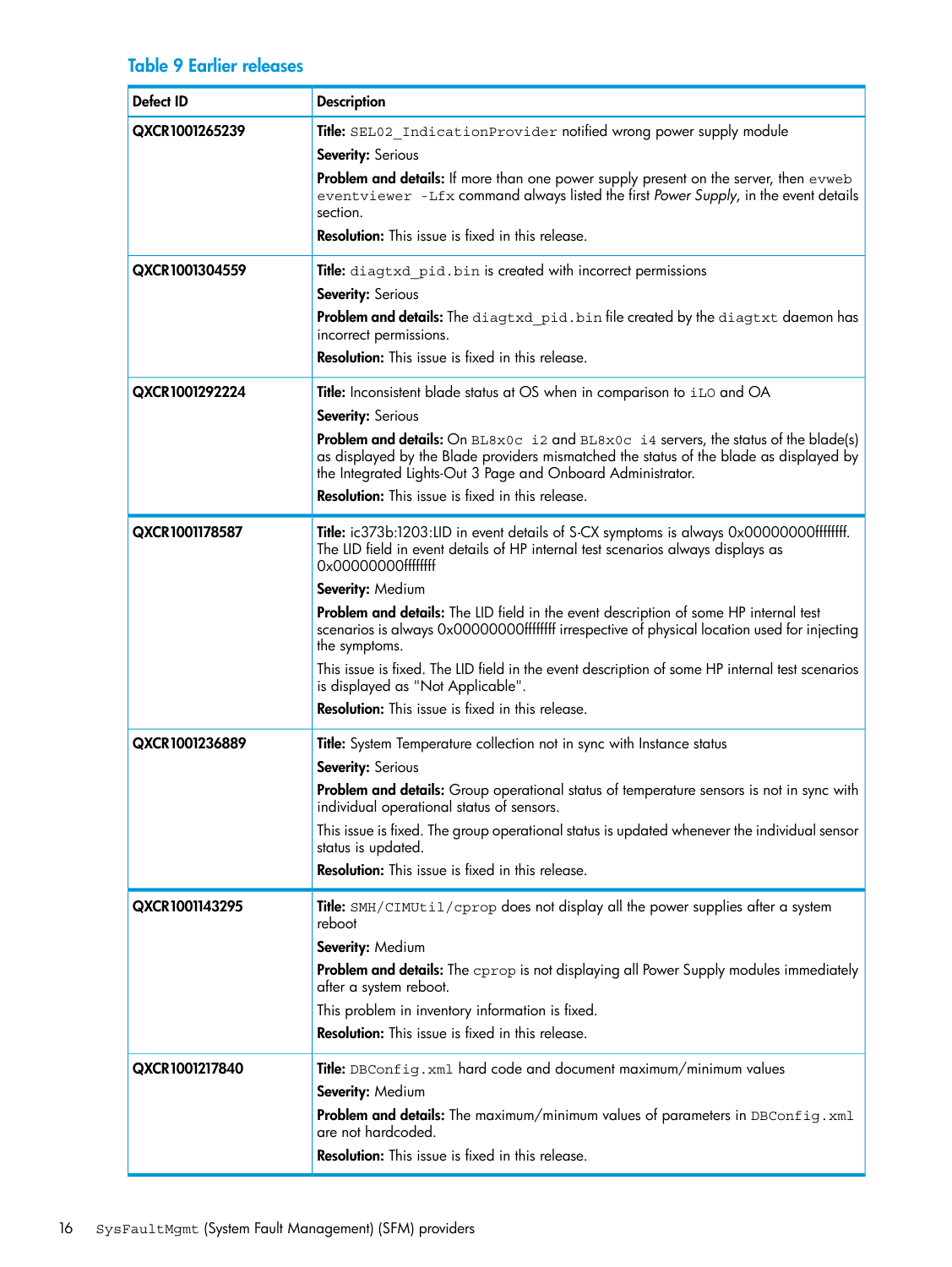| QXCR1001228287 | Title: Upgrade to any WBEMMgmtBundle from older OEs does not cleanup p.1 files                                                                                                                                                                                         |  |  |
|----------------|------------------------------------------------------------------------------------------------------------------------------------------------------------------------------------------------------------------------------------------------------------------------|--|--|
|                | <b>Severity: Medium</b>                                                                                                                                                                                                                                                |  |  |
|                | <b>Problem and details:</b> After upgrade of March 2009 OE version of SFM on an IA server<br>to WBEMMgmtBundle C.01.01 version, the monitors are running, but in the /etc/opt/<br>resmon/peresistce file, the intermediate p. 1* and p. 2.* files for monitors restart |  |  |
|                | still exist.                                                                                                                                                                                                                                                           |  |  |
|                | This issue is fixed. The $p.*$ files are removed in post install scripts.<br><b>Resolution:</b> This issue is fixed in this release.                                                                                                                                   |  |  |
|                |                                                                                                                                                                                                                                                                        |  |  |
| QXCR1001259149 | Title: SFM: locale settings should not affect database installation                                                                                                                                                                                                    |  |  |
|                | Severity: Serious                                                                                                                                                                                                                                                      |  |  |
|                | <b>Problem and details:</b> The installation/upgrade of SFM September 2012 release from<br>prior releases fails on HP 9000 systems with locale settings not supported by postgres<br>8.4.8 server.                                                                     |  |  |
|                | This issue is fixed. Postgres database server explicitly initialized with "C" locale.                                                                                                                                                                                  |  |  |
|                | <b>Resolution:</b> This issue is fixed in this release.                                                                                                                                                                                                                |  |  |
| QXCR1001269605 | <b>Title:</b> Better to pipe pg_dump output to compress to reduce disk used by backup file<br><b>Severity: Medium</b>                                                                                                                                                  |  |  |
|                | <b>Problem and details:</b> Upgrade to 1303 releases failed due to disk full issues caused by<br>postgres data backup file.                                                                                                                                            |  |  |
|                | This issue is fixed. The output of the backup command was compressed in-place to keep<br>the disk usage minimal.                                                                                                                                                       |  |  |
|                | <b>Resolution:</b> This issue is fixed in this release.                                                                                                                                                                                                                |  |  |
| QXCR1001269605 | <b>Title:</b> Better to pipe pg_dump output to compress to reduce disk used by backup file                                                                                                                                                                             |  |  |
|                | Severity: Medium                                                                                                                                                                                                                                                       |  |  |
|                | <b>Problem and details:</b> Time of events displayed with EVWEB event viewer -L and -E disagree<br>with respect to DST.                                                                                                                                                |  |  |
|                | Upgrade to 1303 releases failed, due to one-hour discrepancy between "Archive Time"<br>in EVWEB summary and "Event Time" in EVWEB details when TZ is EST5EDT.                                                                                                          |  |  |
|                | This issue is fixed. The output has no one-hour discrepancy between "Archive Time" in<br>EVWEB summary and "Event Time" in EVWEB details.                                                                                                                              |  |  |
|                | <b>Resolution:</b> This issue is fixed in this release.                                                                                                                                                                                                                |  |  |
| QXCR1001272508 | Title: EVWEB subscribe provide a new option accepting WBEM severity                                                                                                                                                                                                    |  |  |
|                | <b>Severity: Medium</b>                                                                                                                                                                                                                                                |  |  |
|                | Problem and details: EVWEB subscribe provides a new option accepting WBEM severity.                                                                                                                                                                                    |  |  |
|                | <b>For CLI:</b> Add an "-m" option to support WBEM severity setting when using "EVWEB<br>subscribe" command.                                                                                                                                                           |  |  |
|                | For SMH (System Management Homepage): Add the severity type chosen (EVWEB or<br>WBEM) in "subscription Administration" part.                                                                                                                                           |  |  |
|                | <b>Resolution:</b> This issue is fixed in this release.                                                                                                                                                                                                                |  |  |
| QXCR1001312682 | Title: Adding a note in mem and cpu prop page for iLo link                                                                                                                                                                                                             |  |  |
|                | <b>Severity: Serious</b>                                                                                                                                                                                                                                               |  |  |
|                | Problem and details: Improving the Blade, CPU, and Memory pages of SMH (System<br>Management Homepage), by providing a link to iLO (Integrated Lights Out) for getting<br>more accurate and up-to-date error status.                                                   |  |  |
|                | A note is added in Memory and Processor SFM property pages, which indicates the<br>following text:                                                                                                                                                                     |  |  |
|                | "See Integrated Lights-Out 3 page, for latest health of [DIMM or<br>DIMMs] / [Processor (s)], if the health of the corresponding blade indicates an<br>ERROR state"                                                                                                    |  |  |
|                | <b>Resolution:</b> This issue is fixed in this release.                                                                                                                                                                                                                |  |  |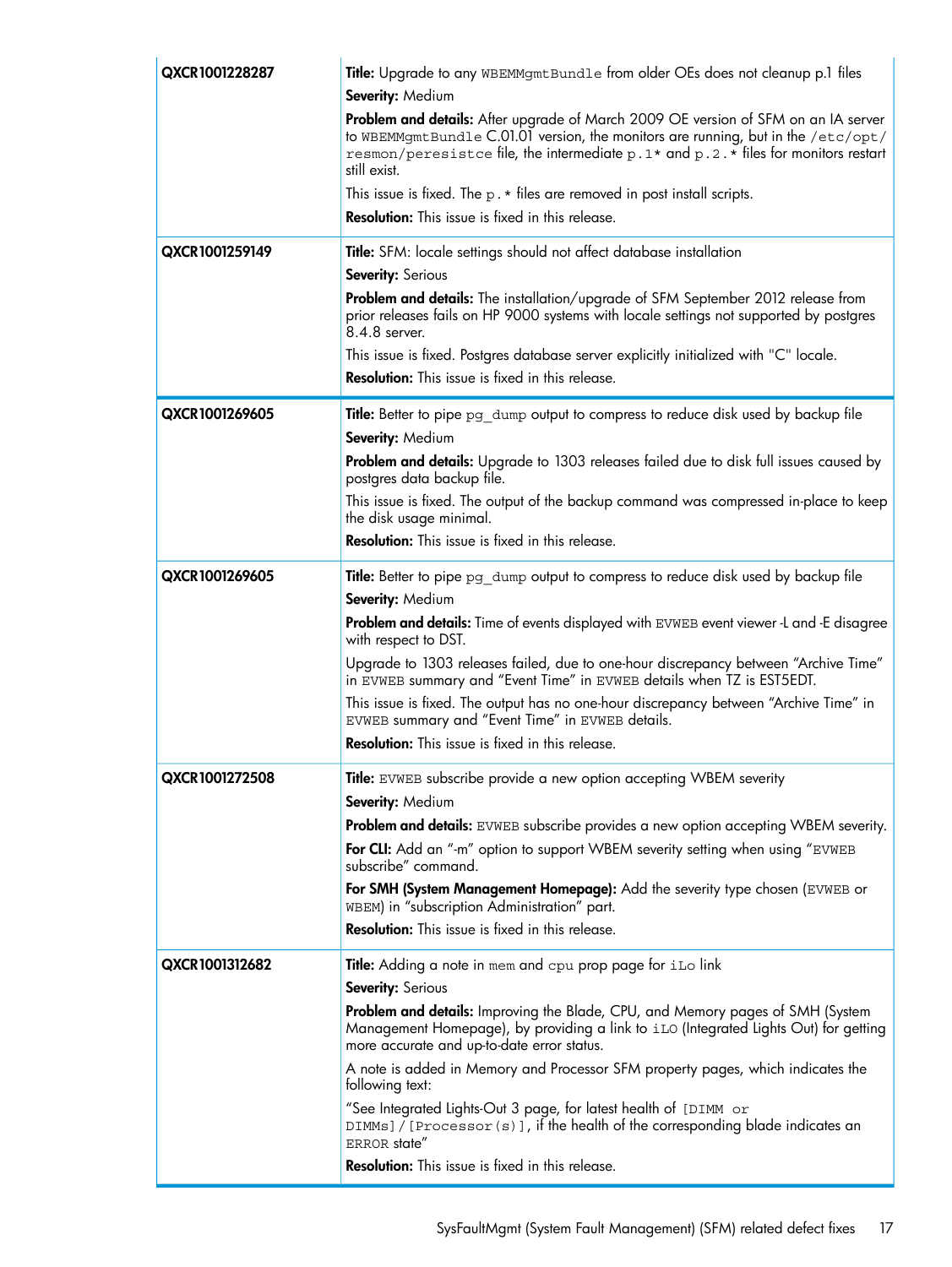# <span id="page-17-0"></span>3 EVWEB

<span id="page-17-1"></span>EVWEB is a tool that can be used to view and administer WBEM indications generated on the HP-UX 11i v3 system. EVWEB tool includes the following components.

# Components of EVWEB

<span id="page-17-2"></span>Following are the components of EVWEB.

### Event subscription administrator

Event subscription administrator enables users to subscribe to an indication and view it. In addition, users with administrative privileges can also modify, and delete subscriptions. By subscribing to an indication, users can obtain detailed information about various WBEM indications.

As a part of event subscription, users must specify event subscription criteria. Users must also select one or more destinations to receive information about indications.

Users can select one or more destination from the following list:

#### **Event archive:**

The path of Event archive is /var/opt/sfmdb/pgsql for PA-RISC and /var/opt/psb/db/pgsql/ for Itanium. Event archive is the default destination.

• Email:

Event notification is mailed to the specified email address. Users can specify multiple email addresses.

#### <span id="page-17-3"></span>• syslog:

The path to syslog is /var/adm/syslog/syslog.log.

#### Event viewer

<span id="page-17-4"></span>The event viewer enables users to view the indications stored in the Event archive. In addition, users with administrative privileges can also delete these indications. By default, HP-advised subscriptions are stored in the Event archive. The event viewer also enables users to search for an indication logged in the Event Archive.

#### Log viewer

<span id="page-17-5"></span>The log viewer enables users to view and search the low level logs stored in the log database.

## Benefits of EVWEB

Following are the benefits of EVWEB:

- Enables users to manage all WBEM indications that are supported by SysFaultMgmt (System Fault Management) (SFM).
- Provides an option to customize the indication destination to receive information about HP-advised subscriptions.
- Enables users to view the command-line equivalent of an action performed using the GUI, thereby, educating users about the usage of various commands.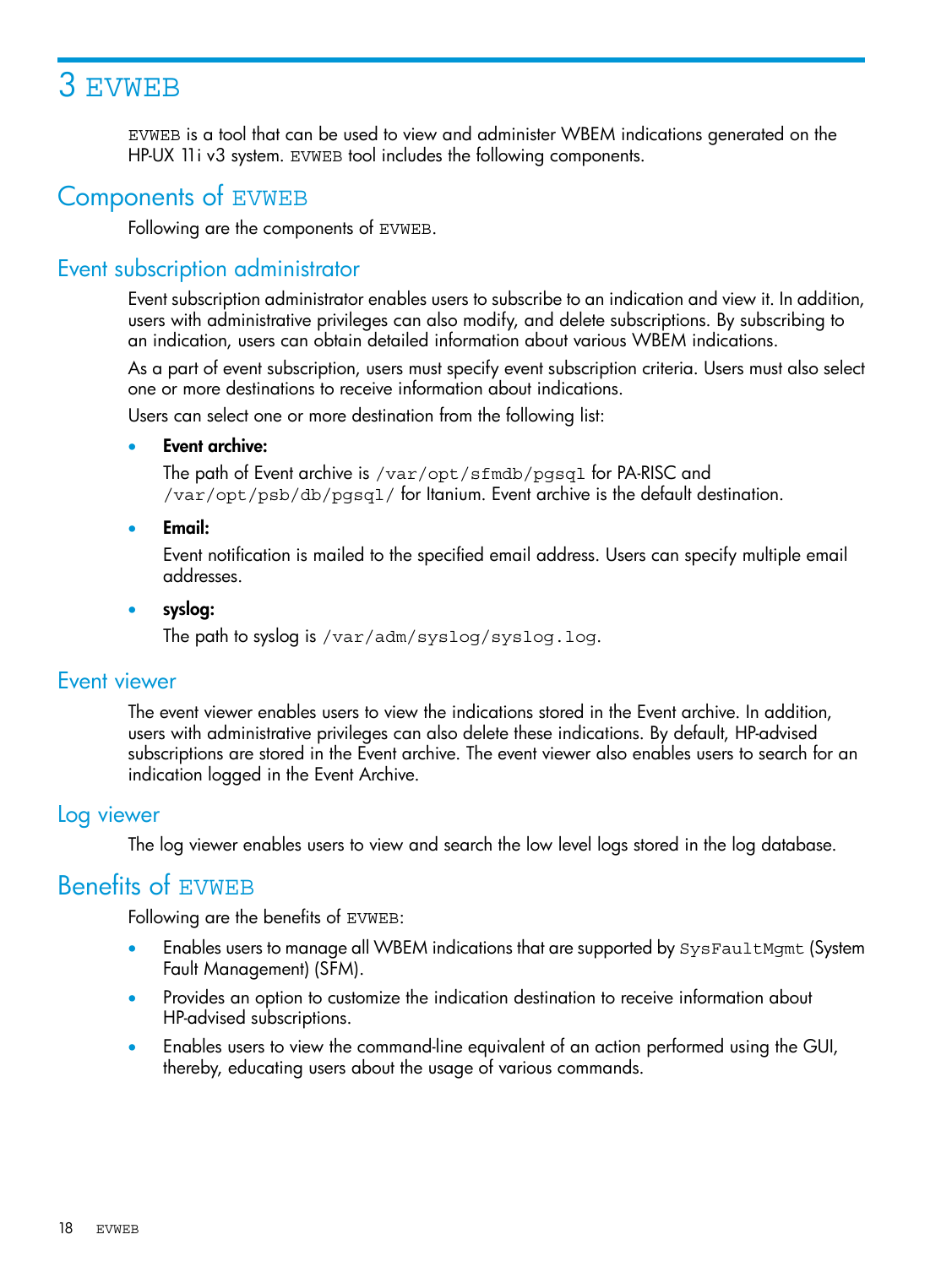## Features of EVWEB

<span id="page-18-0"></span>EVWEB offers the following features:

- Provides both quick search and advanced search mechanisms to view events from the Event archive.
- Provides both simple and advanced search mechanism to search for low level logs from the log viewer.
- Generates a list of events in a printer-friendly format (GUI only).
- Enables users with administrative privileges to create, modify, and delete indications.
- Enables users to view subscriptions created using EVWEB
- Enables users to view externally created subscriptions.

Subscriptions created by using tools other than EVWEB are termed as externally created event subscriptions.

• Enables users to view HP-advised subscriptions. HP-advised subscriptions are provided by default by HP.

<span id="page-18-2"></span><span id="page-18-1"></span>NOTE: EVWEB supports these features on browser-based GUI and the CLI.

## What is new in this version for EVWEB

## From current WBEMMgmtBundle C.09.02 (April 2015) release

<span id="page-18-4"></span><span id="page-18-3"></span>There is no new feature in this release.

## From current C.07.14.03.01 (April 2015) release

There is no new feature or defect fixed in this release.

## From previous WBEMMgmtBundle C.09.01 (March 2015 web) release

<span id="page-18-6"></span><span id="page-18-5"></span>PostgreSQL version is upgraded to 9.3 in SysFaultMgmt (System Fault Management) (SFM) and ProviderSvcsBase (PSB) products, from March 2015 web release.

## From previous C.07.14.02.01 (March 2015 web) release

<span id="page-18-7"></span>There is no new defect fixed in this release.

## From earlier C.07.13.09.01 (March 2015) release

<span id="page-18-8"></span>There is no new feature or defect fixed in this release.

## From earlier WBEMMgmtBundle C.08.01 (March 2014) release

There is no new feature in this release.

## From earlier C.07.12.06.01 (March 2014) release

For more information about defect fixed in this release, see "Defect fixes in [C.07.12.06.01](#page-20-0) (March 2014) [release"](#page-20-0) (page 21).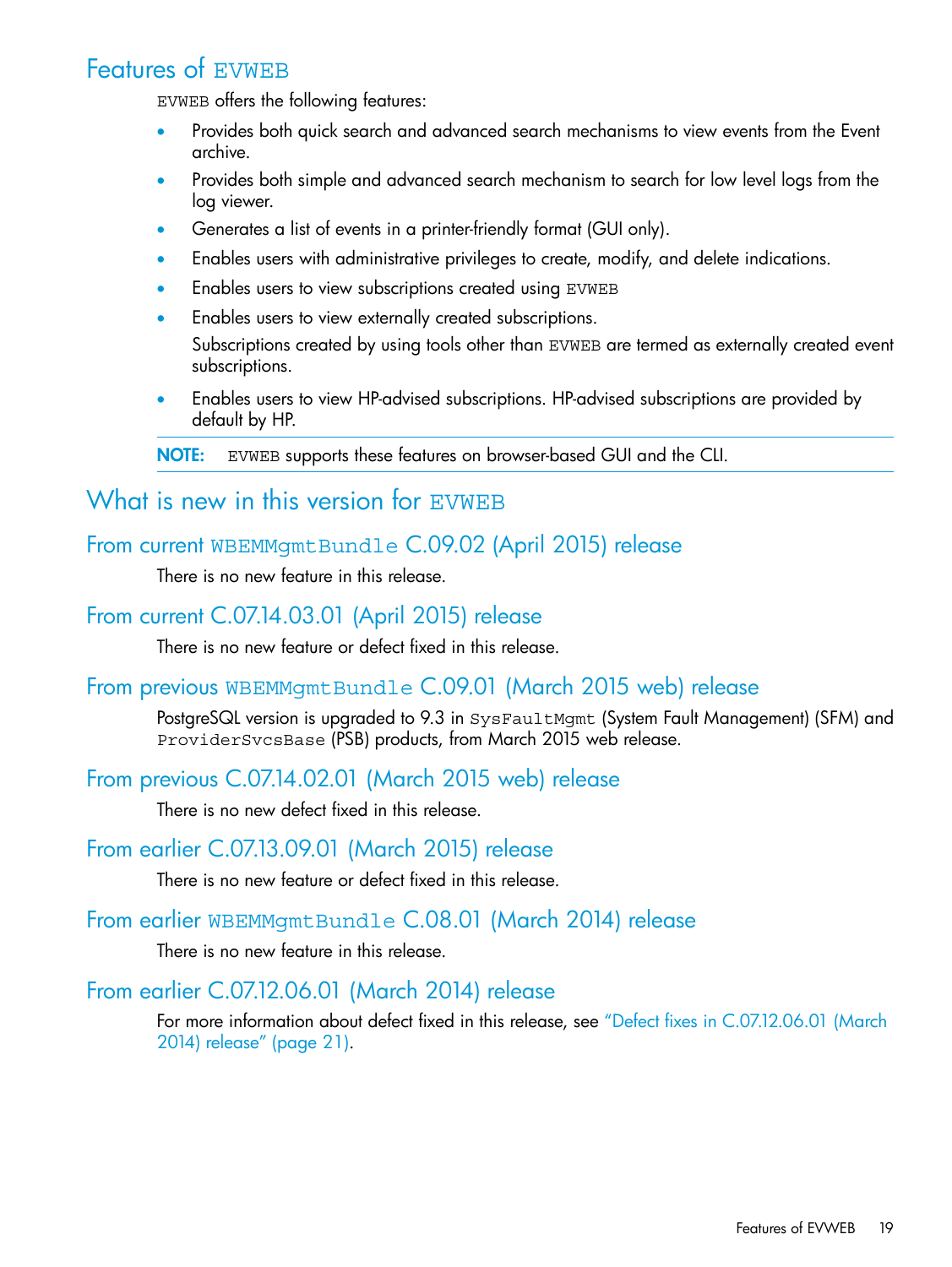## From earlier WBEMMgmtBundle C.07.01 (September 2013) release

<span id="page-19-0"></span>Starting with the earlier WBEMMgmtBundle C.07.01 (September 2013) release onwards, the following features are supported.

• With this release users can create EVWEB event subscription using the WBEM Severity.

A new option "-m" is introduced to create an event subscription, using "EVWEB subscribe" command through command line interface (CLI).

For creating an event subscription, by choosing WBEM severity in SMH (System Management Homepage) , a new option "wbem" is added in "subscription Administration".

• A note in the EVWEB manpage is added for mentioning the kind of options that are supported only in CLI.

NOTE: For more information, see EVWEB subscribe manpage.

• The success and failure return values are added for the EVWEB command. The command returns different value for different status like Error occurred, command successful, Subscription already exits, and so on.

<span id="page-19-5"></span>Table 10 [\(page](#page-19-5) 20) lists different return values for different commands.

#### Table 10 Return values and types for EVWEB subscribe command

| Return value type               | <b>Return Value</b> |
|---------------------------------|---------------------|
| <b>Success</b>                  | 0                   |
| Reserve                         | 1                   |
| DOM processing failed           | $\overline{2}$      |
| XML parsing failed              | 3                   |
| Command execution failed        | $\overline{4}$      |
| Invalid command switch argument | 5                   |
| Invalid command                 | 6                   |
| Other known exception           | 7                   |
| Unknown exception               | 8                   |
| Data loss in log viewer         | 9                   |
| Command parsing failed          | 10                  |

## <span id="page-19-2"></span><span id="page-19-1"></span>EVWEB related defect fixes

<span id="page-19-3"></span>This section describes about the various defects fixed for EVWEB.

### Defect fixes in C.07.14.03.01 (April 2015) release

<span id="page-19-4"></span>There is no new defect fix in this release.

### Defect fixes in C.07.14.02.01 (March 2015 web) release

There is no new defect fix in this release.

### Defect fixes in C.07.13.09.01 (March 2015) release

There is no new defect fix in this release.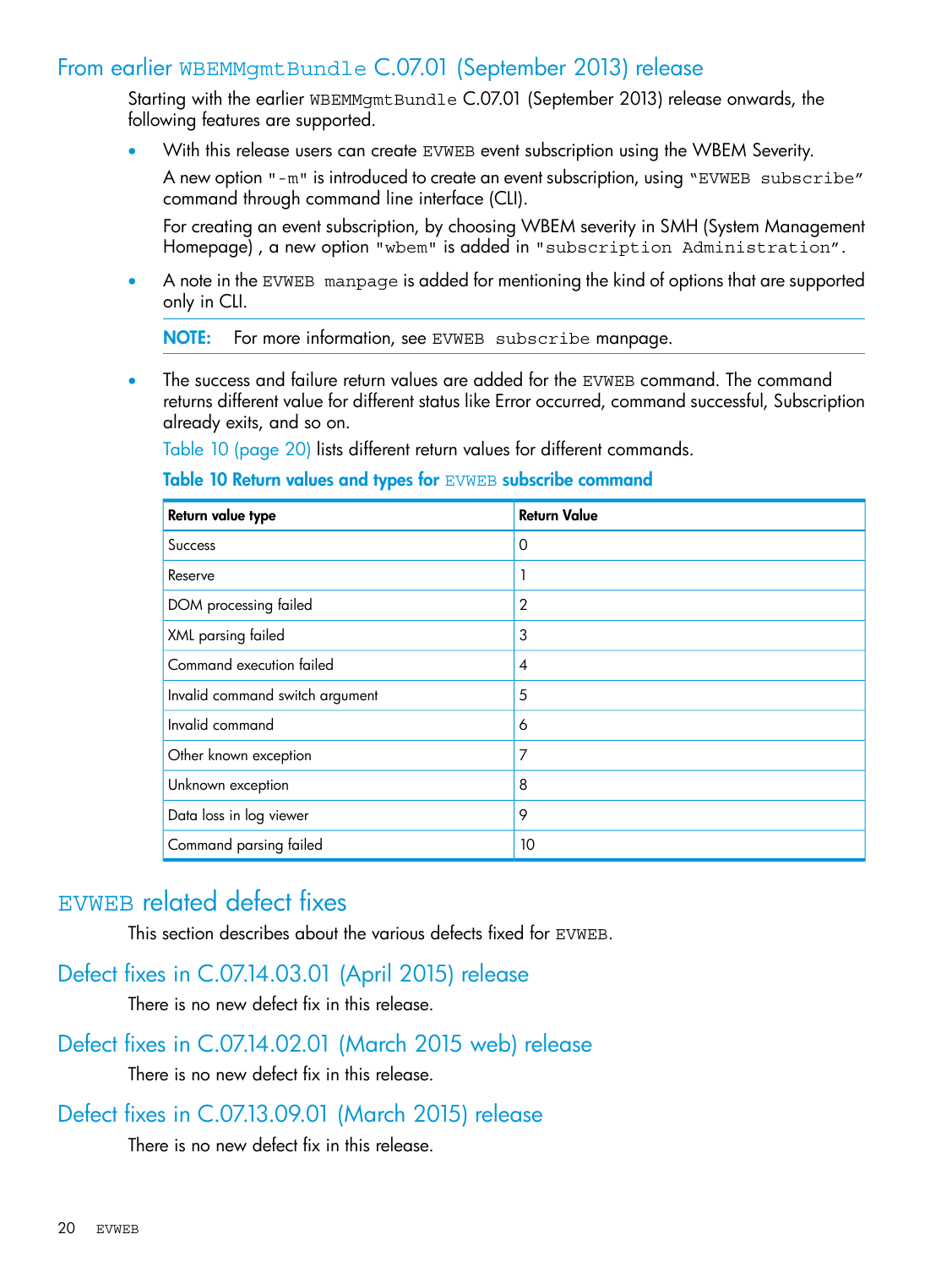## Defect fixes in C.07.12.06.01 (March 2014) release

<span id="page-20-0"></span>Table 11 [\(page](#page-20-2) 21) lists all the necessary details for the defect fixed in this release.

### <span id="page-20-2"></span>Table 11 C.07.12.06.01

| Defect ID      | <b>Description</b>                                                                                                           |
|----------------|------------------------------------------------------------------------------------------------------------------------------|
| QXCR1001259605 | Title: Time of events displayed with EVWEB event viewer -L and -E disagree with respect<br>to DST                            |
|                | Severity: Medium                                                                                                             |
|                | Problem and details: Time of events displayed with EVWEB event viewer -L and -E options<br>do not match with respect to DST. |
|                | <b>Resolution:</b> This issue is fixed in this release.                                                                      |

## <span id="page-20-1"></span>Defect fixes in the earlier releases

<span id="page-20-3"></span>Table 12 [\(page](#page-20-3) 21) lists all the necessary details for all the defects fixed in this release.

#### Table 12 Earlier releases

| Defect ID      | <b>Description</b>                                                                                                                                                                                                          |  |  |  |  |
|----------------|-----------------------------------------------------------------------------------------------------------------------------------------------------------------------------------------------------------------------------|--|--|--|--|
| QXCR1001239663 | <b>Title:</b> EVWEB event viewer throws "internal error"                                                                                                                                                                    |  |  |  |  |
|                | Severity: Medium                                                                                                                                                                                                            |  |  |  |  |
|                | <b>Problem and details:</b> EVWEB event viewer throws "internal error" due to database<br>corruption. When you run the command:                                                                                             |  |  |  |  |
|                | # evweb eventviewer -L                                                                                                                                                                                                      |  |  |  |  |
|                | The following error message is observed:                                                                                                                                                                                    |  |  |  |  |
|                | Failed to complete the command due to internal error<br>The execution of command failed.                                                                                                                                    |  |  |  |  |
|                | <b>Resolution:</b> This issue is fixed in this release.                                                                                                                                                                     |  |  |  |  |
| QXCR1001184856 | <b>Title:</b> IC373 SMH calls cprop with options that do not match the Manpage                                                                                                                                              |  |  |  |  |
|                | Severity: Medium                                                                                                                                                                                                            |  |  |  |  |
|                | <b>Problem and details:</b> HP SMH (System Management Homepage) calls cprop with options<br>that do not match the manpage. The crop_healthtest (1) "-log " command<br>specifies does not match with command preview on SHM. |  |  |  |  |
|                | This issue is resolved. The memory health test commands on SMH (System Management<br>Homepage) show the correct options.                                                                                                    |  |  |  |  |
|                | <b>Resolution:</b> This issue is fixed in this release.                                                                                                                                                                     |  |  |  |  |
| QXCR1001199653 | <b>Title:</b> EVWEB subscribe -M option isn't consistent with Manpage in some places                                                                                                                                        |  |  |  |  |
|                | Severity: Medium                                                                                                                                                                                                            |  |  |  |  |
|                | Problem and details: The evweb subscribe -M option is not consistent with the<br>manpage.                                                                                                                                   |  |  |  |  |
|                | The evweb subscribe -M option is not consistent with the manpage specifications<br>of evweb subscribe $-M$ , $-s$ , $-r$ .                                                                                                  |  |  |  |  |
|                | <b>Resolution:</b> This issue is fixed in this release.                                                                                                                                                                     |  |  |  |  |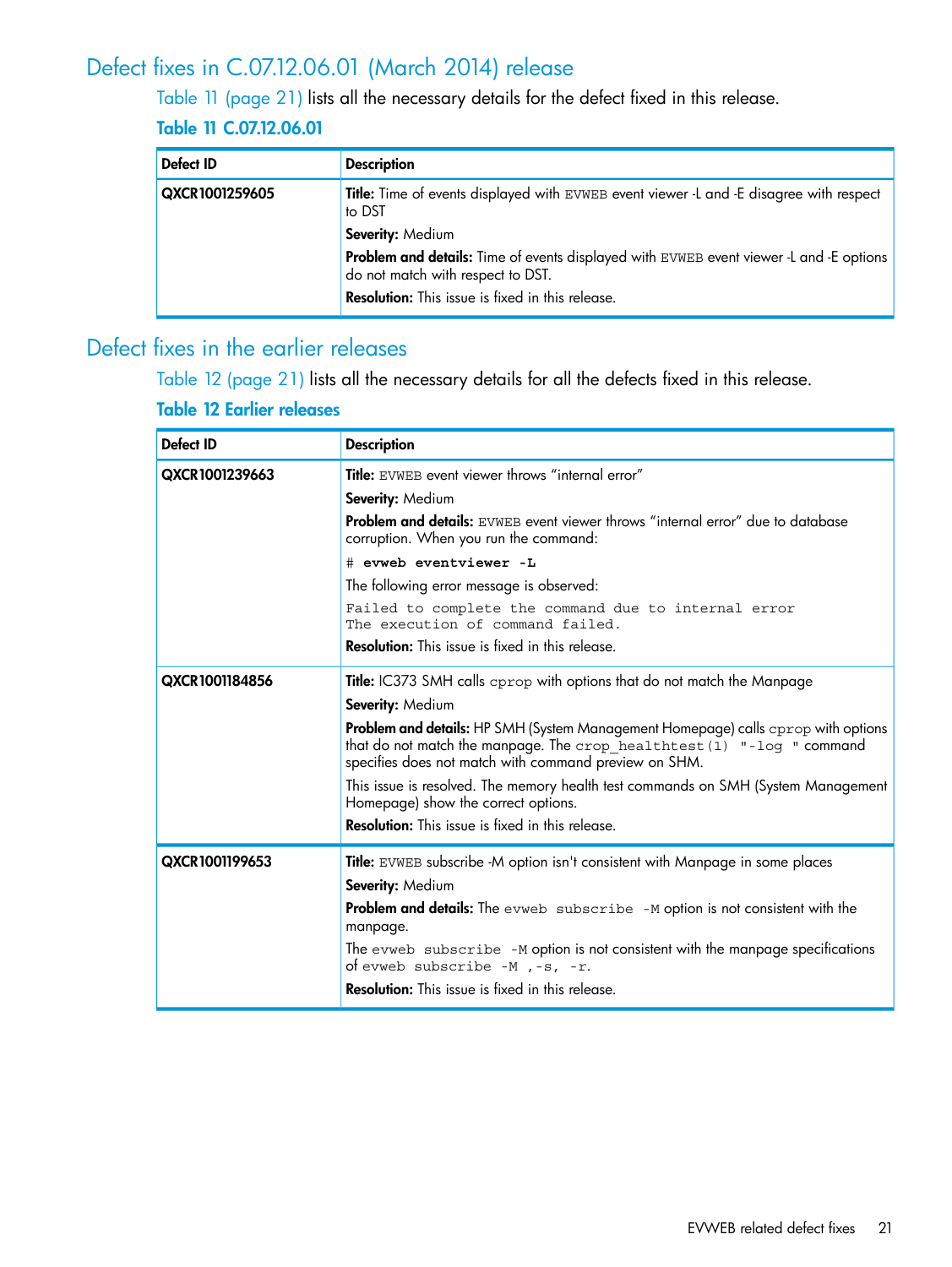## Limitations of EVWEB

<span id="page-21-0"></span>Following are the of limitations EVWEB.

- When an HP-advised subscription is copied to create or modify another subscription, the subscription criteria is not copied. However, only destinations are copied to the new subscription.
- Event details displayed in EVWEB event viewer and embedded in the EVWEB email notification may not have similar readability or formatting as provided by EMS event notification. However, this issue is not applicable to HP\_DeviceIndication class indications.
- The -T option to create and manage throttling configuration is no longer supported and the feature is not available in the HP-UX 11i v3 systems.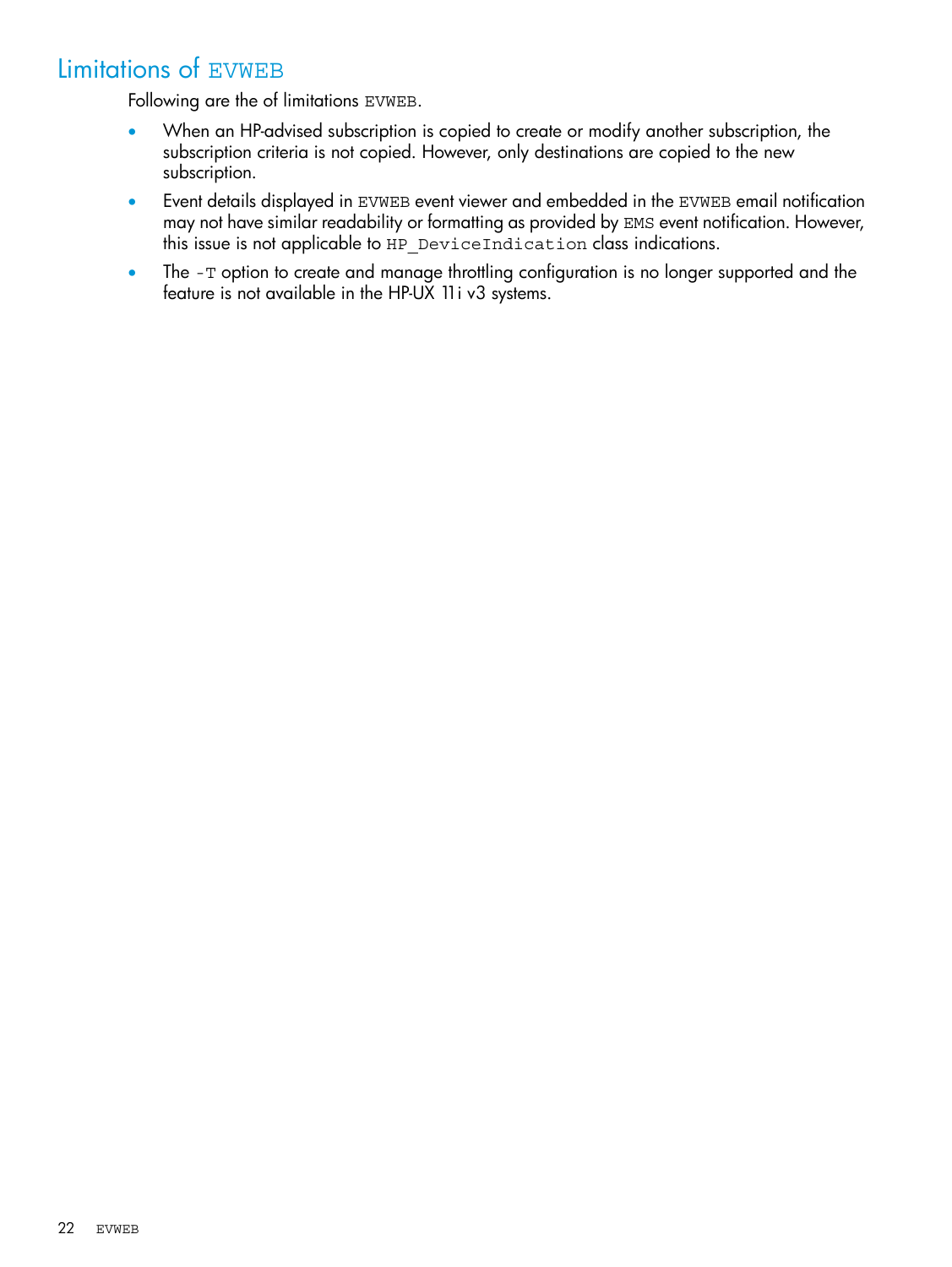# <span id="page-22-0"></span>4 Error Management Technology (EMT)

Error Management Technology (EMT) is a component of SysFaultMgmt (System Fault Management) (SFM). EMT includes Common Error Repository (CER), which is an online, searchable, and it can be updated for its error repository. The CER contains error metadata such as error description, error number, error type, severity, cause of the error, and corrective actions for errors generated on the HP-UX 11i v3 system.

## <span id="page-22-1"></span>Benefits of EMT

Following are the benefits of EMT:

- Enables users to view most errors that can occur on the HP-UX 11i v3 system.
- Provides an option to the administrators to add, modify, and delete custom solutions.
- <span id="page-22-2"></span>• Enables users to view the command-line equivalent of an action performed using the GUI, thereby, educating users about the usage of various commands.

## Features of EMT

EMT offers the following features:

- Provides both quick search and advanced search mechanisms to view error metadata from CER
- Generates a list of errors in a printer-friendly format (GUI only)
- <span id="page-22-3"></span>• Enables users with administrative privileges to create, modify, and delete custom solutions.

<span id="page-22-4"></span>NOTE: EMT supports these features on browser-based GUI and the CLI.

## What is new in this version for EMT

<span id="page-22-5"></span>There is no new feature in the current release.

### From current WBEMMgmtBundle C.09.02 (April 2015) release

<span id="page-22-6"></span>There is no new feature in this release.

## From current C.07.14.03.01 (April 2015) release

<span id="page-22-7"></span>There is no new feature or defect fixed in this release.

### From previous WBEMMgmtBundle C.09.01 (March 2015 web) release

<span id="page-22-8"></span>PostgreSQL version is upgraded to 9.3 in SysFaultMgmt (System Fault Management) (SFM) and ProviderSvcsBase (PSB) products, from March 2015 web release.

### From previous C.07.14.02.01 (March 2015 web) release

<span id="page-22-9"></span>There is no new defect fixed in this release.

## From earlier C.07.13.09.01 (March 2015) release

There is no new feature or defect fixed in this release.

## EMT related defect fixes

There is no new defect fixed in the current release.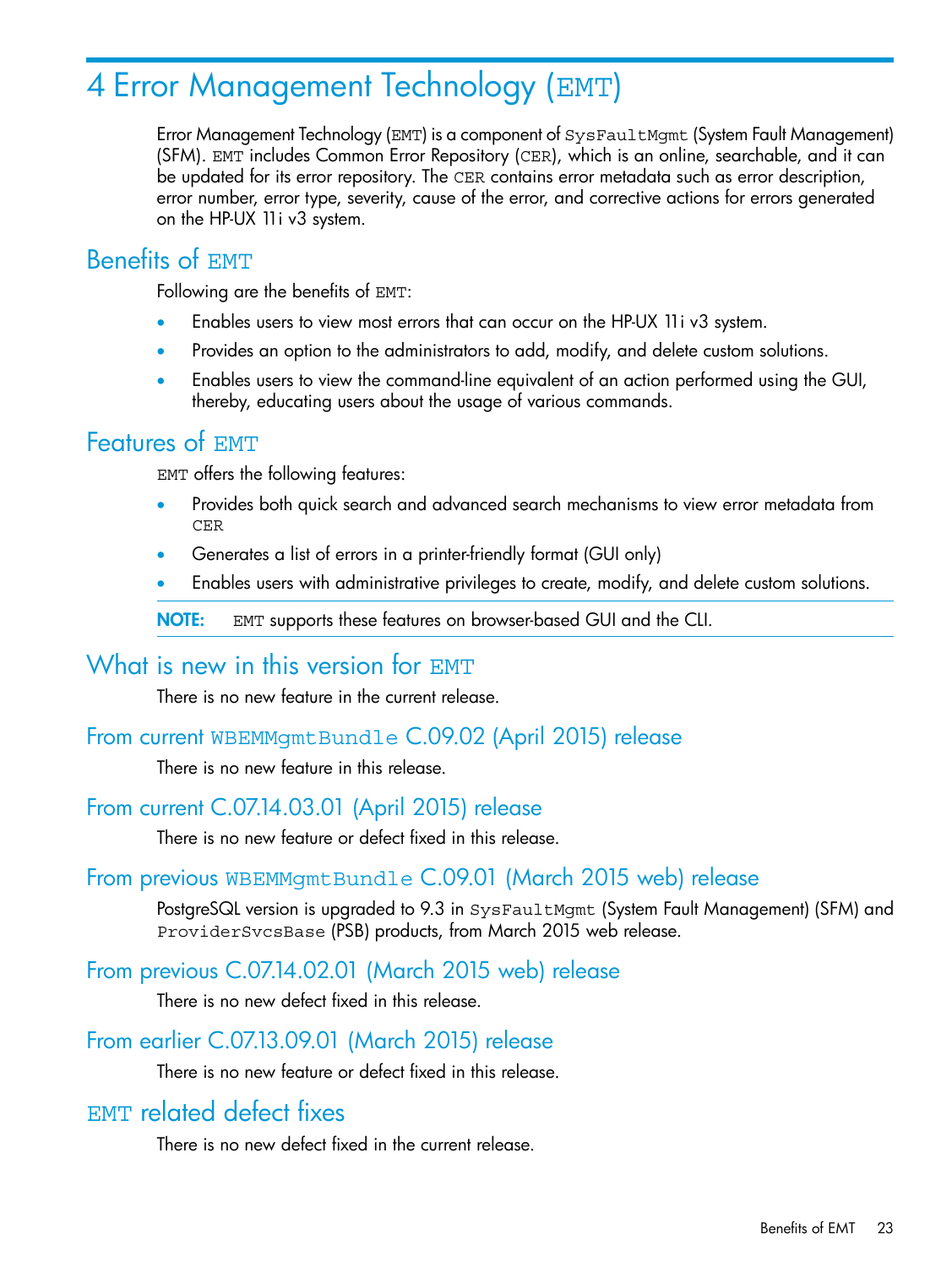## Defect fixes in C.07.14.03.01 (April 2015) release

<span id="page-23-1"></span><span id="page-23-0"></span>There is no new defect fix in this release.

## Defect fixes in C.07.14.02.01 (March 2015 web) release

<span id="page-23-2"></span>There is no new defect fix in this release.

## Defect fixes in C.07.13.09.01 (March 2015) release

<span id="page-23-3"></span>There is no new defect fix in this release.

## Limitations of EMT

Following is a limitation of EMT  $-$  When you make a generic query to the CER, a huge amount of data is retrieved from the CER. However, this behavior may affect the performance of EMT.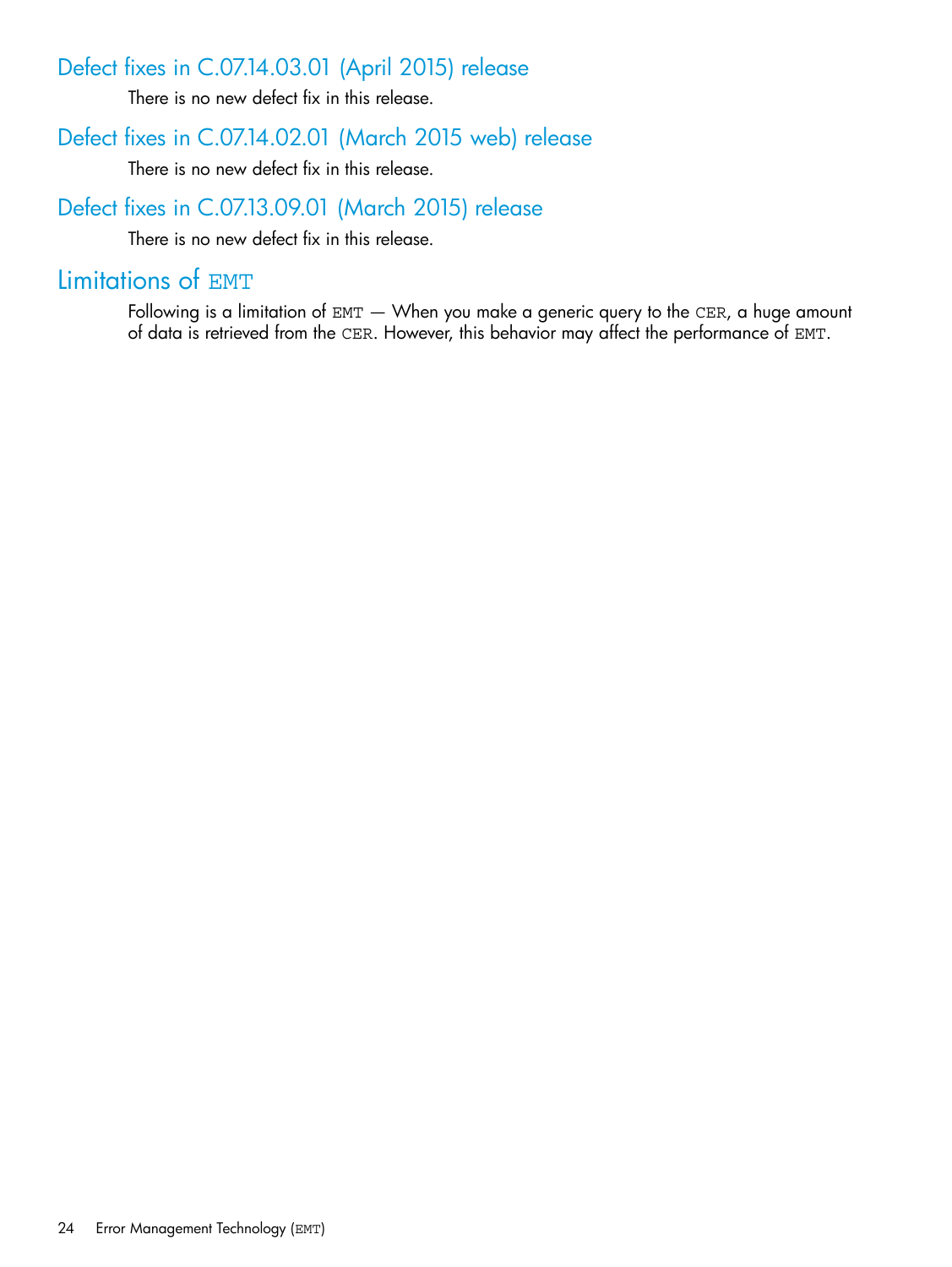# <span id="page-24-0"></span>5 System requirements

<span id="page-24-1"></span>SysFaultMgmt (System Fault Management) (SFM) is supported on the following systems running the HP-UX 11i v3 operating system:

## HP 9000 servers

Following are the supported versions for HP 9000 servers.

- rp3410
- rp3440
- rp4410
- rp4440
- rp4440-8
- rp7405
- rp7410
- rp7420
- rp8400
- rp8420
- SD16, SD32, SD64
- <span id="page-24-2"></span>• SD16A, SD32A, SD64A
- SD16B, SD32B, SD64B

### HP Integrity servers

Following are the supported versions for HP Integrity servers.

- Superdome SX2000
- cx1600
- cx2600
- cx2620
- rx1600
- rx1620
- rx2600
- rx2620
- rx2660
- rx3600
- rx4640
- rx4640-8
- rx5670
- rx5670-4
- rx6600
- rx7620
- rx7640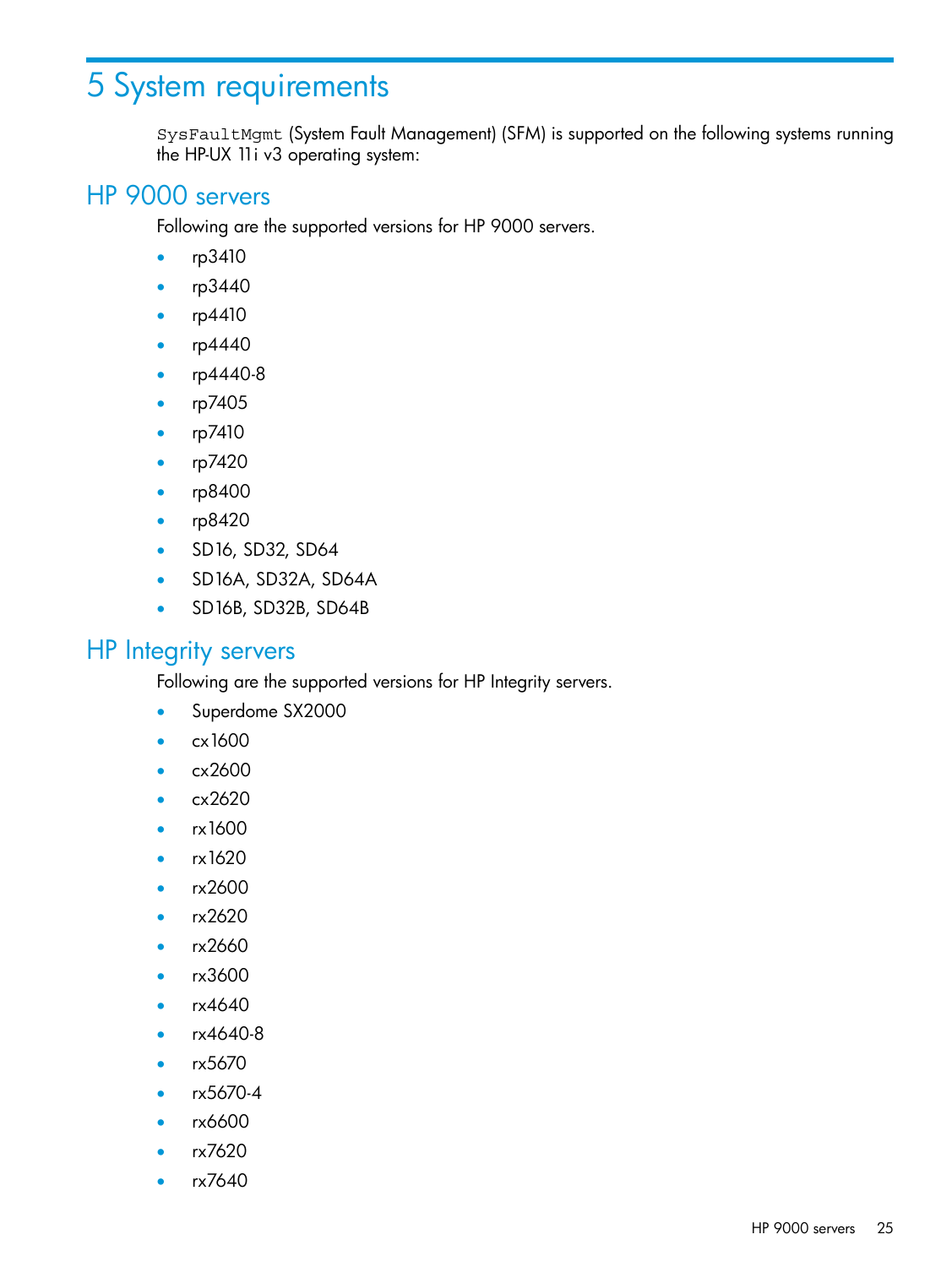- rx8620
- rx8640
- SD16A, SD32A, SD64A
- SD16B, SD32B, SD64B
- BL60p HP Server Blade
- BL860c HP Server Blade
- BL870c HP Server Blade
- BL860c i2, BL870c i2, BL890c i2
- BL860c i4, BL870c i4, BL890c i4
- Superdome 2
- rx2800 i2
- <span id="page-25-0"></span>• rx2800 i4
- rx2900 i4

# Dual-Core Intel™ Itanium™ Processor 9100 series

SysFaultMgmt (System Fault Management) (SFM) supports the following systems based on the Dual-Core Intel™ Itanium™ Processor 9100 series and running the HP-UX 11i v3 operating system:

- rx7640
- rx8640
- SD16B
- SD32B
- SD64B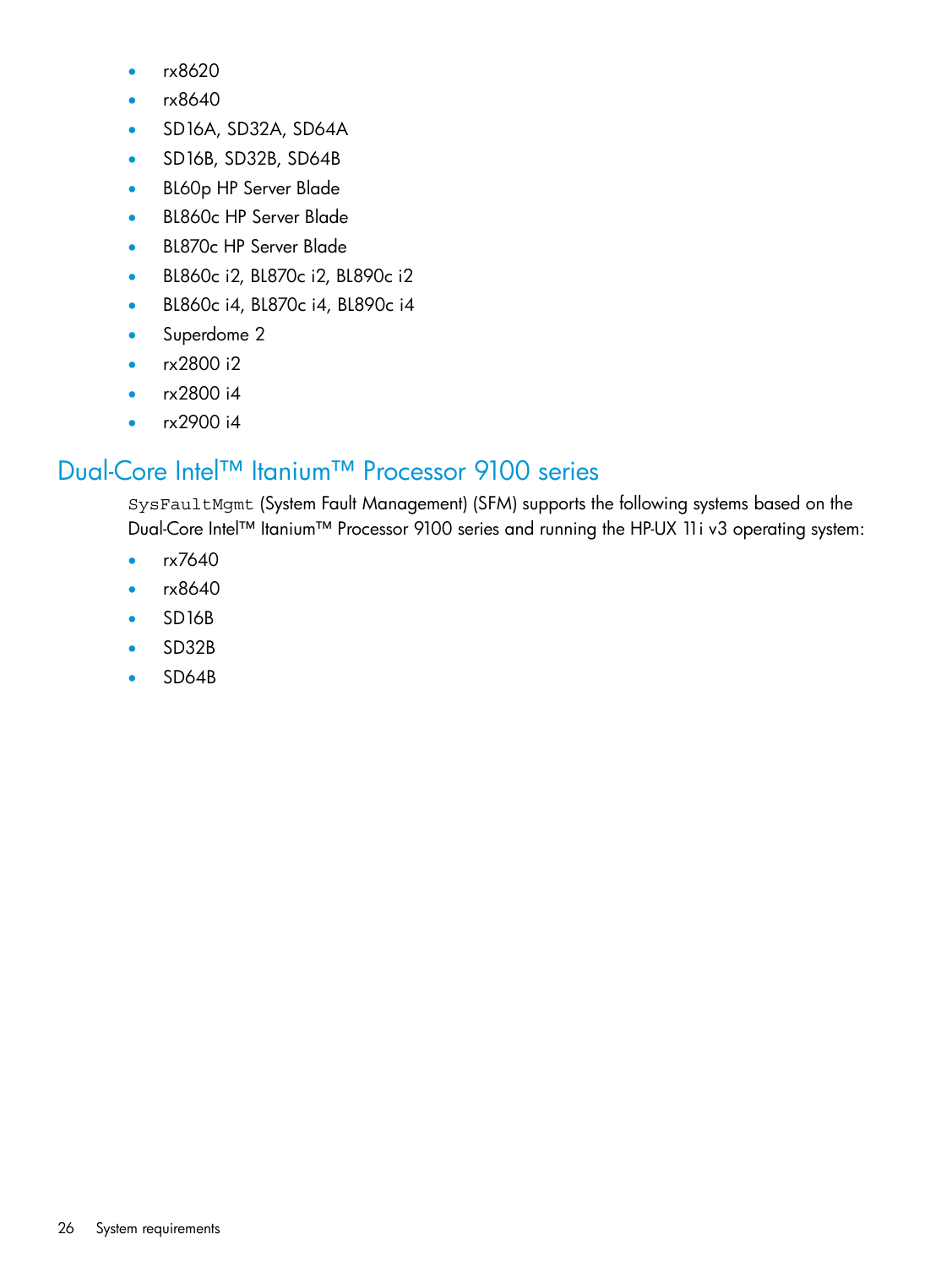# <span id="page-26-0"></span>6 Prerequisites

The following are the prerequisites for installing the April 2015 version of SysFaultMgmt (System Fault Management) (SFM) software:

- HP-UX 11i v3 February 2007 release or later
- EMS-Core A.04.00.01 or later
- OpenSSL version A.00.09.08g.001 or later
- EVM-EventMgr B.11.31 September 2007 or later
- SysMgmtBase version B.00.02.03 (Interface) or later
- WBEMSvcs version A.02.09.02 or later
- PHCO 40289 (for Itanium only)
- PHSS 41185 11.31 aC++ Runtime (IA: A.06.25.01, PA: A.03.90)
- SysMgmtWeb (HP-UX Web-Based System Management User Interface) version A.3.0.0.2, September 2009 release or later
- HPSIM-HP-UX (HP Systems Insight Manager or *HP SIM*) version C.06.01 or later

NOTE: HP recommends using HP SIM (Systems Insight Manager) for managing HP servers and storage.

- ProviderSvcsBase (PSB) version C.13.00.03, September 2013 release or later
- SysMgmtPlus version A.10.00.03.01, March 2014 release or later
- OnlineDiag version B.11.31.05.yy on HP 9000 systems only, March 2009 release or later

| <b>EMS</b> version | A.04.20.31 |
|--------------------|------------|
| <b>STM</b> version | D.06.00    |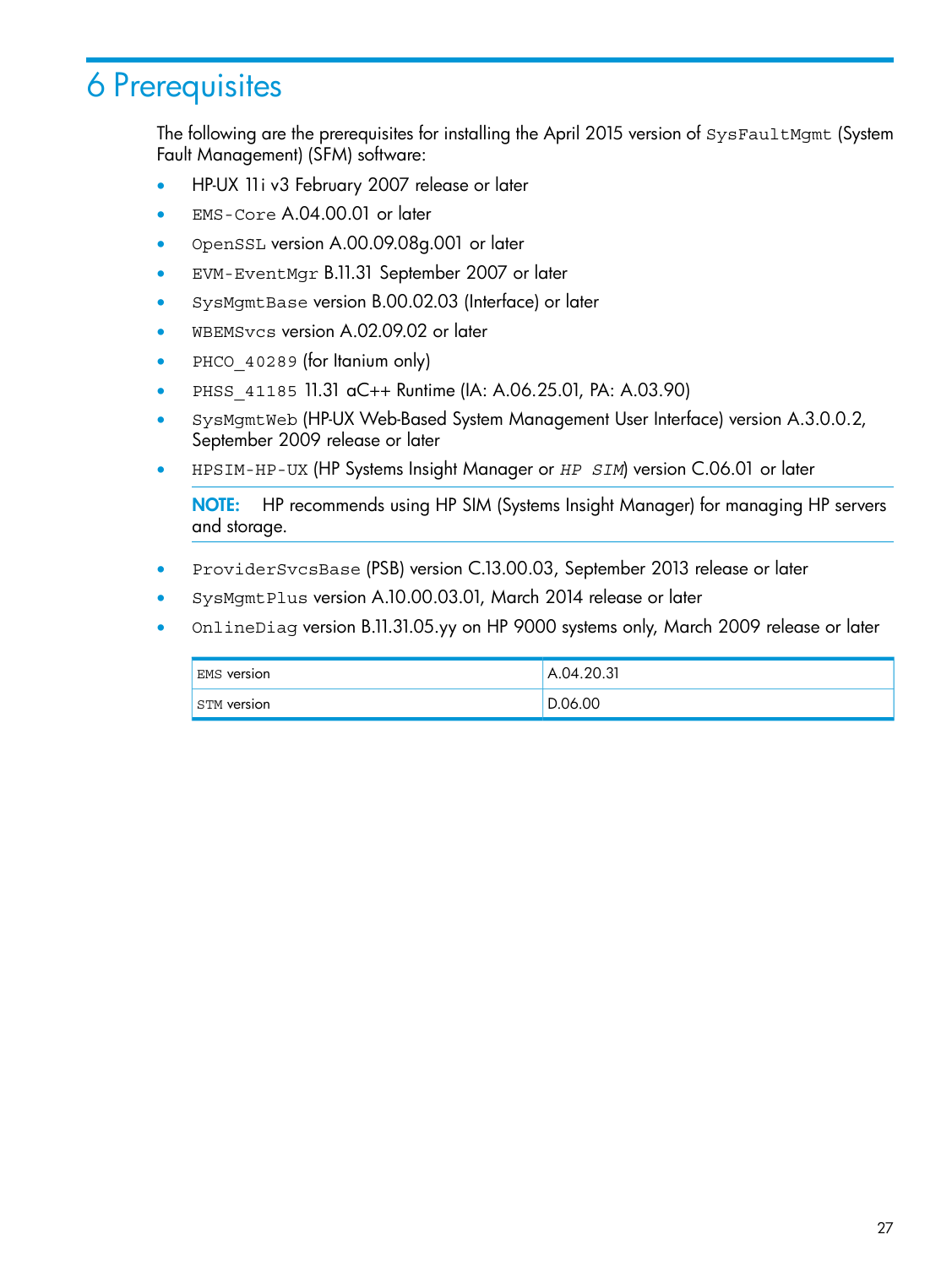#### NOTE:

- The prerequisites have changed for the following three product versions, since the release of March 2014 version of SysFaultMgmt (System Fault Management) (SFM):
	- aC++ Runtime patch
	- ProviderSvcsBase (PSB)
	- SysMgmtPlus
- The listed versions of the software are the minimum supported requirements. Subsequent versions are compatible with this version of SysFaultMgmt (System Fault Management) (SFM) unless otherwise noted.
- WBEM Services, Online Diagnostics, SysMgmtWeb, and HP SIM are available on the Operating Environment (OE) media and can be selected for install during the SysFaultMgmt (System Fault Management) (SFM) installation.
- HP SMH (System Management Homepage) bundled in SysMgmtWeb. You cannot access the EVWEB GUI (Event viewer, Subscription Administration and Log Viewer interface), EMT (Error Management Technology) GUI, and IPMI Event viewer GUI without HP SMH (System Management Homepage). The command line interface for EVWEB, EMT, and IPMI Event viewer (Slview) will still be accessible.
- HP SIM (HP Systems Insight Manager) is an optional install. However, HP recommends using the latest available version to remotely administer indications and instances available on  $HP$ [SIM](http://h18013.www1.hp.com/products/servers/management/hpsim/dl_hpux.html) page.
- Starting from HP-UX 11i v3 September 2011 release, all the products namely ProviderSvcsBase (PSB), SysFaultMgmt (System Fault Management) (SFM), the I/O Providers namely HP-UX WBEM RAIDSA Provider, HP-UX WBEM SAS Provider, HP-UX WBEM Fibre-Channel (FC) Provider, HP-UX WBEM Direct Attached Storage (DAS) Provider must be installed together to maintain compatibility among the diagnostic products.
- <span id="page-27-0"></span>• SysFaultMgmt (System Fault Management) (SFM) depot is available for download on the OE media and web. Starting from HP-UX 11i v3 September 2011 release, all the products namely ProviderSvcsBase (PSB), SysFaultMgmt (System Fault Management) (SFM), the I/O Providers namely HP-UX WBEM RAIDSA Provider, HP-UX WBEM SAS Provider, HP-UX WBEM FC (Fibre-Channel) Provider, HP-UX WBEM DAS (Direct Attached Storage) Provider must be installed together to maintain compatibility among the diagnostic products.

## On web

September 2011 web release onwards, all the HP-UX 11i v3 version of WBEM providers and Diagnostics products, are available for download on the *WBEMMgmtBundle for HP-UX 11i v3* bundle page at [WBEMMgmtBundle](https://h20392.www2.hp.com/portal/swdepot/displayProductInfo.do?productNumber=WBEMMgmtBundle) for HP-UX 11i v3.

<span id="page-27-1"></span>NOTE: WBEMMgmtBundle of HP is released only on the web. All the products from WBEMMgmtBundle must be installed together. This is due to product interdependency. These products might not work if they are installed individually.

## Supported browsers

Following lists the browsers supported by SysFaultMgmt (System Fault Management) (SFM):

- Internet explorer version 6.0 and above.
- Mozilla version 1.5 and above.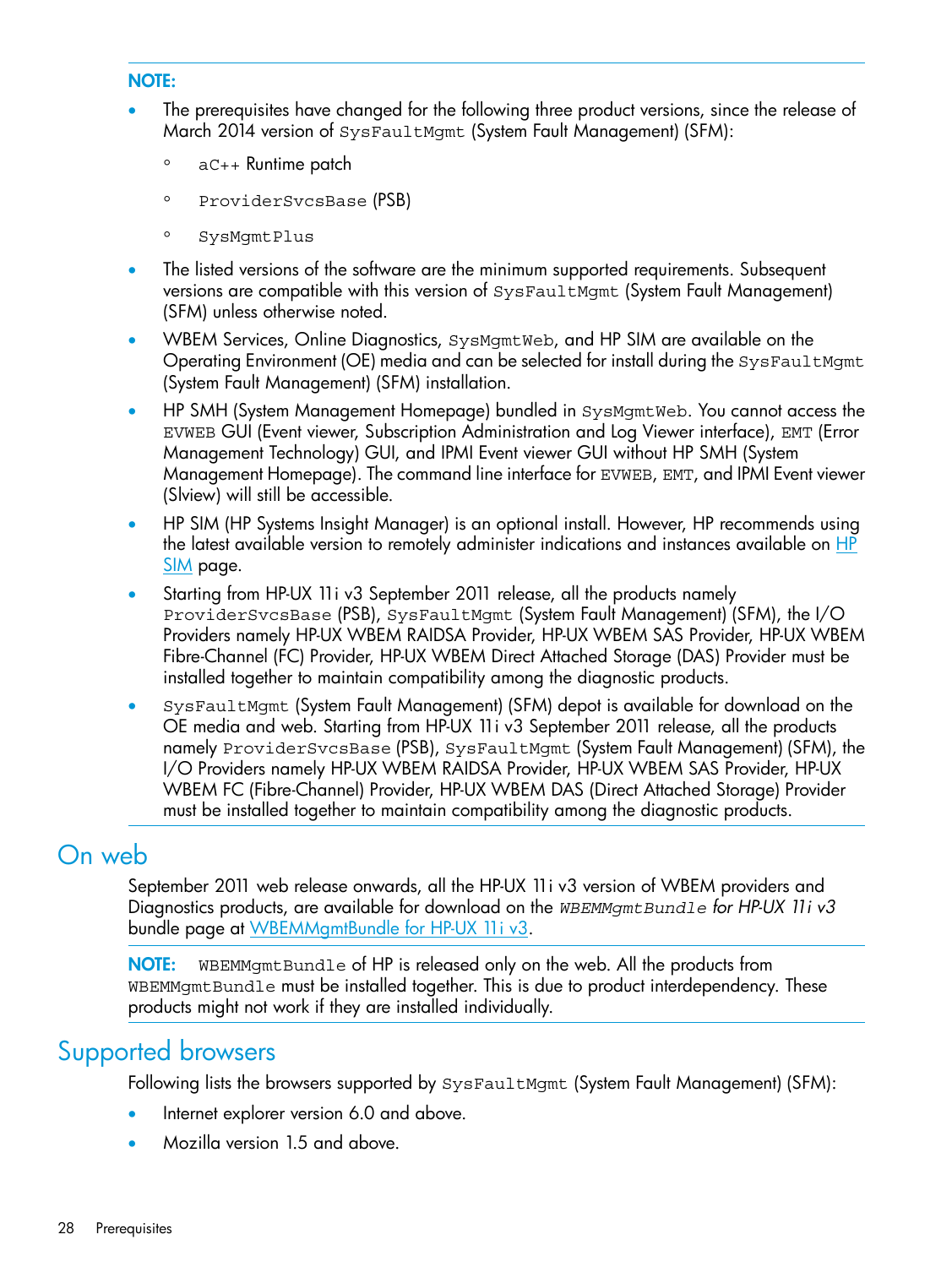# <span id="page-28-0"></span>7 Known problems, issues, limitations, and workaround

This chapter explains in detail, various problems, issues, limitations, and their workaround for SysFaultMgmt (System Fault Management) (SFM) across various releases.

#### • For Rack server

Problem: The health status on HP SMH (System Management Homepage) will not be in synchronization with the health state on iLO, for the erroneous FRU (Field Replaceable Units) that are marked for de-configuration.

**Description:** The bad health status will not be reflected on the HP SMH (System Management Homepage) page, on HP Rack servers, wherein FRU (Field Replaceable Units) errors are found, and SysFaultMgmt (System Fault Management) (SFM) has marked them for de-configuration on the next reboot. This is applicable to HP SMH (System Management Homepage) property pages for processor, memory, and blade FRU.

Workaround: You need to check the Health Repository on iLO, for the latest information on the health of all the FRU.

**Problem:** On multiple FAN failures, where health status change is not reflected, until cimserver is restarted.

**Description:** All FRUs should report every failure instances, irrespective of the number of failures in a day. Since there are multiple identical FRUs in a system, a second failure will not be reported, due to suppression criteria, which prevents reporting of events such as 156, 157, 158 and so on. As a result, on multiple FAN failures, until cimserver is restarted, the health status change is not reflected.

Workaround: On multiple FAN failures, SFM Provider Module has to be restarted to get the updated health status.

#### • Problem:

Upgrade of SysFaultMgmt (System Fault Management) (SFM) and ProviderSvcsBase (PSB) products, from prior to September 2012 release to September 2012 web release and to later release, may fail due to disk full issues, caused by Postgres data backup file.

#### Description:

To upgrade the earlier SysFaultMgmt (System Fault Management) (SFM) and ProviderSvcsBase (PSB) versions released before September 2012, preinstall scripts take backup for diagnostic database. The size of these database backup files can vary and are large in size, depending upon the size of the database on the systems.

This file gets created in /var. Installation of the products may fail due to lack of disk space in /var.

#### Workaround:

To upgrade the products released before September 2012, it is advisable to empty the diagnostic database before starting the product upgrade.

To empty diagnostic database, refer the following steps:

- 1. Note down the disk space under database directory.
	- On IA: du -sk /var/opt/psb/db/pgsql/
	- On PA: du –sk /var/opt/sfmdb/pgsql/
- 2. Gracefully shut down postmaster using the following command.
	- On IA: /sbin/init.d/psbdb stop
	- On PA: /sbin/init.d/sfmdb stop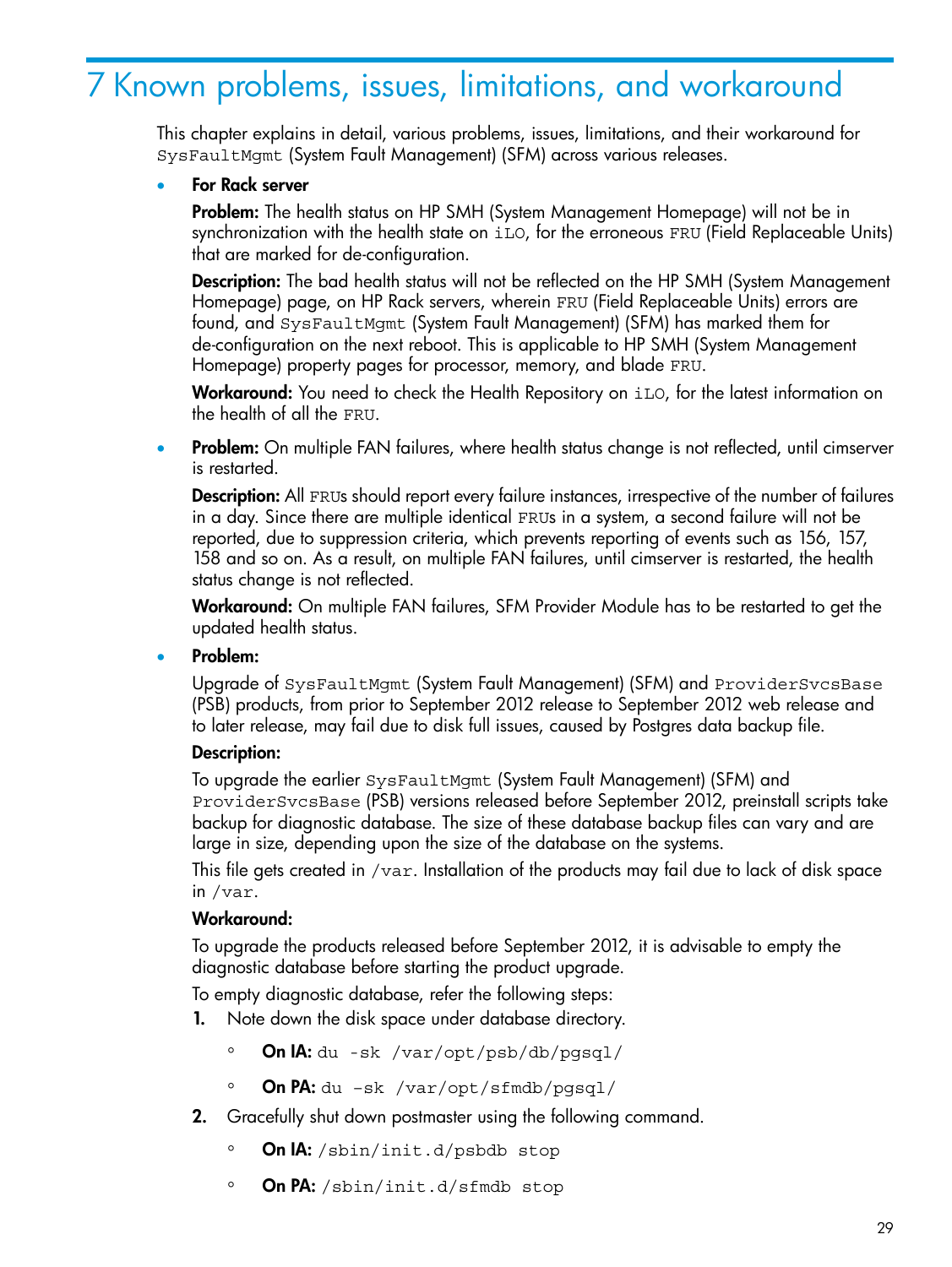- 3. Move or back up pgsql directory to a newly identified or user desired location.
	- On IA: mv –if /var/opt/psb/db/pgsql <User desired location>
	- On PA: mv –if /var/opt/sfmdb/pgsql <User desired location>
- 4. After moving database directory, note down the disk space under database directory.
	- On IA: du -sk /var/opt/psb/db/pgsql/
	- On PA: du –sk /var/opt/sfmdb/pgsql/
- 5. Start the postmaster which initializes the postgres database.
	- On IA: /sbin/init.d/psbdb start
	- On PA: /sbin/init.d/sfmdb start
- 6. Proceed with upgrade activity of the product.
- CAUTION: Follow this workaround and proceed with the above mentioned steps, only if the Δ customers do not want old event data. When you upgrade, diagnostic database is moved and cannot be viewed using diagnostic utilities (such as EVWEB). It cannot be added back into the original database, due to incompatibility of older PostgreSQL version with the new version.

#### • Problem:

The Field Replaceable Units (FRU) that are erroneous and marked for deconfiguration, the health status on HP SMH (System Management Homepage) will not be in synchronization with the health state on the Onboard Administrator (OA) homepage.

#### Description:

On HP Superdome 2, the FRU on which errors are found, and Superdome 2 Analysis Engine has marked them for deconfiguration on the next reboot, the bad health status will not be reflected on the HP SMH (System Management Homepage) page. This is applicable to HP SMH (System Management Homepage) property pages for processor, memory and blade FRUs.

#### Workaround:

Please check the Health Repository on the OA for the latest information on the health of all the FRUs or alternatively, the OA homepage.

#### Problem:

Two SysFaultMgmt (System Fault Management) (SFM) processes are running when SysFaultMgmt (System Fault Management) (SFM) is upgraded . This limitation is not applicable to the following:

- Systems that have SysFaultMgmt (System Fault Management) (SFM) C.07.00.04.06 (March 2010) or later OE release fresh installed.
- Systems that have upgraded to SysFaultMgmt (System Fault Management) (SFM) C.07.00.07.01 (May 2010) or later.

#### Description:

When SysFaultMgmt (System Fault Management) (SFM) is upgraded from any version prior to C.07.00.04.06 (March 2010) release to C.07.01.06.01 (September 2010) version, some systems that have previous events in the database, the cimprovagt process for SFMProviderModule may consume excessive amount of memory or produce a core dump. The process list may display two cimprovagt process for SFMProviderModule. One of this process is orphan and will not monitor hardware(s).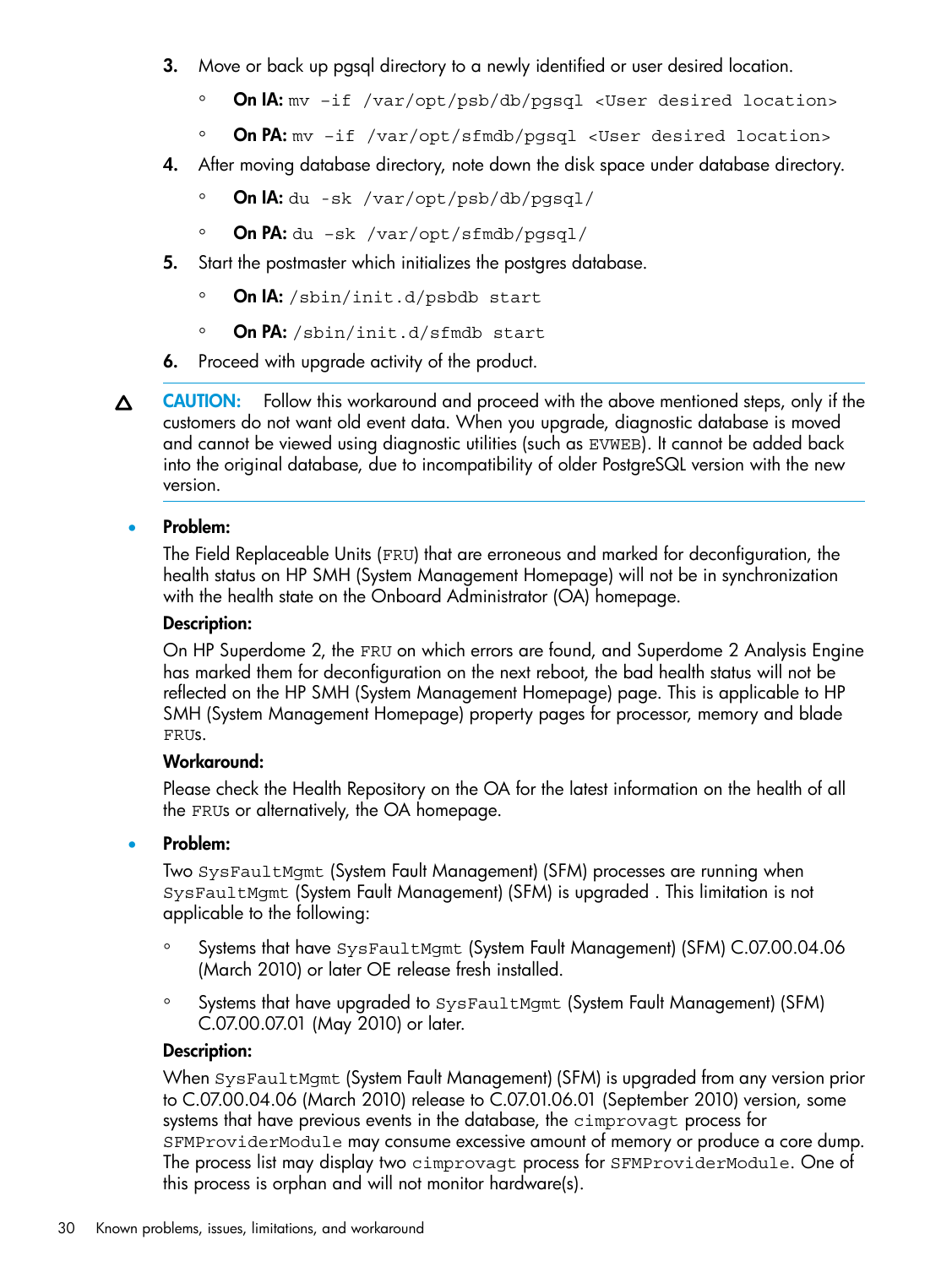#### Workaround:

Follow the steps given below before upgrading SysFaultMgmt (System Fault Management) (SFM) to C.07.01.06.01 version.

◦ Disable SFMProviderModule using the following command:

# cimprovider -dm SFMProviderModule

#### • Problem:

IPMI FRU calls fail when a blade with Monarch Management Processor is inserted into a different slot.

#### Description:

On HP Integrity BL860c i2, BL870c i2 & BL890c i2 Server Blades system, when blades are moved across different slots in an enclosure, the inventory shown by enumerating HP\_Blade or the blade property page on HP SMH (System Management Homepage) does not reflect the correct set of blades on the system.

#### Workaround:

This problem has the following two solutions:

- Use the Onboard Administrator to determine the total number of blades on the system.
- Disable SFMProviderModule using the cimprovider -dm SFMProviderModule command. Run mv /var/opt/sfm/data/sdrcache /tmp/sdrcache command to move the sdrcache file and enable SFMProviderModule cimprovider -em SFMProviderModule

#### Problem:

CIM\_AlertIndication. NetworkAddresses does not contain all assigned IP addresses.

#### Description:

Indication delivered by SysFaultMgmt (System Fault Management) (SFM) does not display all the IP addresses in NetworkAddresses property of CIM\_AlertIndication class when a new IP address is configured or an old IP address is changed at runtime.

#### Workaround:

To reflect newly configured IP Addresses in SysFaultMgmt (System Fault Management) (SFM) Indication, disable and enable SFMProviderModule using the following commands

cimprovider -dm SFMProviderModule

cimprovider -em SFMProviderModule

#### Problem:

The firmware version of Management Processor firmware (MFW), given by MPProvider and FirmwareRevisionProvider on HP Integrity rx2800 i2 server may be incorrect.

#### Description:

The revision number (third field in':' separated version string) may be incorrect.

#### Workaround:

Run sysrev command from MP to get the correct MFW version.

#### • Problem:

The WBEM events do not get delivered to EVWEB.

#### Description: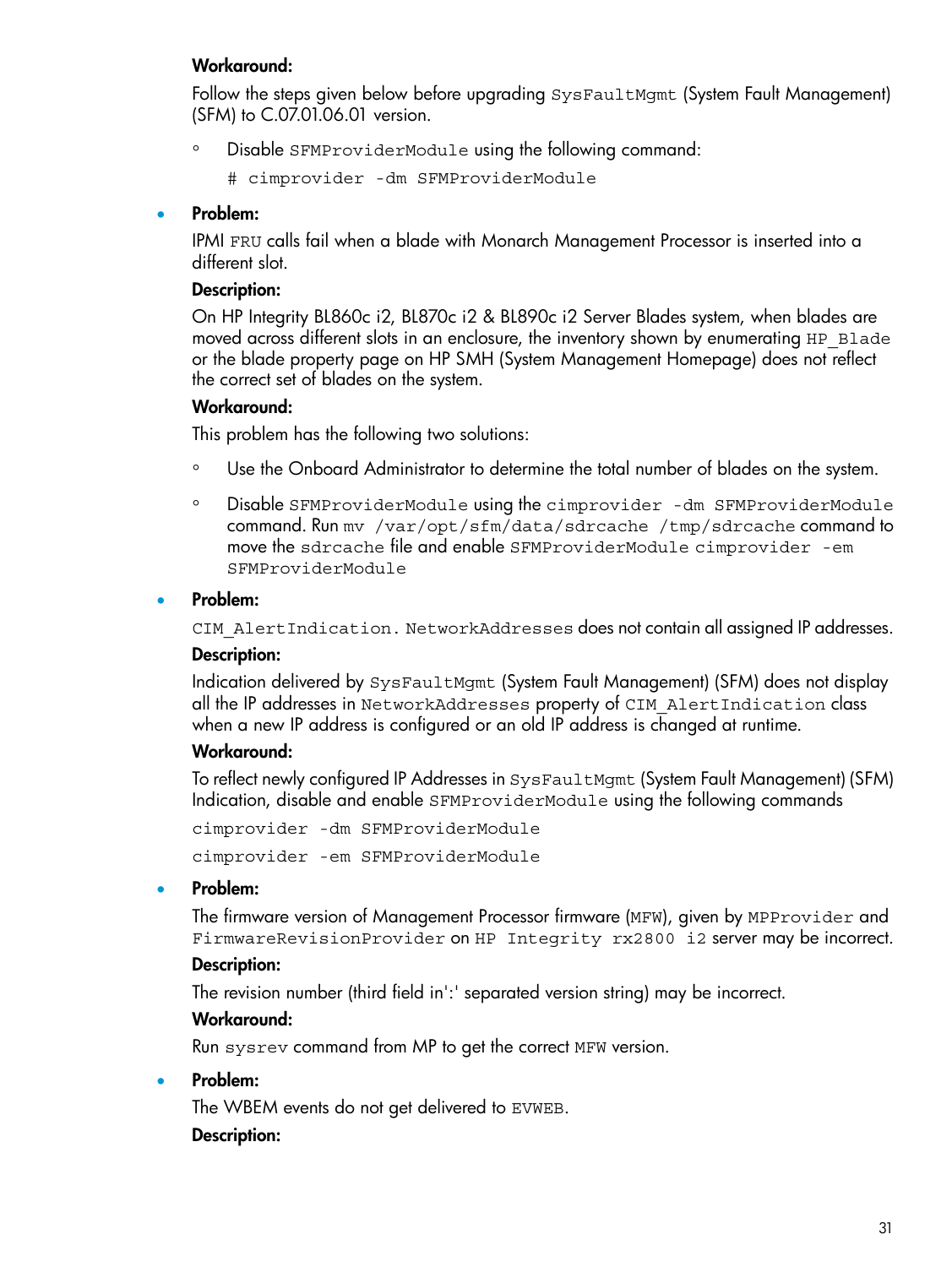In an exceptional scenario, due to extreme stress condition, the database component can get into a deadlock. In such cases, no events can be stored to database and hence EVWEB cannot show any WBEM indication.

#### Workaround:

Manually kill SFMProviderModule process and restart SFMProviderModule using the following command:

cimprovider -em SFMProviderModule

#### • Problem:

After OE install, SysFaultMgmt (System Fault Management) (SFM) generates harmless warning messages in the install log file.

#### Description:

The following messages are generated:

PGS04838: Warning: Class HP\_CommonRecordLog already exists in the repository PGS04838: Warning: Class HP\_CommonLogRecord already exists in the repository This message is written to the log when a module is registered to the class ahead of

SysFaultMgmt (System Fault Management) (SFM). This is a warning message which indicates that the class is already registered.

cron may not be running - call your system administrator warning: commands will be executed using /usr/bin/sh

The message cron may not be running is logged if the cron daemon does not run during the install. The warning commands will be executed using /usr/bin/sh occurs if the default login shell is not defined POSIX shell /usr/bin/sh. This is a warning from cron that the POSIX shell is used to execute commands in the crontab file. If the login shell is set to /usr/bin/sh in the /etc/passwd file, this error is not logged.

#### Workaround:

You can safely ignore both these warning messages.

#### • Problem:

The second LAN interface configured on a server is not accessible for web browsing.

#### Description:

When a second LAN interface was configured on a server using a private subnet used only for cluster heartbeat traffic, Launch SMH button got the second LAN interface's address but was not accessible for web browsing.

#### Workaround:

Once the server is turned, disable the second LAN, restart SFMProviderModule, and configure the second LAN card.

Repeat these steps, if you need to restart cimserver or SFMProviderModule.

After configuring, do not restart the server, cimserver, and SFM Provider module.

In the case of a multi LAN environment configuration, do not restart any of the following:

- SFMProviderModule
- cimserver
- Server

#### • Problem:

The events and user defined subscriptions (created using EVWEB) are lost when diagnostic products are upgraded on a DRD cloned disk.

#### Description: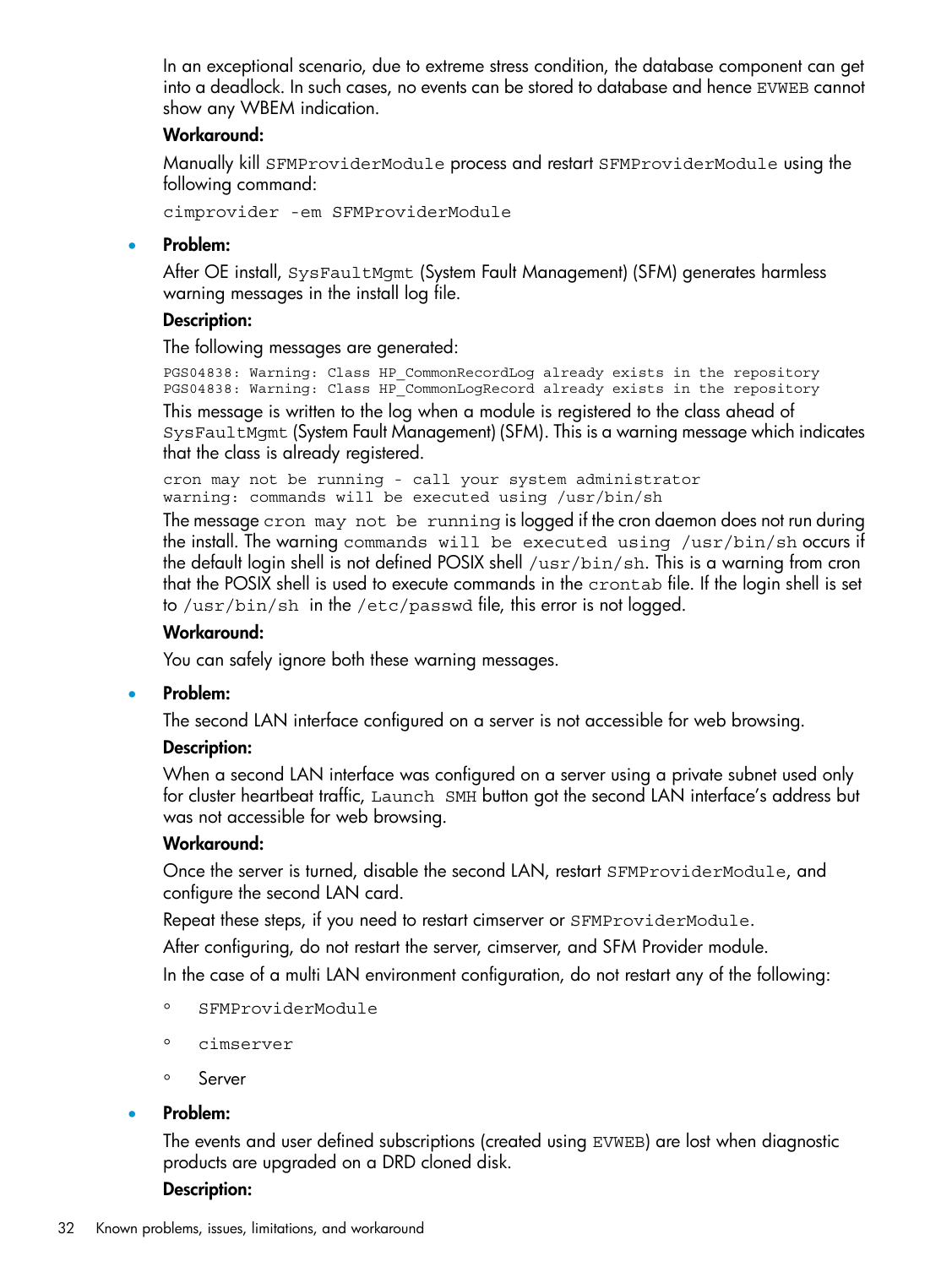Prior to September 2012 release version of the diagnostics product, the postgres 7.4.2 version was supported. However version 8.4.8 is shipped from September 2012 release. Due to the missing data compatibility between PostgreSQL version 7.4.2 (prior to September 2012) and 8.4.8 (September 2012 release or later), when the diagnostics products are upgraded from prior to September 2012 release to September 2012 web release and later, the postgres data needs to be migrated to 8.4.8 format.

Data migration involves backup in 7.4.2 version using  $pq$  dumpall and restore in 8.4.8 version using the psql operations. Both of these operations requires a running postgres service. But in the DRD environment there is a limitation that no service can be run on the cloned disk when products are either installed or upgraded.

This limits diagnostics product upgrade steps from taking the backup of the postgres 7.4.2 data.

As a result, the data such as events, error records, and subscriptions (created using EVWEB) is lost during such circumstances.

#### Workaround:

You can select any of the following two alternatives:

- 1. To install the product on the DRD cloned disk as a normal upgrade scenario. The scenario will be same as fresh installation and user may refer to event.log for historical event data. Also, the user has to recreate the user defined subscriptions (created using EVWEB) at the end of the installation.
- 2. To have a seamless migration of the data from postgres 7.4.2 version. In this case, the user is required to perform the manual steps listed in the *Installation scenarios of Postgres 8.4.8* guide at [www.hp.com/go/hpux-diagnostics-sfm-docs.](http://www.hp.com/go/hpux-diagnostics-sfm-docs)

#### • Problem:

The slview does not provide details of IPMI events on Itanium 9500 based servers.

#### Description:

The sluiew provides the ability to parse IPMI events logged in  $/var/stm/logs/os/file$ to get details of individual events. On the rx2800 i4, HP Integrity BL860c i4, BL870c i4, and BL890c i4, the IPMI event details cannot be parsed by slview with default parameters through command line or GUI interface provided through HP SMH (System Management Homepage).

#### Workaround:

To view the IPMI events, follow the steps given below:

1. Specify the "-p" option with "0".

For example,**slview -d -f /var/stm/logs/os/fpl.log.xx -p 0**

2. On HP SMH (System Management Homepage), navigate to the Tools>>IPMI Event Viewer >> Event Viewer screen, and select "0" for the "Platform:" fields instead of the default value.

NOTE: The properties such as Description, Cause, Action, Alert Level, and Logged by fields of the output of  $s$ lview using the "-p" option can be different from the actual values for the rx2800 i4, HP Integrity BL860c i4, BL870c i4, and BL890c i4. It is recommended to refer to the events generated by SysFaultMgmt using the evweb eventviewer command or the event.log file for details of these events.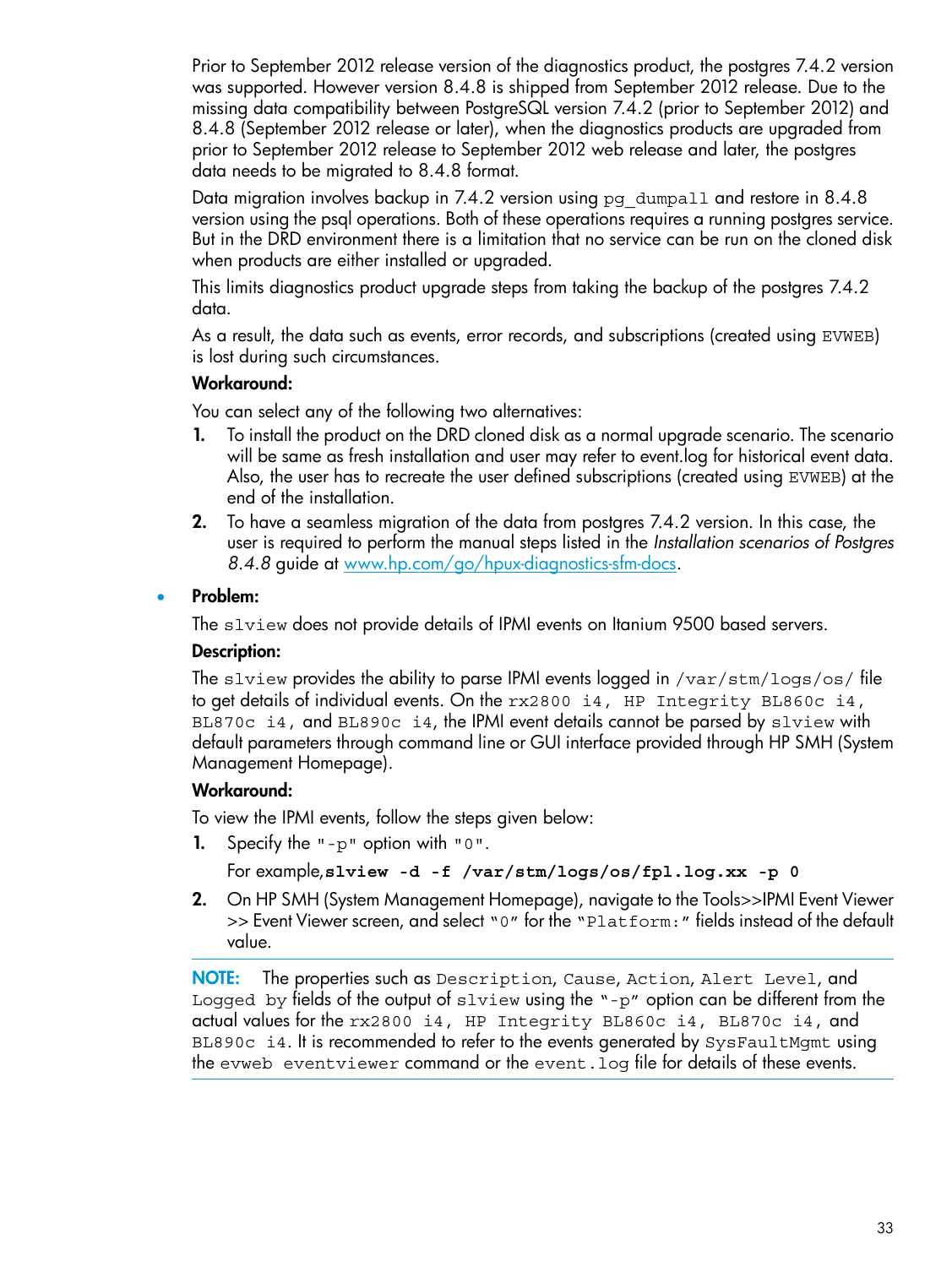# <span id="page-33-0"></span>8 Product structure

SysFaultMgmt (System Fault Management) (SFM) product, consisting of SysFaultMgmt (System Fault Management) (SFM) providers and EVWEB, is installed as part of the WBEMMgmtBundle.

<span id="page-33-1"></span>Following are the commands you must use to obtain the bundle, product, subproduct, and the fileset information about SysFaultMgmt products in WBEMMgmtBundle. The below examples are generated from HP 9000 and Integrity systems respectively:

# <span id="page-33-2"></span>HP 9000

## Bundle

# swlist -l bundle <SysFaultMgmt Depot Location>

<span id="page-33-3"></span>

| SysFaultMgmt | $C.07.14.03.01$ HPUX System Fault Management |
|--------------|----------------------------------------------|
|--------------|----------------------------------------------|

## Product(s)

# swlist -l product <SysFaultMgmt Depot Location>

<span id="page-33-4"></span>

| # SysFaultMqmt        |               | $C.07.14.03.01$ HPUX System Fault Management |
|-----------------------|---------------|----------------------------------------------|
| SysFaultMqmt.SFM-CORE |               | C.07.14.03.01 HPUX System Fault Management   |
| SysFaultMqmt.SFMDB    | C.07.14.03.01 | HP System Management Database<br>(SFMDB)     |

## Subproduct(s)

# swlist -l subproduct <SysFaultMgmt Depot Location>

| # SysFaultMqmt                     | C.07.14.03.01                     | HPUX System Fault Management             |
|------------------------------------|-----------------------------------|------------------------------------------|
| # SysFaultMqmt.SFM-CORE            | C.07.14.03.01                     | HPUX System Fault Management             |
| SysFaultMqmt.SFM-CORE.ERROR-MGMT   | Error<br>Management<br>Technology |                                          |
| SysFaultMqmt.SFM-CORE.EVMCIM       | <b>EVMCIM</b>                     |                                          |
| SysFaultMqmt.SFM-CORE.EVWEB        | <b>EVWEB</b>                      |                                          |
| SysFaultMqmt.SFM-CORE.FMD-PROVIDER | FMD-PROVIDER                      |                                          |
| SysFaultMgmt.SFM-CORE.GS           | GS                                |                                          |
| SysFaultMqmt.SFM-CORE.HS-PROVIDER  | <b>HS-PROVIDER</b>                |                                          |
| SysFaultMqmt.SFM-CORE.SFM-HAS      | SFM-HAS                           |                                          |
| SysFaultMqmt.SFM-CORE.SFM-PROPPAGE | SFM PROPERTY<br>PAGE              |                                          |
| SysFaultMgmt.SFM-CORE.SFM-PROVIDER | SFM-PROVIDER                      |                                          |
| SysFaultMqmt.SFMDB                 | C.07.14.03.01                     | HP System Management Database<br>(SFMDB) |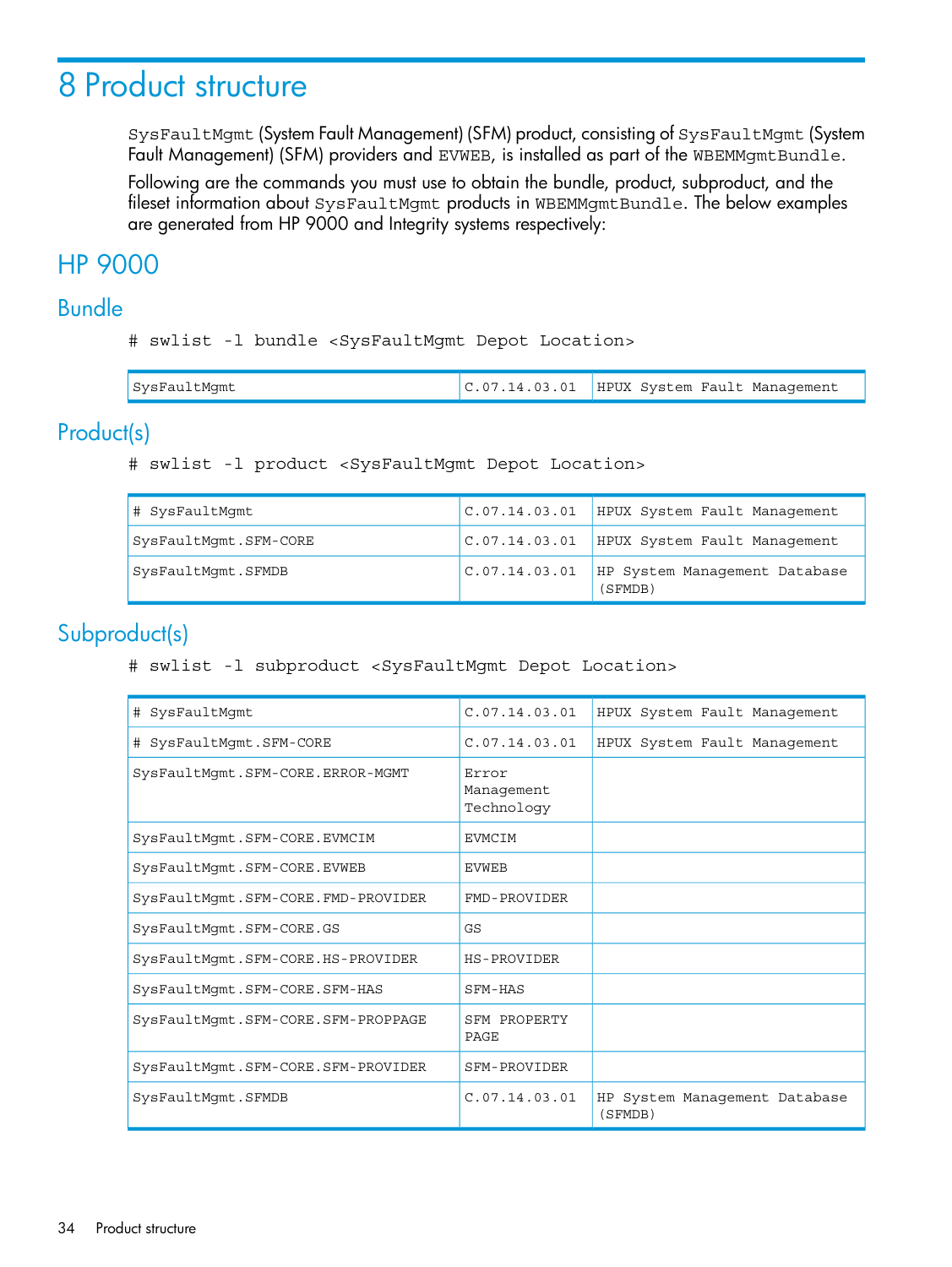# Fileset(s)

<span id="page-34-0"></span># swlist -l fileset <SysFaultMgmt Depot Location>

| # SysFaultMgmt                       | C.07.14.03.01 | HPUX System Fault Management                                      |
|--------------------------------------|---------------|-------------------------------------------------------------------|
| # SysFaultMgmt.SFM-CORE              | C.07.14.03.01 | HPUX System Fault Management                                      |
| SysFaultMgmt.SFM-CORE.CTR PRO COMM   | C.07.14.03.01 | Control Provider Common Fileset                                   |
| SysFaultMgmt.SFM-CORE.CTR PRO COREPA | C.07.14.03.01 | Control Provider Platform<br>Specific Fileset                     |
| SysFaultMgmt.SFM-CORE.EMT_COREPA     | C.07.14.03.01 | EMT CORE PA                                                       |
| SysFaultMgmt.SFM-CORE.EMT_DOC        | C.07.14.03.01 | EMT Online help fileset                                           |
| SysFaultMgmt.SFM-CORE.EMT_MAN        | C.07.14.03.01 | EMT Manpages fileset                                              |
| SysFaultMgmt.SFM-CORE.EVM_PRO_COMM   | C.07.14.03.01 | EVM CIM Indication Provider<br>Common Fileset                     |
| SysFaultMgmt.SFM-CORE.EVM_PRO_COREPA | C.07.14.03.01 | EVM CIM Indication Provider<br>Platform Specific Fileset          |
| SysFaultMgmt.SFM-CORE.EVWEB COMM     | C.07.14.03.01 | Event Manager (EVWEB) Common<br>components                        |
| SysFaultMgmt.SFM-CORE.EVWEB_COREPA   | C.07.14.03.01 | EVWEB core platform specific<br>fileset                           |
| SysFaultMgmt.SFM-CORE.EVWEB_DOC      | C.07.14.03.01 | EVWEB Online help fileset                                         |
| SysFaultMgmt.SFM-CORE.EVWEB_GUI_COMM | C.07.14.03.01 | EVWEB GUI common fileset                                          |
| SysFaultMgmt.SFM-CORE.EVWEB_GUI_PA   | C.07.14.03.01 | EVWEB GUI platform specific<br>fileset                            |
| SysFaultMgmt.SFM-CORE.EVWEB_MAN      | C.07.14.03.01 | EVWEB Manpages fileset                                            |
| SysFaultMgmt.SFM-CORE.FMD PRO COMM   | C.07.14.03.01 | Filter Metadata Instance<br>Provider Common Fileset               |
| SysFaultMgmt.SFM-CORE.FMD_PRO_COREPA | C.07.14.03.01 | Filter Metadata Instance<br>Provider Platform Specific<br>Fileset |
| SysFaultMgmt.SFM-CORE.GS_COMM        | C.07.14.03.01 | General Services Common Fileset                                   |
| SysFaultMgmt.SFM-CORE.GS_COREPA      | C.07.14.03.01 | General Services Platform<br>Specific Fileset                     |
| SysFaultMgmt.SFM-CORE.HAS-PA         | C.07.14.03.01 | Hardware Access Services PA                                       |
| SysFaultMqmt.SFM-CORE.HS PRO COMM    | C.07.14.03.01 | HealthState Instance Provider<br>Common Fileset                   |
| SysFaultMgmt.SFM-CORE.HS_PRO_COREPA  | C.07.14.03.01 | HealthState Instance Provider<br>Platform Specific Fileset        |
| SysFaultMgmt.SFM-CORE.MISC COMM      | C.07.14.03.01 | MISC Common Fileset                                               |
| SysFaultMgmt.SFM-CORE.MISC_COREPA    | C.07.14.03.01 | MISC Platform Specific Fileset                                    |
| SysFaultMgmt.SFM-CORE.MISC TOOLS     | C.07.14.03.01 | MISC Tools Fileset                                                |
| SysFaultMgmt.SFM-CORE.SFMUI-PROPPAGE | C.07.14.03.01 | SFM property pages fileset                                        |
| SysFaultMgmt.SFM-CORE.SFM_MAN        | C.07.14.03.01 | SFM Manpages fileset                                              |
| SysFaultMgmt.SFM-CORE.SFM_PRO_COMM   | C.07.14.03.01 | SysFaultMgmt Provider Module<br>COMMON                            |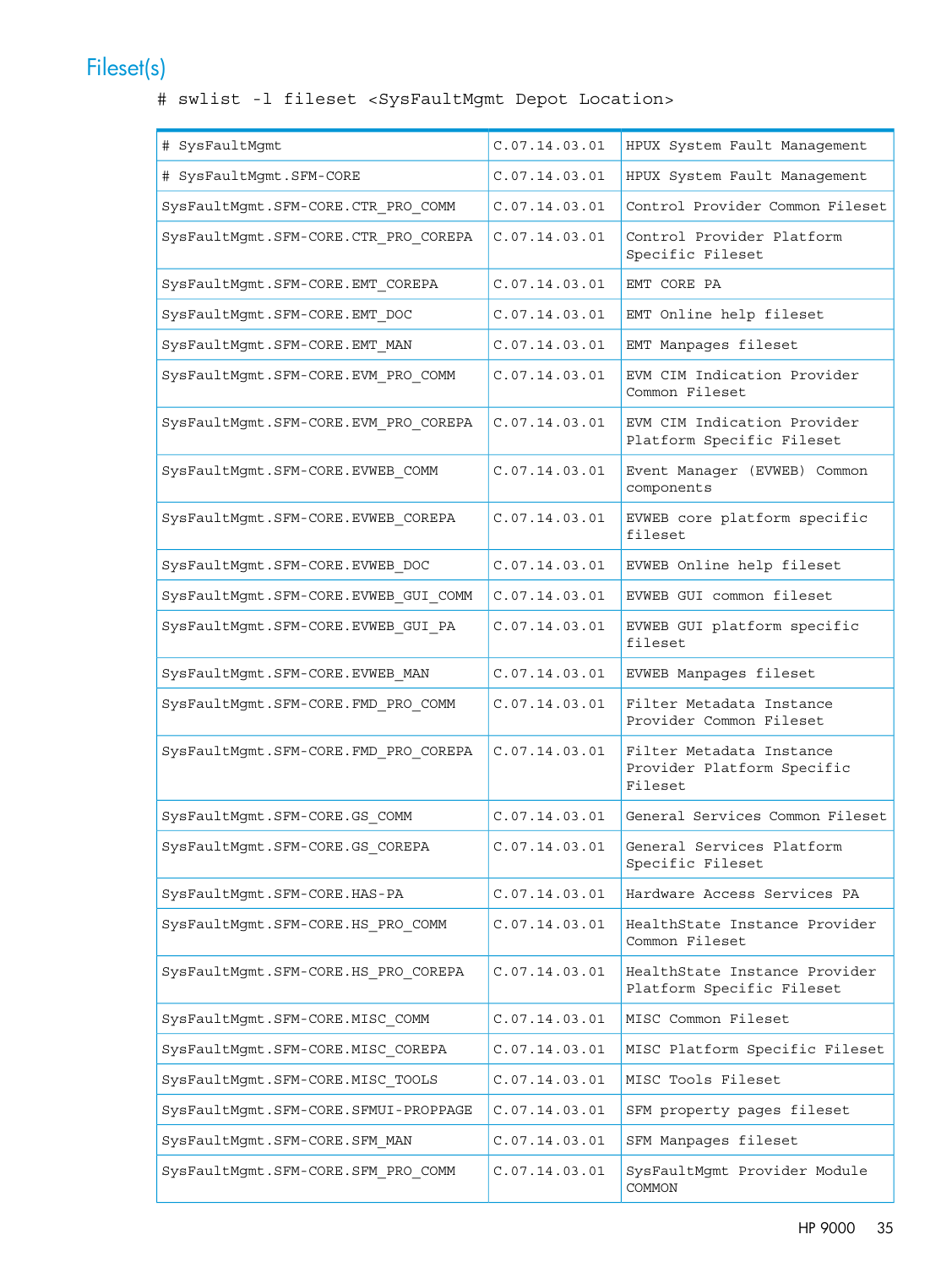| SysFaultMqmt.SFM-CORE.SFM PRO PA | C.07.14.03.01 | SysFaultMqmt Provider Module PA                                 |
|----------------------------------|---------------|-----------------------------------------------------------------|
| # SysFaultMqmt.SFMDB             | C.07.14.03.01 | HP System Management Database<br>(SFMDB)                        |
| SysFaultMqmt.SFMDB.SMPGSQL-DOC   | C.07.14.03.01 | PostgreSQL (SFMDB)<br>Documentation Files                       |
| SysFaultMqmt.SFMDB.SMPGSQL-INC   | C.07.14.03.01 | PostqreSQL (SFMDB) Header Files                                 |
| SysFaultMqmt.SFMDB.SMPGSOL-LIB   | C.07.14.03.01 | PostgreSOL (SFMDB) Library<br>Files (Architecture dependent)    |
| SysFaultMqmt.SFMDB.SMPGSQL-MAN   | C.07.14.03.01 | PostgreSQL (SFMDB) Manual Pages                                 |
| SysFaultMqmt.SFMDB.SMPGSOL-RUN   | C.07.14.03.01 | PostgreSOL (SFMDB) Executable<br>Files (Architecture dependent) |
| SysFaultMgmt.SFMDB.SMPGSOL-SHA   | C.07.14.03.01 | PostgreSOL (SFMDB) Share File                                   |
| SysFaultMgmt.SFMDB.SMPGSOL-SRC   | C.07.14.03.01 | PostgreSQL (SFMDB) Source Files                                 |

# <span id="page-35-1"></span><span id="page-35-0"></span>Integrity Systems

## Bundle

# swlist -l bundle <SysFaultMgmt Depot Location>

<span id="page-35-2"></span>

| SysFaultMgmt | $C.07.14.03.01$ HPUX System Fault Management |
|--------------|----------------------------------------------|
|              |                                              |

## Product(s)

# swlist -l product <SysFaultMgmt Depot Location>

<span id="page-35-3"></span>

| # SysFaultMqmt        | $ C.07.14.03.01 $ HPUX System Fault Management |
|-----------------------|------------------------------------------------|
| SysFaultMgmt.SFM-CORE | $ C.07.14.03.01 $ HPUX System Fault Management |

# Subproduct(s)

# swlist -l subproduct <SysFaultMgmt Depot Location>

| # SysFaultMqmt                     | C.07.14.03.01                     | HPUX System Fault Management |
|------------------------------------|-----------------------------------|------------------------------|
| # SysFaultMqmt.SFM-CORE            | C.07.14.03.01                     | HPUX System Fault Management |
| SysFaultMqmt.SFM-CORE.ERROR-MGMT   | Error<br>Management<br>Technology |                              |
| SysFaultMqmt.SFM-CORE.EVMCIM       | EVMCIM                            |                              |
| SysFaultMgmt.SFM-CORE.EVWEB        | <b>EVWEB</b>                      |                              |
| SysFaultMqmt.SFM-CORE.FMD-PROVIDER | FMD-PROVIDER                      |                              |
| SysFaultMqmt.SFM-CORE.GS           | GS                                |                              |
| SysFaultMqmt.SFM-CORE.HEALTH-TEST  | <b>SFM HEALTH</b><br>TEST         |                              |
| SysFaultMqmt.SFM-CORE.HS-PROVIDER  | <b>HS-PROVIDER</b>                |                              |
| SysFaultMqmt.SFM-CORE.SFM-HAS      | SFM-HAS                           |                              |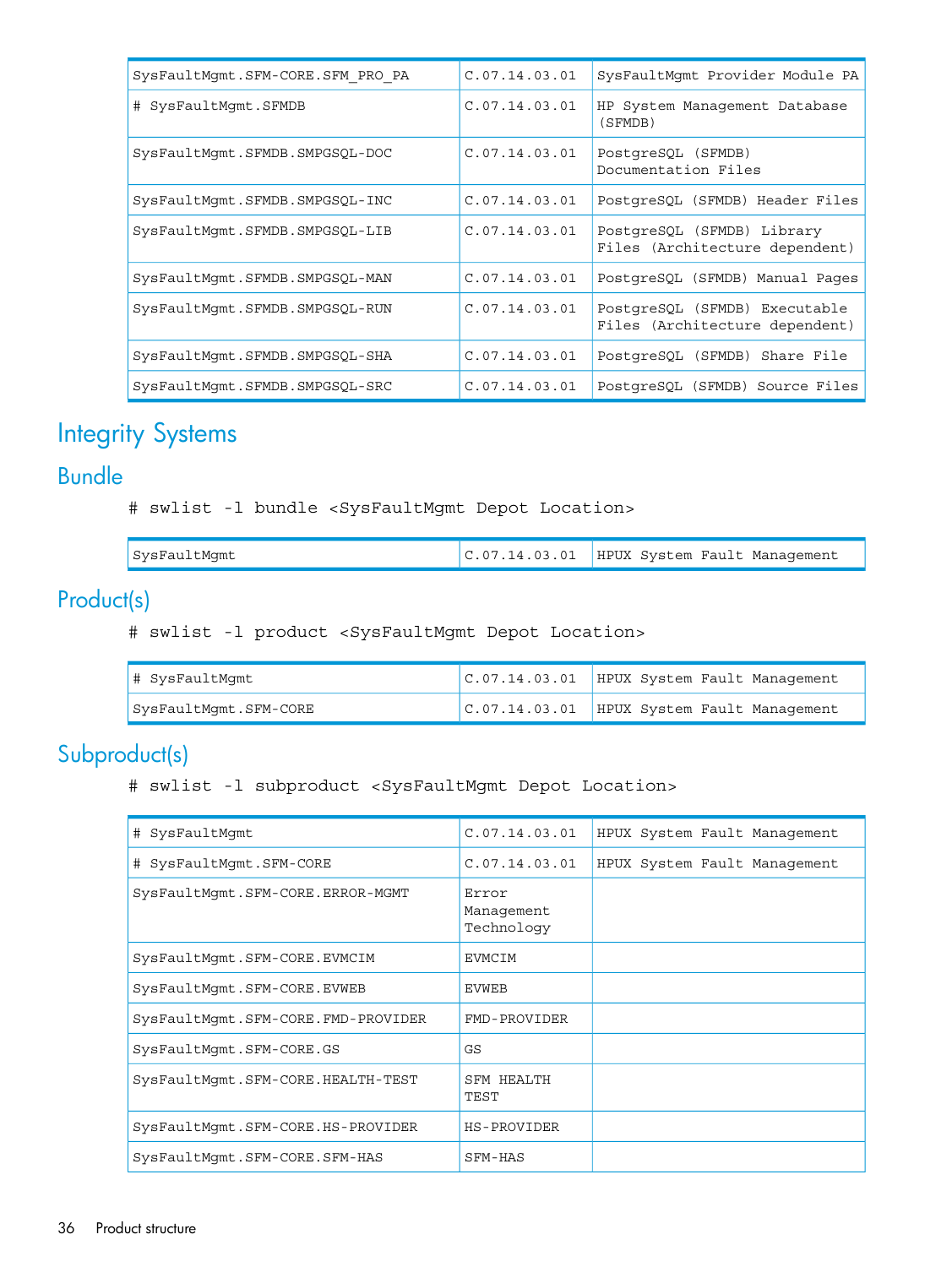| SysFaultMqmt.SFM-CORE.SFM-PROPPAGE | SFM PROPERTY<br>PAGE |  |
|------------------------------------|----------------------|--|
| SysFaultMgmt.SFM-CORE.SFM-PROVIDER | SFM-PROVIDER         |  |

# Fileset(s)

## <span id="page-36-0"></span># swlist -l fileset <SysFaultMgmt Depot Location>

| # SysFaultMgmt                       | C.07.14.03.01 | HPUX System Fault Management                                      |
|--------------------------------------|---------------|-------------------------------------------------------------------|
| # SysFaultMgmt.SFM-CORE              | C.07.14.03.01 | HPUX System Fault Management                                      |
| SysFaultMgmt.SFM-CORE.CPU-TEST-IA    | C.07.14.03.01 | SFM PROCESSOR TEST fileset                                        |
| SysFaultMgmt.SFM-CORE.CTR PRO COMM   | C.07.14.03.01 | Control Provider Common Fileset                                   |
| SysFaultMgmt.SFM-CORE.CTR_PRO_COREIA | C.07.14.03.01 | Control Provider Platform<br>Specific Fileset                     |
| SysFaultMgmt.SFM-CORE.EMT COREIA     | C.07.14.03.01 | EMT CORE IA                                                       |
| SysFaultMgmt.SFM-CORE.EMT DOC        | C.07.14.03.01 | EMT Online help fileset                                           |
| SysFaultMgmt.SFM-CORE.EMT_MAN        | C.07.14.03.01 | EMT Manpages fileset                                              |
| SysFaultMgmt.SFM-CORE.EVM_PRO_COMM   | C.07.14.03.01 | EVM CIM Indication Provider<br>Common Fileset                     |
| SysFaultMgmt.SFM-CORE.EVM PRO COREIA | C.07.14.03.01 | EVM CIM Indication Provider<br>Platform Specific Fileset          |
| SysFaultMgmt.SFM-CORE.EVWEB COMM     | C.07.14.03.01 | Event Manager (EVWEB) Common<br>components                        |
| SysFaultMgmt.SFM-CORE.EVWEB_COREIA   | C.07.14.03.01 | EVWEB core platform specific<br>fileset                           |
| SysFaultMgmt.SFM-CORE.EVWEB_DOC      | C.07.14.03.01 | EVWEB Online help fileset                                         |
| SysFaultMgmt.SFM-CORE.EVWEB_GUI_COMM | C.07.14.03.01 | EVWEB GUI common fileset                                          |
| SysFaultMgmt.SFM-CORE.EVWEB_GUI_IA   | C.07.14.03.01 | EVWEB GUI platform specific<br>fileset                            |
| SysFaultMgmt.SFM-CORE.EVWEB_MAN      | C.07.14.03.01 | EVWEB Manpages fileset                                            |
| SysFaultMgmt.SFM-CORE.FMD_PRO_COMM   | C.07.14.03.01 | Filter Metadata Instance<br>Provider Common Fileset               |
| SysFaultMgmt.SFM-CORE.FMD_PRO_COREIA | C.07.14.03.01 | Filter Metadata Instance<br>Provider Platform Specific<br>Fileset |
| SysFaultMgmt.SFM-CORE.GS_COMM        | C.07.14.03.01 | General Services Common Fileset                                   |
| SysFaultMqmt.SFM-CORE.GS COREIA      | C.07.14.03.01 | General Services Platform<br>Specific Fileset                     |
| SysFaultMgmt.SFM-CORE.HAS-IA         | C.07.14.03.01 | Hardware Access Services IA                                       |
| SysFaultMgmt.SFM-CORE.HS PRO COMM    | C.07.14.03.01 | HealthState Instance Provider<br>Common Fileset                   |
| SysFaultMgmt.SFM-CORE.HS PRO COREIA  | C.07.14.03.01 | HealthState Instance Provider<br>Platform Specific Fileset        |
| SysFaultMgmt.SFM-CORE.MEM-TEST-IA    | C.07.14.03.01 | SFM MEMORY TEST fileset                                           |
| SysFaultMgmt.SFM-CORE.MISC COMM      | C.07.14.03.01 | MISC Common Fileset                                               |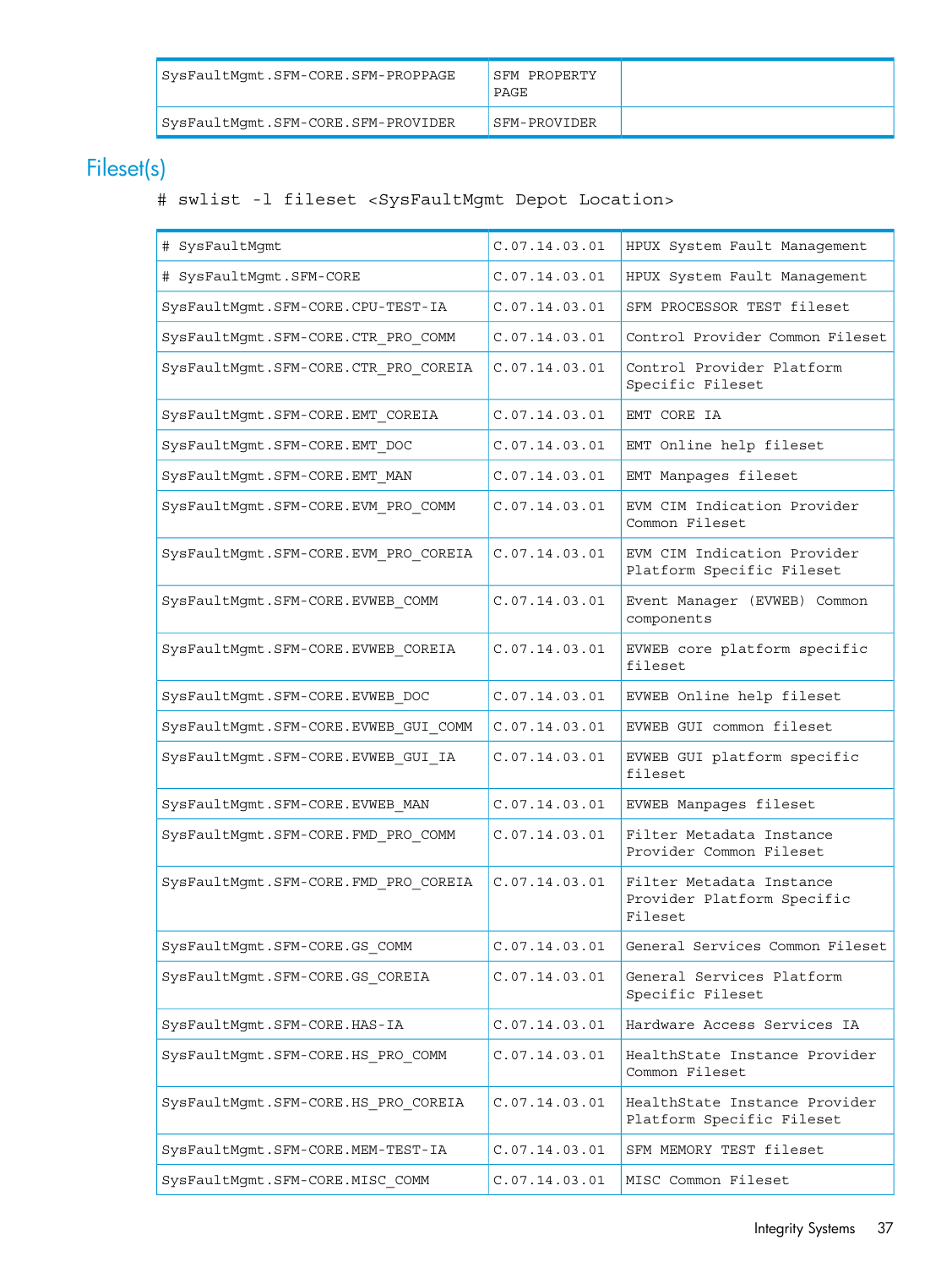| SysFaultMqmt.SFM-CORE.MISC COREIA                       | C.07.14.03.01 | MISC Platform Specific Fileset         |
|---------------------------------------------------------|---------------|----------------------------------------|
| SysFaultMqmt.SFM-CORE.MISC TOOLS                        | C.07.14.03.01 | MISC Tools Fileset                     |
| SysFaultMgmt.SFM-CORE.SFMUI-PROPPAGE                    | C.07.14.03.01 | SFM property pages fileset             |
| SysFaultMqmt.SFM-CORE.SFMUI-PROPPAGE IA $C.07.14.03.01$ |               | SFM property pages fileset IA          |
| SysFaultMqmt.SFM-CORE.SFM MAN                           | C.07.14.03.01 | SFM Manpages fileset                   |
| SysFaultMqmt.SFM-CORE.SFM PRO COMM                      | C.07.14.03.01 | SysFaultMqmt Provider Module<br>COMMON |
| SysFaultMqmt.SFM-CORE.SFM PRO IA                        | C.07.14.03.01 | SysFaultMqmt Provider Module IA        |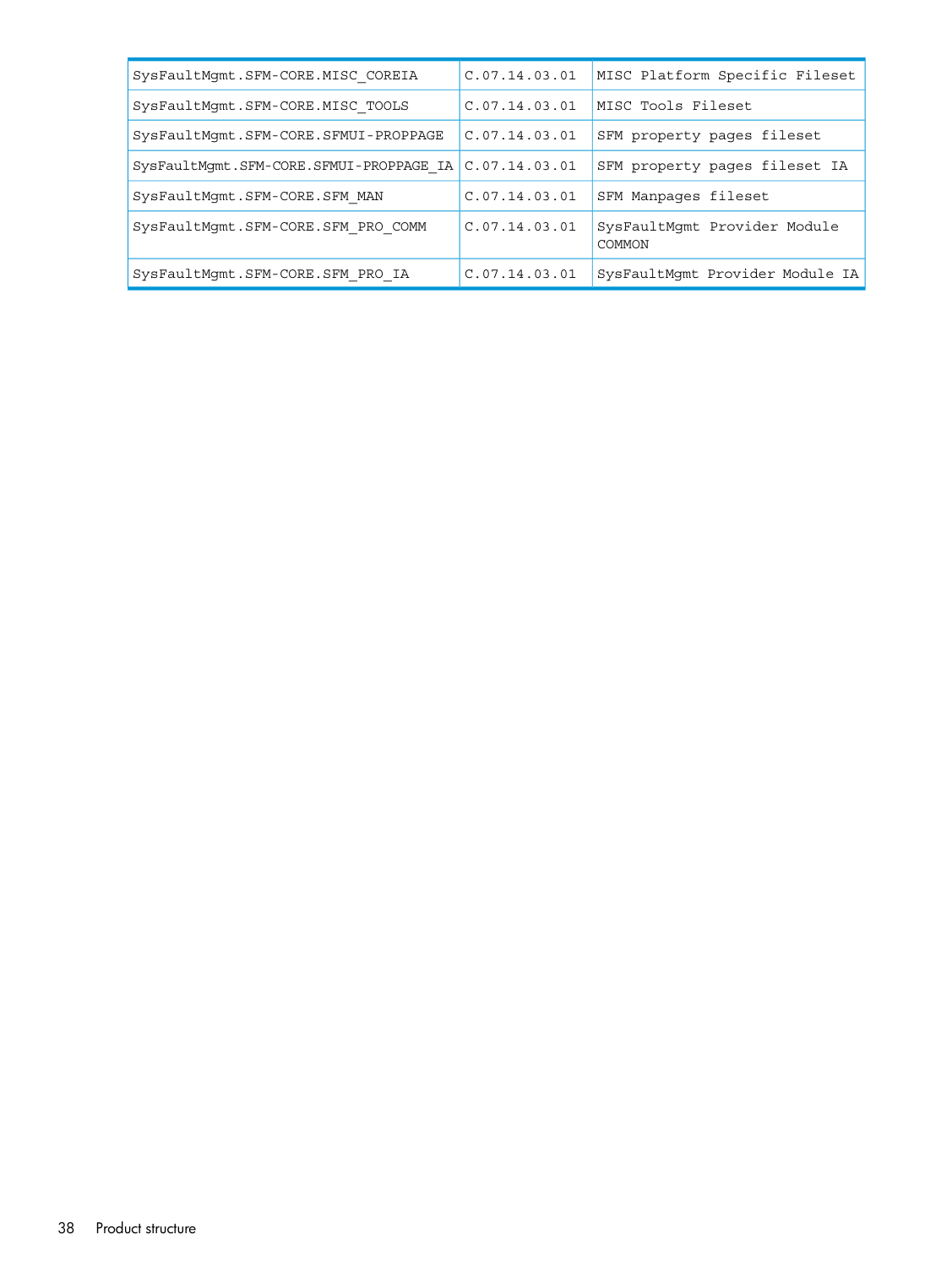# <span id="page-38-0"></span>9 Product documentation

For more information on SysFaultMgmt (System Fault Management) (SFM), see the following documents at: [www.hp.com/go/hpux-diagnostics-sfm-docs.](www.hp.com/go/hpux-diagnostics-sfm-docs)

- *Frequently Asked Questions (FAQs)*
- *Administrator's and User's Guide for SysFaultMgmt (System Fault Management) (SFM) HP-UX 11i v3*
- *SysFaultMgmt (System Fault Management) (SFM) Provider Data Sheets*
- *SysFaultMgmt (System Fault Management) (SFM) Tables of Versions*
- *SysFaultMgmt (System Fault Management) (SFM) Patch Descriptions*
- <span id="page-38-1"></span>• *SysFaultMgmt (System Fault Management) (SFM) Event Descriptions*

## Software and documentation availability in native languages

<span id="page-38-2"></span>SysFaultMgmt (System Fault Management) (SFM) software and documents are available only in the English language.

## Reporting defects

You can report defects related to SysFaultMgmt (System Fault Management) (SFM) by filing a request on QuIX. The name of the project is SysFaultMgmt. If you do not have access to QuIX, contact your local HP representative to file a defect on your behalf.